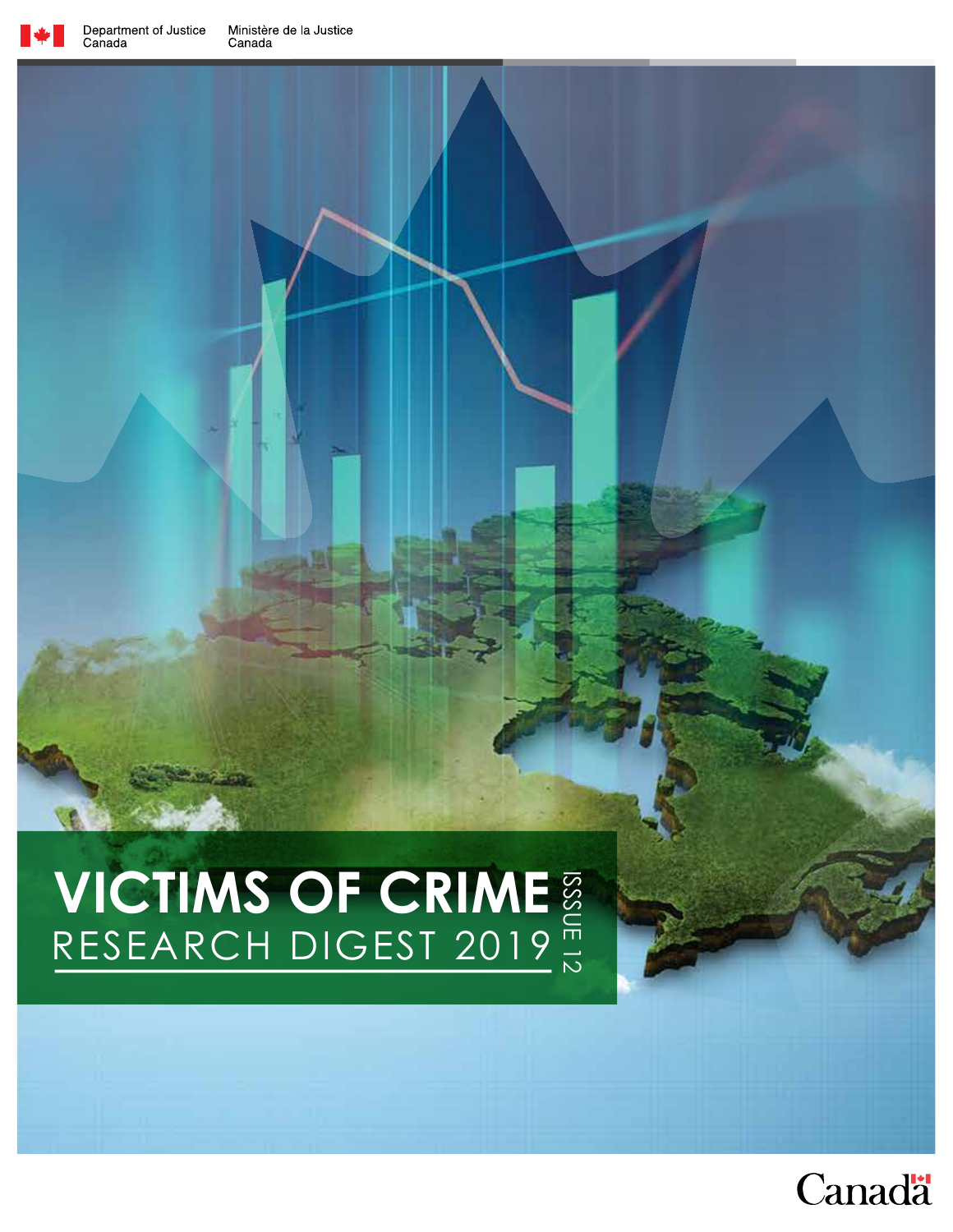#### **CONTRIBUTORS**

Editorial Team Gillian Scobie Kari Glynes Elliott Natacha Bourgon Lara Rooney Jocelyn Sigouin

Feedback We invite your comments and suggestions for future issues of Victims of Crime Research Digest. We may be contacted at [rsd.drs@justice.gc.ca.](mailto:rsd.drs%40justice.gc.ca?subject=)

Department of Justice Canada <http://www.justice.gc.ca/eng/index.html>

Information for Victims of Crime <http://www.justice.gc.ca/eng/cj-jp/victims-victimes/index.html>

Department of Justice Canada Reports and Publications on Victim Issues <http://www.justice.gc.ca/eng/rp-pr/cj-jp/victim/index.html>

The views expressed in this publication are those of the authors and do not necessarily represent the views of the Department of Justice Canada or the Government of Canada.

Information contained in this publication or product may be reproduced, in part or in whole, and by any means, for personal or public non-commercial purposes, without charge or further permission, unless otherwise specified.

You are asked to:

- exercise due diligence in ensuring the accuracy of the materials reproduced;
- indicate both the complete title of the materials reproduced, as well as the author organization; and
- indicate that the reproduction is a copy of an official work that is published by the Government of Canada and that the reproduction has not been produced in affiliation with or with the endorsement of the Government of Canada.

Commercial reproduction and distribution is prohibited except with written permission from the Department of Justice Canada. For more information, please contact the Department of Justice Canada at: [www.justice.gc.ca](http://www.justice.gc.ca).

© Her Majesty the Queen in Right of Canada, represented by the Minister of Justice and Attorney General of Canada, 2019

ISSN 1929-9990 Cat. No. J12-3E-PDF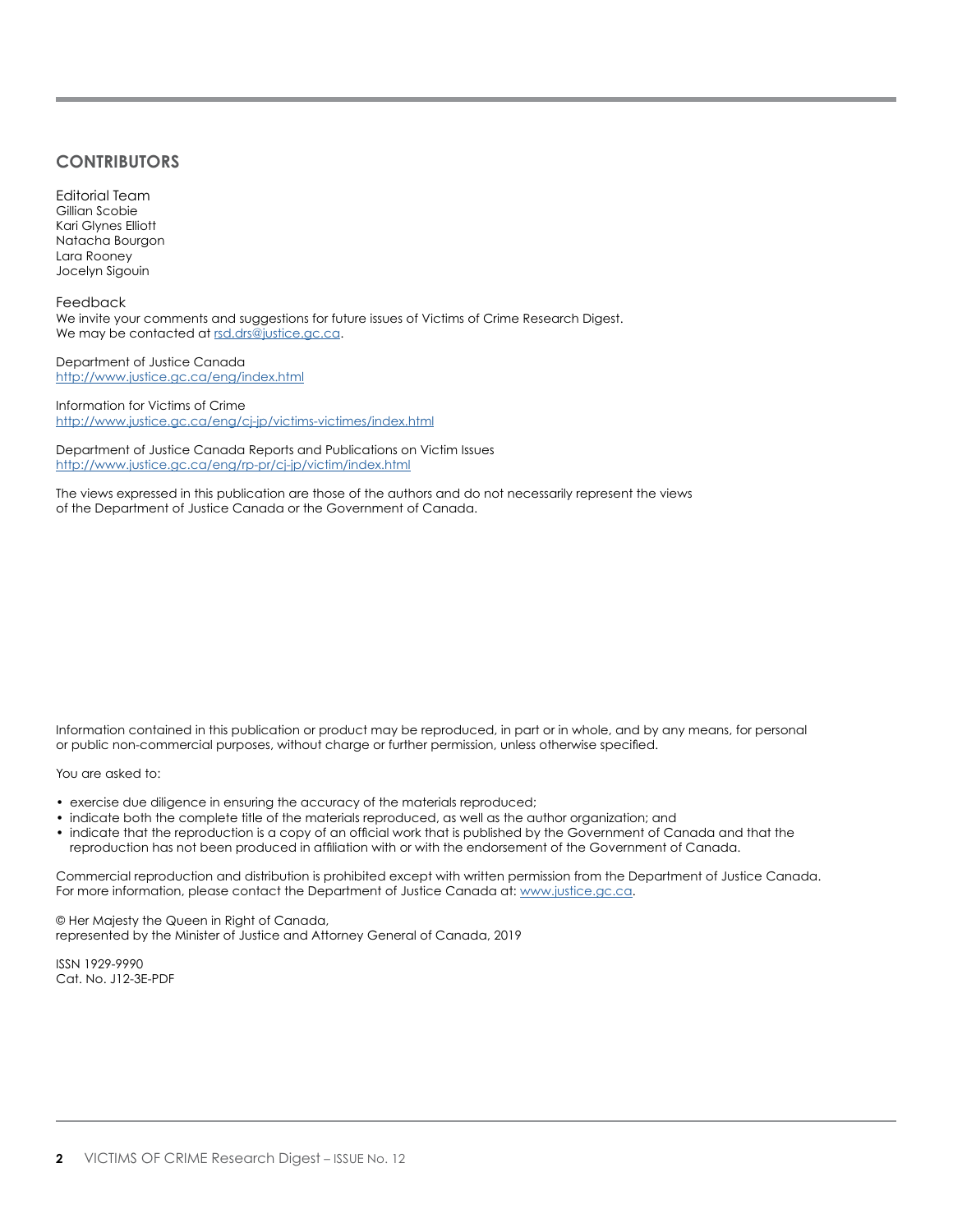# INTRODUCTION

Victims and Survivors of Crime Week 2019 will run from May 26, 2019 to June 1, 2019. The theme this year is "The Power of Collaboration." This theme runs through all the research that we are showcasing in this year's *Research Digest*. Collaboration is key to effective responses to victims' needs and to ensuring that they participate and are protected at all stages of the criminal justice system.

The first article is by McGill University law professor Marie Manikis. She reviews recent case law on victim impact statements and on community impact statements. Natacha Bourgon's article follows, describing the findings on the use of restorative justice from a 2018 survey of criminal justice professionals. In the third article, Susan McDonald examines access to justice for victims and describes the national legal problems survey currently being developed, and what data it might collect. Shanna Hickey then documents the results of a short survey of participants attending a symposium on testimonial aids in March 2018. In Issue No. 12, we have also included a catalogue of all the articles included in the past Digests, Nos. 1–12. Readers have asked for this in the past and we hope that they find it a useful resource. Conferences in 2019 related to victims of crime are also listed as usual.

As always, we welcome your feedback.

Susan McDonald and Susan McDonald Jocelyn Sigouin Principal Researcher **Acting Director** Acting Director Research and Statistics Division **Policy Centre for Victim Issues** Policy Centre for Victim Issues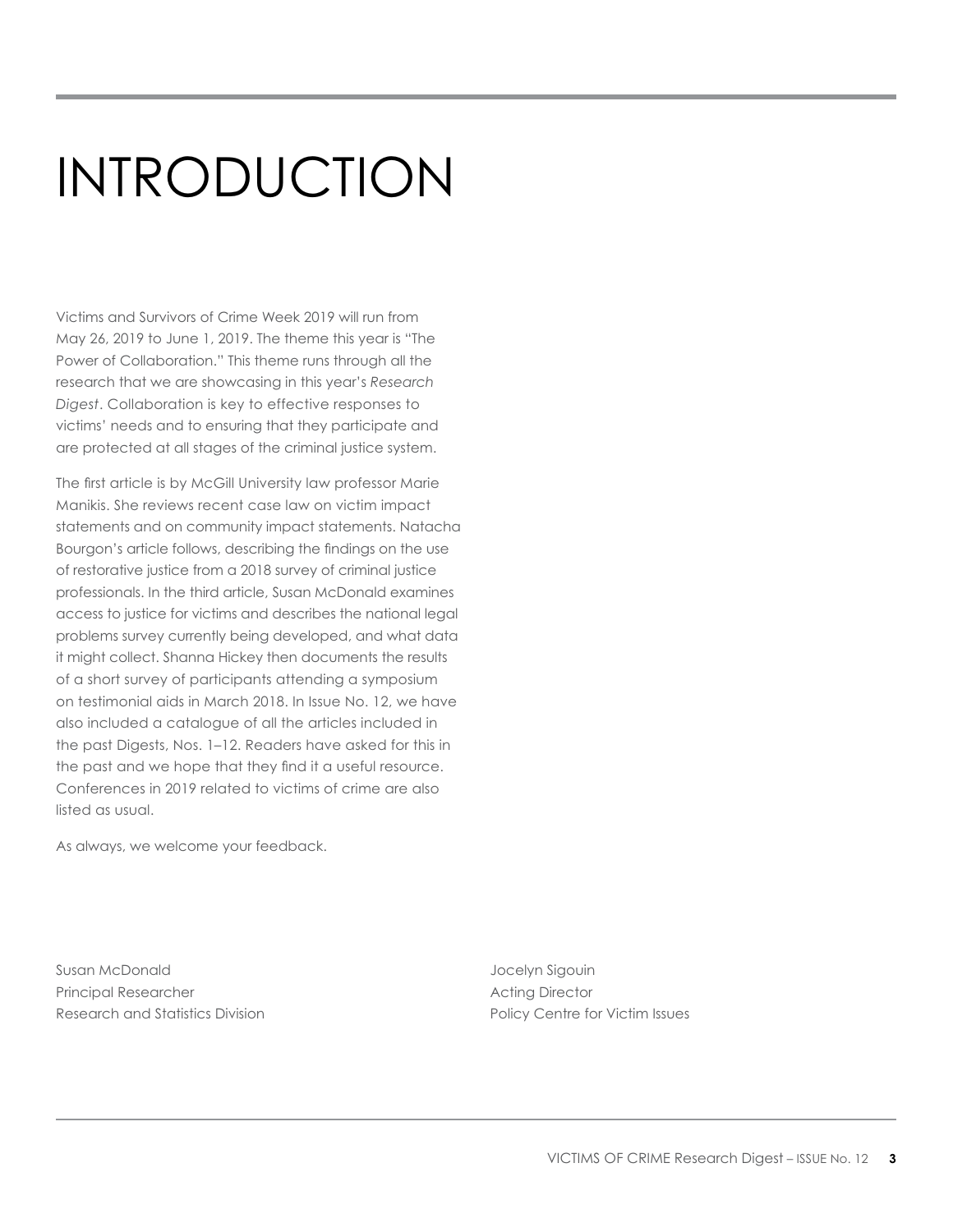# TABLE OF CONTENTS

| Recent Developments in Victim and Community Participation in Criminal Justice  |  |
|--------------------------------------------------------------------------------|--|
| 2018 Criminal Justice Professionals Survey: A Spotlight on Restorative Justice |  |
|                                                                                |  |
| Testimonial Aids Knowledge Exchange: Successes, Challenges and Recommendations |  |
|                                                                                |  |
|                                                                                |  |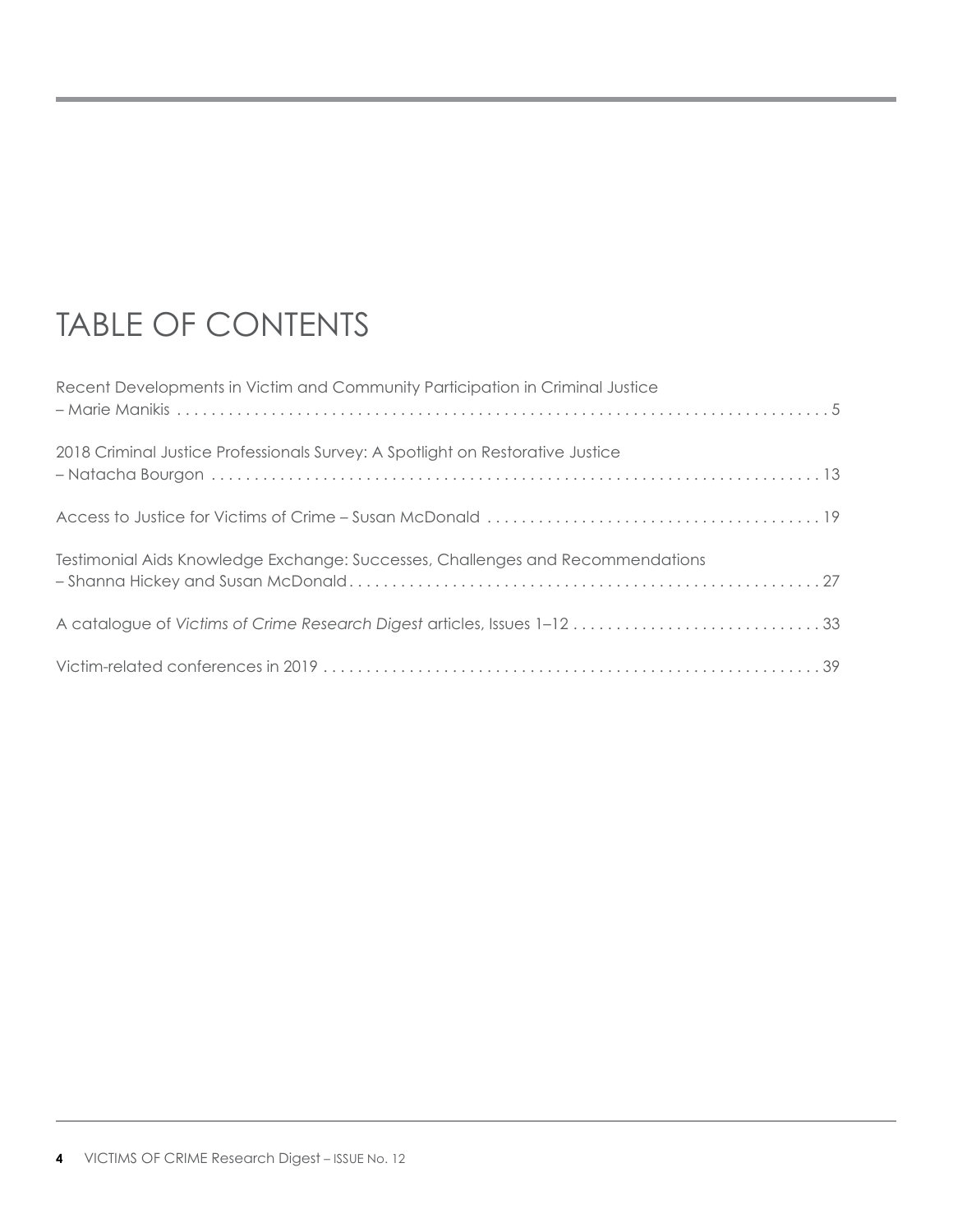# **RECENT DEVELOPMENTS IN VICTIM AND COMMUNITY PARTICIPATION IN CRIMINAL JUSTICE**

By Marie Manikis<sup>1</sup>

# **INTRODUCTION**

Victims' rights and the laws on victim impact statements (VIS) have evolved considerably since the last update in the 2012 *Victims of Crime Research Digest* (Manikis 2012). In 2015, the *Victims Bill of Rights Act* (VBR) was revised to the stand-alone Canadian Victims Bill of Rights (CVBR),<sup>2</sup> which entrenched victims' rights in federal legislation for the first time. These rights include:

- the right to information about the criminal justice system, the status of the case, and the services available to victims;
- the right to protection, including security and privacy;
- the right to participation, as a way to have victims' views considered;
- the right to request restitution to compensate victims for loss; and
- the right to remedies, by lodging complaints if victims feel their rights have been violated.

The VBR also amended the *Criminal Code of Canada*<sup>3</sup> (CC) to introduce community impact statements (CIS), additional provisions on VIS, and forms to specify what these statements should say. This article discusses key cases that are implementing VIS, CIS, and the CVBR, as well as international developments in this area of the law.

# **1.0 VICTIM IMPACT STATEMENTS: RECENT GUIDANCE FROM THE COURTS OF APPEAL 1.0 Framework**

Since 2012, Canadian Appeal Courts have provided additional guidance on VIS.

The 2013 *Berner*<sup>4</sup> decision sets out some of VIS's key guiding principles and limitations. First, the British Columbia Court of Appeal emphasized that VIS must further the purpose of determining a just sentence by keeping in mind the objectives of sentencing under section 718 of the *Criminal Code* to:

- denounce illegal conduct,
- deter offenders from committing crimes,
- separate offenders from society if necessary,
- help to rehabilitate offenders,
- make amends for harm done, and
- acknowledge the harm offenders have done.

Second, VIS must not contain material that

- distracts the court from what it properly needs to consider at sentencing,
- appears to place value on the life of the victim over that of the offender, or
- seeks to compensate the grief of the victim(s) by imposing a harsh sentence.

The author is most grateful to Vincent Marquis and Jess De Santi for their invaluable research assistance.

<sup>2</sup> *Canadian Victims Bill of Rights*, S.C. 2015, c. 13, s. 2.

<sup>3</sup> *Criminal Code*, R.S.C. 1985, c. C-46.

<sup>4</sup> *R v Berner*, 2013 BCCA 188. Although this decision predates the CVBR, it is frequently cited in subsequent decisions.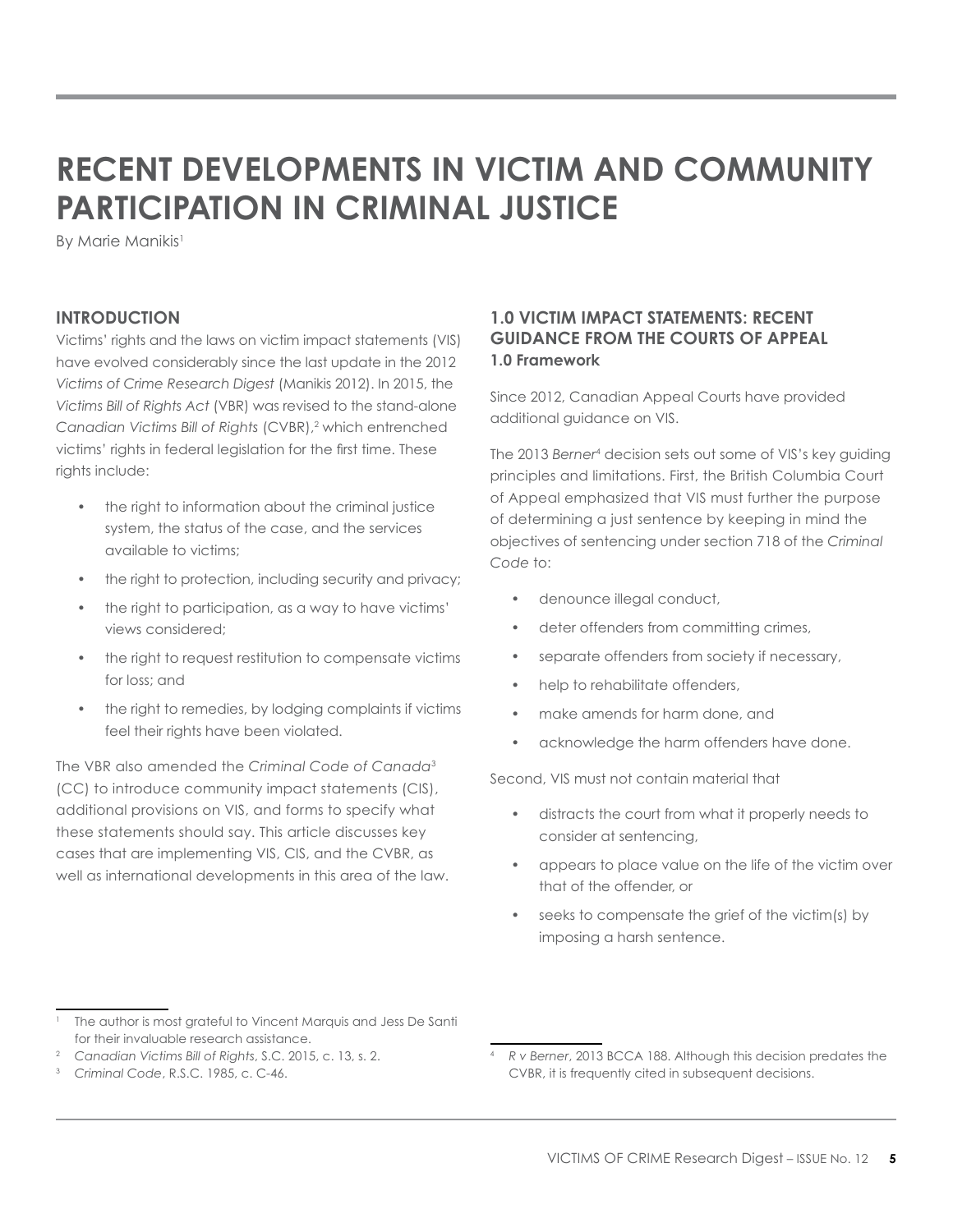The sentencing judge must be wary of the risk of valuing victims based on the strength of feelings expressed in the VIS. When such information is present, judges can either ignore it or have it deleted if both Crown and defence consent.<sup>5</sup> Further, since retribution (just deserts) is an important rationale for sentencing in Canada, VIS and CIS are important tools for assessing the offender's moral blameworthiness and the seriousness of the offence in the process of crafting a just sentence.<sup>6</sup>

#### **1.1 A flexible approach to delivering VIS**

Before the VBR, the courts did not specify how VIS was to be delivered. As a result, courts' decisions on VIS varied. For instance, in MB,<sup>7</sup> an email was accepted as a VIS, on the basis that the *Criminal Code* allowed the form of the VIS to be flexible if no party objected. In *Berner*, however, the British Columbia Court of Appeal concluded that the sentencing court and Crown erred in allowing a photograph of the child victim and a video of a school performance to be shown. The Court stated that this material heightened emotions, carried the risk of unjust sentencing, and raised the victims' expectations that the tribute would influence the length of the sentence.

The 2015 CC amendments allow a flexible approach to reading<sup>8</sup> VIS and various methods of presenting them.<sup>9</sup> In *Morgan*, 10 however, the judge made clear that anything beyond reading the VIS, such as the use of photographs and video presentations, requires victims to apply to do so, and to give adequate notice to defence and the court. The VIS form itself instructs victims that their VIS may include a drawing, poem, or letter if this helps them express how the crime affected them. Courts have been receptive to these different means of delivery, which also include

photographs.11 For instance, in *Bains*, 12 the mother of a murder victim included a poem that the sentencing judge alluded to and responded to positively.

Whether viewing videos as a way of delivering VIS is acceptable has yet to be clarified. As seen in *Berner*, judges have been reluctant to permit videos due to the heightened emotions involved. However, as will be seen in *Denny* in the context of CIS, a judge, exceptionally, allowed the presentation of videos when necessary "to properly place before the court a window into the community and the impact of the crime on that community."13 In the context of VIS, courts may benefit from the limited empirical research on videos in the United States to determine the potential risks involved in the great emotional appeal of this method.14

#### **1.2 VIS as aggravating and mitigating evidence?**

Most appeal and trial courts across the country have recognized that VIS evidence can be aggravating at sentencing, that is, it could support a stiffer sentence. Appeal courts have either used VIS evidence as an aggravating factor,<sup>15</sup> or determined that it is not an error in principle for a sentencing judge to determine that the impact of a crime on the victim, as described in the VIS,

<sup>5</sup> See *R v Denny*, 2016 NSSC 76.

<sup>6</sup> See *R v Vienneau*, 2015 ONCA 898; *Denny*.

<sup>7</sup> *R v MB*, 2013 ONCA 493.

<sup>&</sup>lt;sup>8</sup> The Criminal Code allows victims to deliver the statement by reading aloud, in the presence of a support person, reading outside the courtroom by CCTV or behind a screen, or in any other way the court deems appropriate.

<sup>9</sup> See *Criminal Code*, Form 34.2.

<sup>10</sup> *R v Morgan*, 2016 CanLII 60965 (NL PC).

<sup>11</sup> Cases where judges have allowed letters include: *FD c R*, 2016 QCCA 173; *R c Roussy*, 2017 QCCQ 1318; *R v Braun*, 2018 BCPC 169; drawings: *R v Chol*, 2017 BCSC 1709; *R v DSA*, 2017 NWTSC 22; poems: *R v Dillon*, 2017 BCSC 1185; *R v Andrews*, 2017 ONCJ 178; *R v DL*, 2018 ONSC 3409; photographs: *R v Morgan*, 2016 CanLII 60965 (NL PC).

<sup>12</sup> *R v Bains*, 2015 BCSC 2145.

<sup>13</sup> *Denny* at para 120.

<sup>&</sup>lt;sup>14</sup> For further discussion on this issue see Marie Manikis, "Victim Impact Statements at Sentencing: Towards a Clearer Understanding of their Aims," *University of Toronto Law Journal* 65, no. 2 (2015). To date, research on this issue is scarce and has focused on VIS with mock jurors in death penalty cases in the United States. See Christine M. Kennedy, "Victim Impact Videos: The New-Wave of Evidence in Capital Sentencing Hearings" *Quinnipiac Law Review* 26 (2008). It suggests that in that context, videos and music probably have a greater emotional impact on the process than prosecutors reading statements.

<sup>15</sup> In Saskatchewan: *R v Leroux*; in British Columbia: *R v Ahnert*, 2014 BCCA 212; in Manitoba: *R v LLP*, 2016 MBCA 79; in Nunavut: *R v Lyta*, 2013 NUCA 10; in Ontario: *R v Vienneau*, 2015 ONCA 898; in Quebec: *R v Ramia*, 2016 QCCA 2084.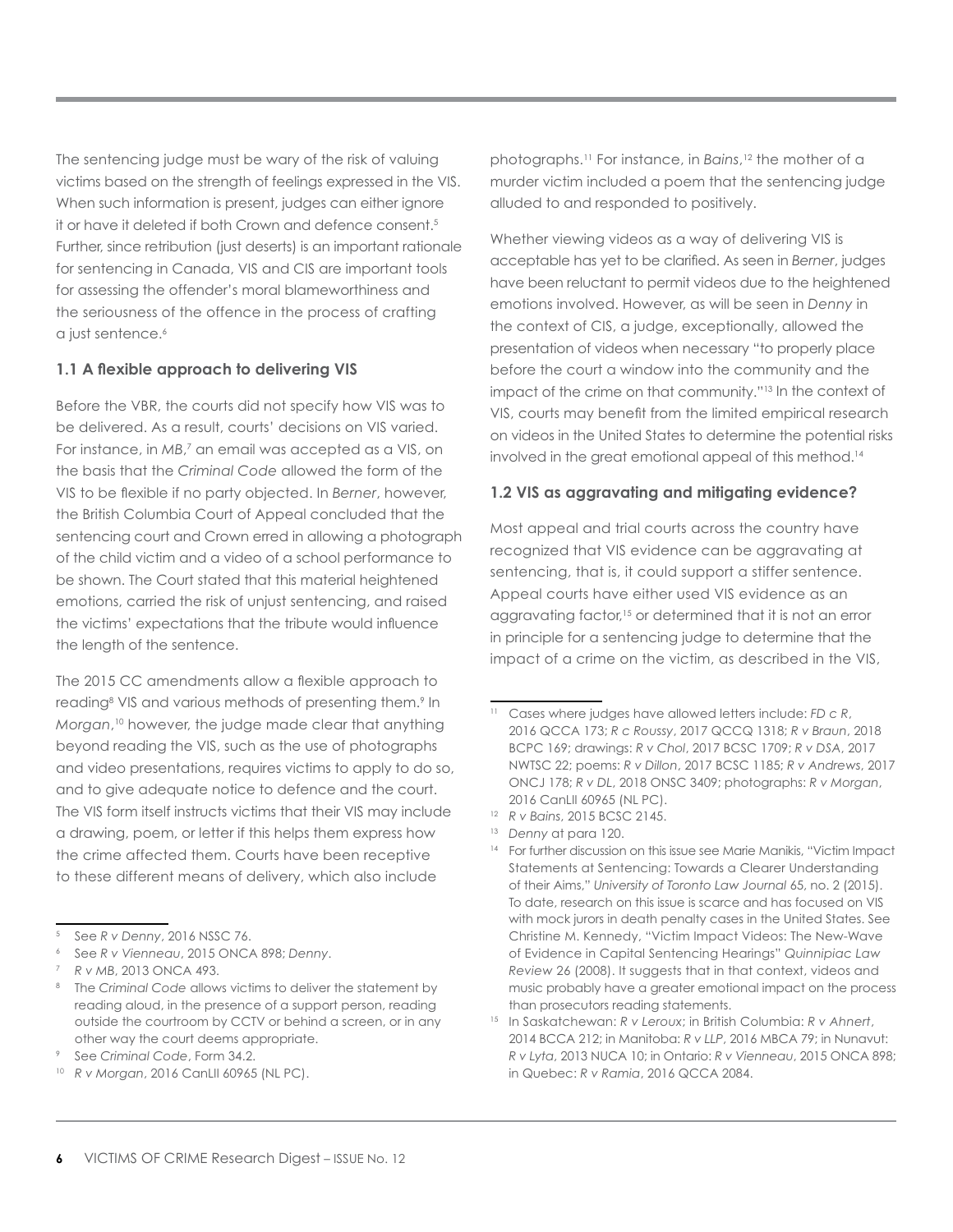is an aggravating factor.<sup>16</sup> Indeed, an appeal court has highlighted that if it were otherwise, VIS would have limited use, thus rendering the mandate to consider VIS as part of the sentencing process<sup>17</sup> meaningless.<sup>18</sup> Most judgments at the trial and appeal levels have relied on newly enacted *Criminal Code* provisions to justify using VIS evidence as an aggravating factor.<sup>19</sup> Furthermore, courts in several provinces have expanded the factors that can aggravate the offender's sentence to include ancillary, or secondary, harm<sup>20</sup> suffered by family members (or people who were close to the victim) even in some non-homicide cases.21

In Alberta, the question remains unsettled. In *Deer*, 22 the Court of Appeal found that the trial judge erred in treating VIS evidence suffered by family members as an aggravating factor after the murder of a victim. It remains unclear whether the Court of Appeal also rejects all use of VIS evidence as aggravating or whether this rejection only relates to secondary harm. This lack of guidance is felt at the trial level. Some trial judges have found that when the harm (direct or indirect) described in the VIS is not disputed, the facts in the VIS can be relied upon as

- <sup>19</sup> The Criminal Code was amended in 2012 to include an additional aggravating factor of sentencing. Section 718.2(a) (iii.1) recognizes that "evidence that the offence has had a significant impact on the victim, considering their age and other personal circumstances, including their health and financial situation" is a relevant aggravating factor.
- <sup>20</sup> See *R c Cook*, 2009 QCCA 2423 (Quebec); *Vienneau*; *R v Stubbs*, 2013 ONCA 514 (Ontario); *R v Bourque*, 2014 NBQB 237 (NB); *R v George*, 2016 BCSC 291 (BC); *Denny* (Nova Scotia); *R v MacRoberts*, 2018 PESC 7 (PEI). This type of harm is referred to as "ancillary harm" and is discussed in greater depth in Julian V Roberts and Marie Manikis, "Victim Impact Statements at Sentencing: The Relevance of Ancillary Harm," *Canadian Criminal Law Review* 15, no.1 (2010).
- <sup>21</sup> Although ancillary harm was generally restricted to the context of homicides, courts have recently recognized ancillary harm in the context of attempted murder (*Vienneau*; *Stubbs*) and sexual assault (*MacRoberts*).
- <sup>22</sup> *R v Deer*, 2014 ABCA 88.

aggravating circumstances.23 By contrast, in *Krahn*, 24 the judge interpreted *Deer* expansively, as prohibiting the general use of VIS evidence as aggravating. In *Firingstoney*, the judge interpreted *Deer* more narrowly to prohibit only ancillary harm, suggesting that "a family's loss, conveyed through [VIS], cannot be treated as an aggravating factor at sentencing"25 while specifying that this reasoning does not ignore the aggravating factor at s. 718.2(a)(iii.1).

Courts have also confirmed that the Crown must prove contested aggravating factors beyond a reasonable doubt. Indeed, when a party relies on a contested aspect of the VIS to aggravate the sentence, they must prove that aspect beyond a reasonable doubt. In *Racco*, 26 VIS information, containing medical diagnoses and records, was contested and then rejected on the grounds that it had not been proven beyond a reasonable doubt. Similarly, in *BMS*, the court required more evidence than a VIS to conclude that the level of psychological harm suffered by the victim amounted to a "violent offence" so that a jail sentence could be imposed on a young offender.27

Trial courts have not addressed the question of whether a VIS can be used as a relevant mitigating factor. Appeal cases, however, have considered victims' views that support mitigation. In *Guerrero Silva*, 28 the offender's wife, who was the victim of domestic violence, wished that her abusive spouse not be separated from their child. The Quebec Court of Appeal interpreted this as a form of forgiveness and recognized that case law considers it to be a relevant factor in mitigation. The court nevertheless

<sup>25</sup> *R v Firingstoney*, 2017 ABQC 343 at para 35.

<sup>28</sup> *R v Guerrero Silva*, 2015 QCCA 1334.

<sup>16</sup> *R v AG*, 2015 ONCA 159.

<sup>17</sup> As per *Criminal Code*, s. 722.

<sup>18</sup> *R v AG*, 2015 ONCA 159.

<sup>23</sup> See *R v Klok*, 2014 ABPC 102.

<sup>24</sup> *R v Krahn*, 2018 ABQC 587.

<sup>26</sup> *R v Racco*, 2013 ONSC 1517.

<sup>27</sup> *R v BMS*, 2016 NSCA 35. The Court of Appeal relied on the VIS, which spoke of shame, regret and occasional anxiety, but "no indication of any turbulent emotion or continued distress," as well as the short length of these statements (short bullet form and less than half a page), to conclude that they do not suggest any impairment of function or serious consequence upon which an inference of psychological harm or serious psychological harm could be founded.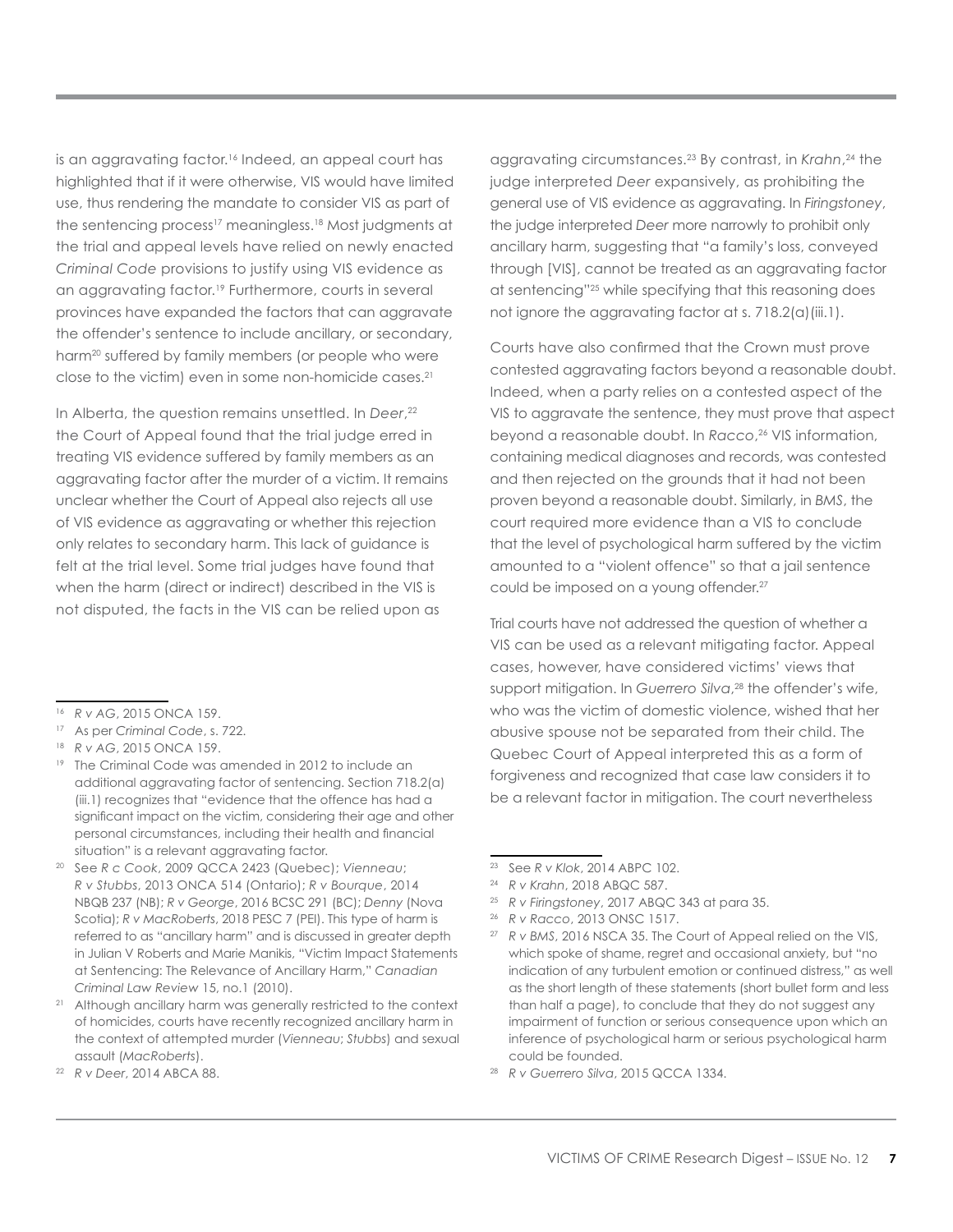highlighted the special care needed in domestic violence cases to ensure that forgiveness is expressed without undue pressure. The court also highlighted that forgiveness is inversely proportionate to the gravity of the offence, and that sentencing also has a dimension of social denunciation – the offence encroaches on our society's basic code of values – which goes beyond the interests of the offender and the victim. Ultimately, the court concluded that although the victim's compassion towards the offender did not stem from external pressure, the sentencing judge placed too much emphasis on the victim's wishes and underestimated the evidence of a risk of future violence towards the victim.29 Interestingly, the court did not perceive the victim's wishes as a sentence recommendation. It also underscored that the victim's opinion as to the appropriate sentence is irrelevant and should not be solicited or considered by the sentencing judge.

Victims expressed their wishes for mitigation in another recent case, *HE*. 30 In this case, the victims of sexual assaults, namely the respondent's wife and their two children, stated in their VIS that they hoped the respondent would get counselling for his anger and become a better person. They did not want him jailed, and the wife was surprised that there were potentially serious consequences to the respondent's conduct. Despite this recommendation, the court did not rely on the victim's opinion to craft the sentence. Instead, it retained the need for denunciation to justify several years of imprisonment.

These decisions highlight that although courts sometimes consider victims' wishes and perceptions relevant, those wishes are not determining factors when the evidence supports a greater need for denunciation. This is difficult to reconcile with the view that the victim's opinion about the appropriate sentence is irrelevant and that the judge should not solicit or consider it.<sup>31</sup> Indeed, separating the victim's wishes about the future of the relationship from

<sup>29</sup> The court highlighted that around 30 infractions related to domestic violence occurred between July 2012 and August 2013. her wishes about the sentence to be imposed can be an artificial distinction for the judge, particularly when the victim's wishes about the relationship would result in the offender not spending time in prison. The VBR and the *Criminal Code* amendments codify existing case law, which includes where, in exceptional cases, the court has allowed victims to provide their reviews on sentencing. However, the law does not specify these exceptional circumstances. That makes it difficult to know which situations may warrant victims' opinions.

Despite the VBR recognizing that the victim's opinion can occasionally be relevant at sentencing, some judges have resisted the idea of allowing recommendations from victims, particularly when they involve sentences that are disproportionately severe.32 This issue was addressed in *BP*: 33 the judge highlighted that the VBR does not create a *right* for victims to recommend sentences, but it does allow their recommendations to be admissible if permitted by the court. It remains to be seen whether judges will grant permission when they want to hear the victim's wishes for the relationship, or whether VBR will also expand in other contexts. The latter approach was supported in *Bard*, where the victim's opinion was heard on the issue of how long the prison sentence should be before the offender could become eligible for conditional release.34

<sup>34</sup> *R v Bard*, 2016 NBBR 160.

<sup>30</sup> *R v HE*, 2015 ONCA 531.

<sup>31</sup> *Guerrero Silva*.

<sup>32</sup> *Guerrero Silva*.

<sup>33</sup> *R v BP*, 2015 NSPC 34.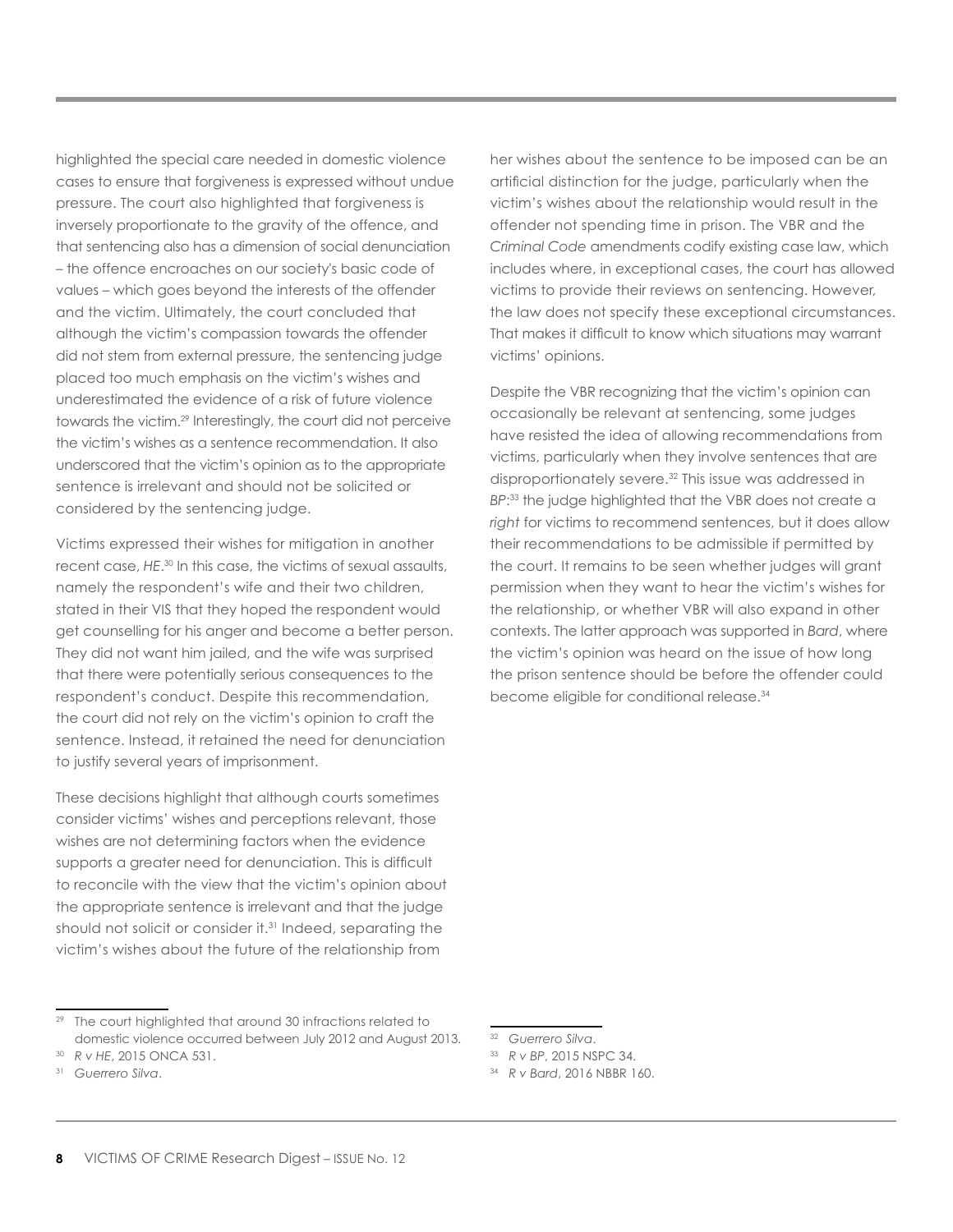# **2.0 COMMUNITY IMPACT STATEMENTS**

The 2015 amendments to the *Criminal Code* in the *Victims Bill of Rights Act* included a new CIS provision. This formally recognized the use of CIS at sentencing. Since 2015, approximately 25 reported decisions – all from trial courts – have dealt with CIS.35

# **2.1 What is a recognized community?**

Although courts have not explained how to define a community or identify a community's representative when submitting a CIS, discernible communities can be found in the case law. They generally fall into one of four categories:

- the community of a particular neighbourhood, town, or geographic area<sup>36</sup> whose representatives are often mayors;<sup>37</sup>
- the community of the victim's work colleagues,<sup>38</sup> typically represented by supervisors and company representatives;<sup>39</sup>
- Indigenous nations, whose representatives are often Chiefs or managers;<sup>40</sup> and

<sup>36</sup> For instance, Hamilton's East End (*R v Nicholls*, 2015 ONSC 8136), Brampton (*R v Muzzo*, 2016 ONSC 2068), Pitt Meadows (*R v Hecimovic*, 2017 BCSC 1433), Savary Island (*R v Ferreira*, 2018 BCPC 142), and the Resort Municipality of Whistler (*R v Price*, 2016 BCPC 0216) were recognized as communities.

<sup>40</sup> See *R v Jongbloets*, 2018 BCSC 403; *R v EJB*, 2018 BCSC 739.

• the community as a group with a particular identity marker, such as the Muslim community or the LGBT community.41

Representatives of those communities seem to be either individuals<sup>42</sup> or organizations<sup>43</sup> with those identity markers who are activists within the community.<sup>44</sup>

# **2.2 CIS framework**

Very few court decisions expand on the role, content, or form of CIS. Courts have relied on the VIS framework to interpret the CIS regime, particularly since both VIS and CIS forms in the CC are similarly drafted. Indeed, as is the case with VIS, CIS must not contain assertions of fact about the offence or offender, and cannot contain comments on the offender's character or make recommendations about the sentence. CIS are meant to convey the impact of the crime on a community, as told by one person's words.45 While some courts allow the mode of delivery to be flexible, this is not always the case.

In *Denny*, two CIS were submitted – one by a member of the LGBT community, which included presenting a local community magazine and a YouTube video montage to illustrate a memorial tribute made by the local community. The defence objected to the admissibility of the magazine and video, saying they did not comply with the newly enacted CIS form. The judge accepted this mode of delivery, highlighting that CIS should be prepared and presented like VIS to the greatest extent possible, but that it might be difficult for one person to fully articulate the impact on the community or where it might be better to communicate this impact in an unorthodox way. Indeed,

<sup>45</sup> *Denny* at para 115.

<sup>&</sup>lt;sup>35</sup> More specifically, between 1 and 4 CISs were submitted in 17 of those decisions. In 3 decisions, a statement not filed explicitly as a CIS by the Crown was accepted *as such* by the court. In 2 decisions, the court considered the impact of the offence on the community despite noting the absence of any CIS filed. In 1 decision, a document purportedly submitted as a CIS was rejected *as such* by the court but admitted on a different basis. Finally, in 2 decisions, statements were admitted as "Community Victim Impact Statements."

<sup>37</sup> See *Muzzo*; *Hecimovic*; *Price*.

<sup>38</sup> See *Muzzo*; *R v Kakakaway*, 2017 BCPC 342; *R v SK*, 2015 ONSC 7649.

<sup>39</sup> For supervisors, see *Muzzo*; for company representatives, see *Kakakaway*.

<sup>41</sup> For an example of the Muslim community, see *R v Brazau*, 2017 ONSC 2975; for the LGBT community, see *Denny*.

<sup>42</sup> See *Denny*.

<sup>43</sup> See *Brazau*.

<sup>44</sup> For instance, in *Denny*, the court noted that the individual representing the LGBTI community had advocated for this community in many capacities, had done so for a long time, and thus was recognized publicly as a flag bearer for that community.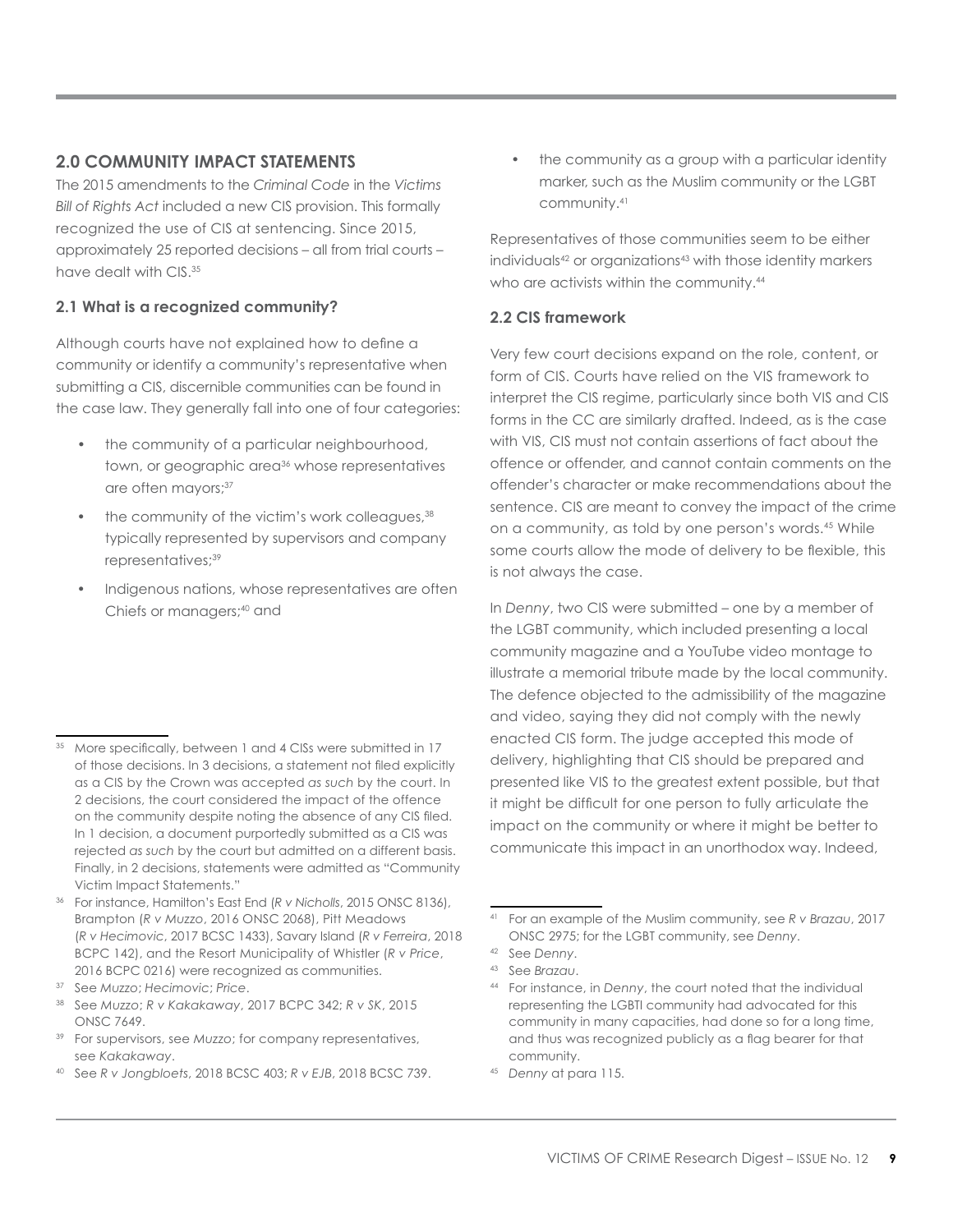the judge highlighted that form 34.3 of the *Criminal Code* recognizes flexibility by allowing drawings, poems, or letters to describe the harm suffered.

In *Ali*, 46 a document purportedly filed as a CIS by the Crown was rejected as such by the court (although it was accepted on different grounds). The court explained that the document said nothing about the harm or loss suffered by the community, only gave general information about the frequency of a class of offences, did not refer to a specific offence, and failed to conform to the required form, 34.3.

# **3.0 IMPLEMENTATION OF LEGISLATIVE CHANGES INTRODUCED BY THE** *VICTIMS BILL OF RIGHTS ACT*

This section examines cases that relied on the legislative changes under the VBR to enforce victims' rights, including the right to

- information,
- the use of testimonial aids,
- restitution, and
- participation.

# **3.1 Rights to information and the use of testimonial aids**

The right to information<sup>47</sup> applies to different stages of the criminal process. It has most frequently been used to provide victims with information about decisions to release the accused. More specifically, the provision was invoked by administrative tribunals<sup>48</sup> in the context of non-criminallyresponsible–related decisions under *Criminal Code* section 672.38. Its purpose was to provide victims with information about the decision to conditionally release the accused, the specific conditions of release, as well as notices of future hearings. To protect the accused's privacy, tribunals have refused to provide the exact location of the accused's residence when the victim requested that information.

Under section 13 of the CVBR, which recognizes the victim's right to ask for a testimonial aid, courts have allowed complainants to testify with the assistance of a support dog<sup>49</sup> and outside the courtroom by video links.<sup>50</sup>

#### **3.2 Rights to seek restitution and participation**

In a recent case of fraud, the court implemented the victim's right to seek restitution<sup>51</sup> and ordered the offender to make full restitution to the victim(s).<sup>52</sup> The CVBR is also frequently cited as a statutory authority for victims to be heard in court, with specific references to VIS at the sentencing stage.<sup>53</sup>

## **4.0 DEVELOPMENTS ON VIS IN COMMON LAW JURISDICTIONS 4.1 England and Wales**

In England and Wales, Perkins<sup>54</sup> clarified the framework and limitations of VIS,<sup>55</sup> including their purpose, form, and content. This decision has been authoritatively cited in many cases and contains similarities with the Canadian approach, that VIS constitute evidence and must be legally treated as such. Victims can decide whether to make these statements, but the responsibility for presenting admissible evidence remains with the prosecution. The VIS

<sup>46</sup> *R v Ali*, 2015 BCSC 2539.

<sup>47</sup> Under section 8 of the CVBR.

<sup>48</sup> See *S.A. et Responsable de l'hôpital A*, 2017 CanLII 143991 (QC TAQ); *D.B. et Responsable de l'hôpital A*, 2017 CanLII 93597 (QC TAQ); *A.I. et Centre hospitalier A* (Hôpital A), 2018 CanLII 44066 (QC TAQ); *D.G. et Responsable du CIUSSS A*, 2018 CanLII 2506 (QC TAQ); *P.T. et Responsable du CIUSSS A*, 2017 CanLII 96797 (QC TAQ); *P.P. et Responsable de l'institut A*, 2017 CanLII 83798 (QC TAQ).

<sup>49</sup> See *R v CW*, 2016 ONCJ 649, involving a vulnerable sexual assault victim.

<sup>50</sup> See *R v Belem*, 2017 ONSC 221, involving the victim of a home invasion robbery.

<sup>51</sup> Under sections 16 and 17 of the CVBR.

<sup>52</sup> *R v McLean*, 2016 BCSC 2191. The court ordered full restitution in the amount of \$225,000 for fraud.

<sup>53</sup> See *R v Cooper-Flaherty*, 2017 NUCJ 11; *R v Holland*, 2017 NUCJ 03; *R v Kippomee*, 2018 NUCJ 8; *R v Mikijuk*, 2017 NUCJ 02.

<sup>54</sup> *Perkins v R*, 2013 EWCA Crim 323.

<sup>&</sup>lt;sup>55</sup> In England and Wales, VIS are referred to as Victim Personal Statements. Aspects of this framework can be found in the Crown Prosecution Service guidelines [https://www.cps.gov.](https://www.cps.gov.uk/legal-guidance/victim-personal-statements) [uk/legal-guidance/victim-personal-statements,](https://www.cps.gov.uk/legal-guidance/victim-personal-statements) the Practice Direction by the Lord Chief Justice, [2013] EWCA Crim 2328, as well as the Code of Practice for Victims of Crime (London 2015).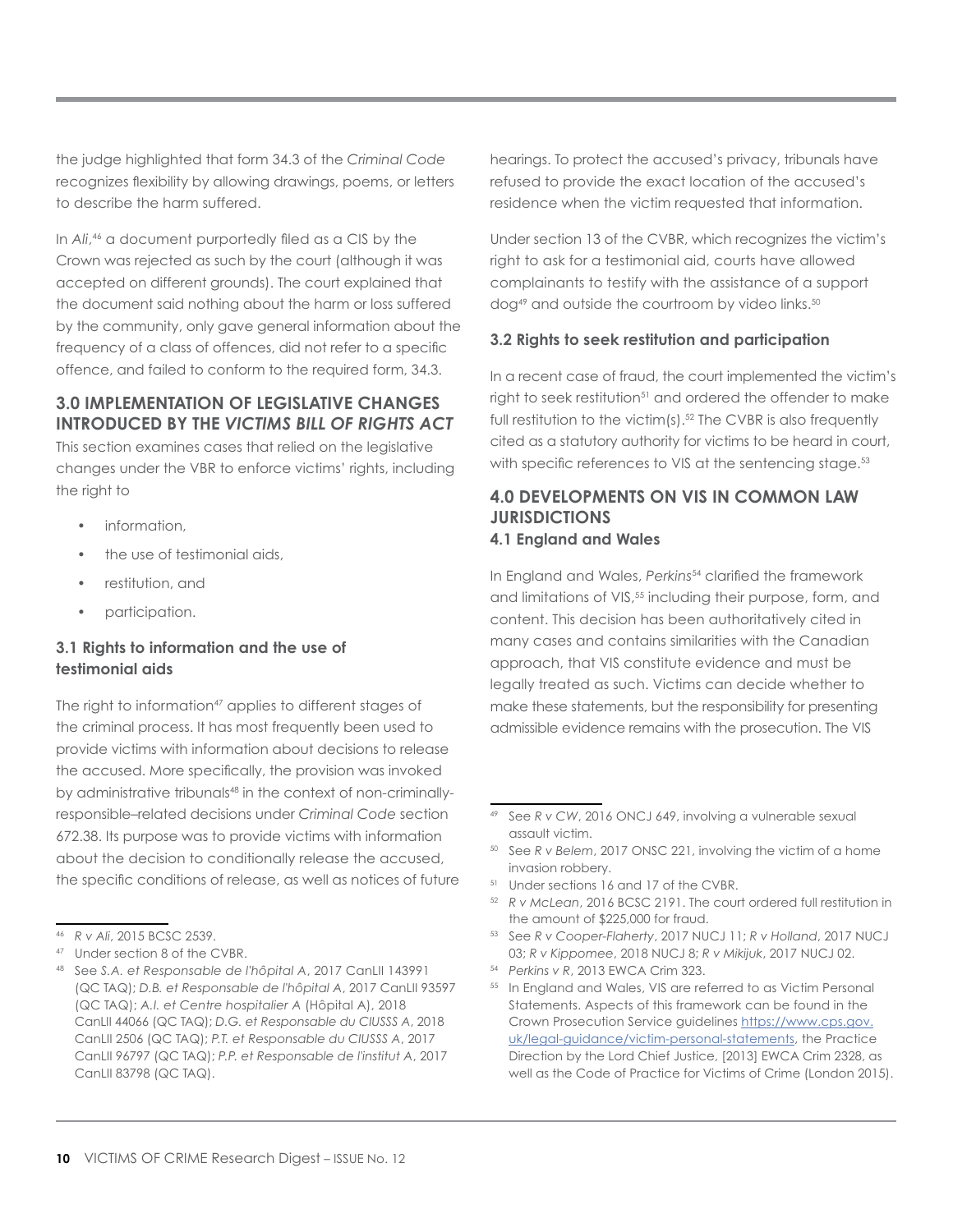may be challenged in cross-examination and therefore the VIS regime – the content of the VIS and any supporting evidence – gives rise to disclosure obligations.<sup>56</sup>

Although the victim's opinion of the sentence is not relevant under the Crown Prosecution Service guidelines,<sup>57</sup> some cases have considered victims' views as mitigating circumstances. In *Nunn*, 58 a case involving death by dangerous driving, members of the victim's family, who knew the offender and his suffering following the offence, pleaded that the sentence was too long and was making it difficult for them to cope with their trauma. Although the court highlighted that their opinion should play no role in sentencing, it relied on a merciful approach towards the victim's family to reduce the sentence. Similarly, in *Roche*, the Court of Appeal suggested that a court can never become an instrument of vengeance, but can "in appropriate circumstances, to some degree, become an instrument of compassion."59 Finally, in *Perks*, the Court of Appeal stated that victims' opinions should not be considered, except

- (i) where the sentence passed on the offender is aggravating the victim's distress, and
- (ii) where the victim's forgiveness provides evidence that their psychological or mental suffering must be much less than would normally be the case.<sup>60</sup>

#### **4.2 Australia**

In Australia, recent case law has also addressed evidentiary issues related to aggravation, the distinct language of VIS, and the consideration of ancillary harm.

As in Canada, Australian courts require proof beyond a reasonable doubt when the VIS contains contested aggravating evidence.<sup>61</sup> When the defence does not contest that evidence, there is generally no difficulty when the court relies on VIS information that is confirmed by other sources. Problems arise when the defence does not contest, but evidence is cited that can significantly aggravate the sentence. In those situations, judges are instructed to draw the defence's attention to this to allow them an opportunity to challenge the evidence.<sup>62</sup> This greater judicial intervention departs from the adversarial model and has not been recognized in other common law jurisdictions.

In *Dimitrovska*, 63 the Court of Appeal distinguishes between legal language and the language of victims. The court recognized the subjectivity of VIS and stated that they can only be used to provide information about the general effect of the injury, rather than about more specific effects resulting from the injuries. When more specific elements are cited as evidence, such as prognoses, evidence from a qualified expert is necessary. Further, it was decided that VIS would lose much of their force and benefit if expressed in language used by lawyers. It is therefore acceptable for VIS to be imprecisely or ordinarily expressed.

Finally, as in some Canadian cases, the court in *GE*<sup>64</sup> expanded the recognition of ancillary harm suffered by family members beyond cases of homicide where the primary victim has died. The court held that, given the broad definition of harm, the statute includes the harm suffered by a family of a young child, who is the primary victim, even if death has not occurred.

<sup>56</sup> This is also similar to the Canadian approach, although crossexamination in Canada is not automatic and thus is limited to the air of reality test. See *R v VW*, 2008 ONCA 55.

<sup>57</sup> See footnote 55.

<sup>58</sup> *R v Nunn*, [1996] 2 Cr App R (S) 136, 140.

<sup>59</sup> *R v Roche*, [1999] 2 Cr App R (S) 105.

<sup>60</sup> *R v Perks*, [2001] 1 Cr App R (S) 19.

<sup>61</sup> *R v Tuala*, 2015 NSWCCA 8.

<sup>62</sup> *JWM v Tasmania*, 2017 TASCCA 22.

<sup>63</sup> *Dimitrovska v Western Australia*, 2015 WASCA 162.

<sup>64</sup> *R v GE*, 2014 ACTSC 181.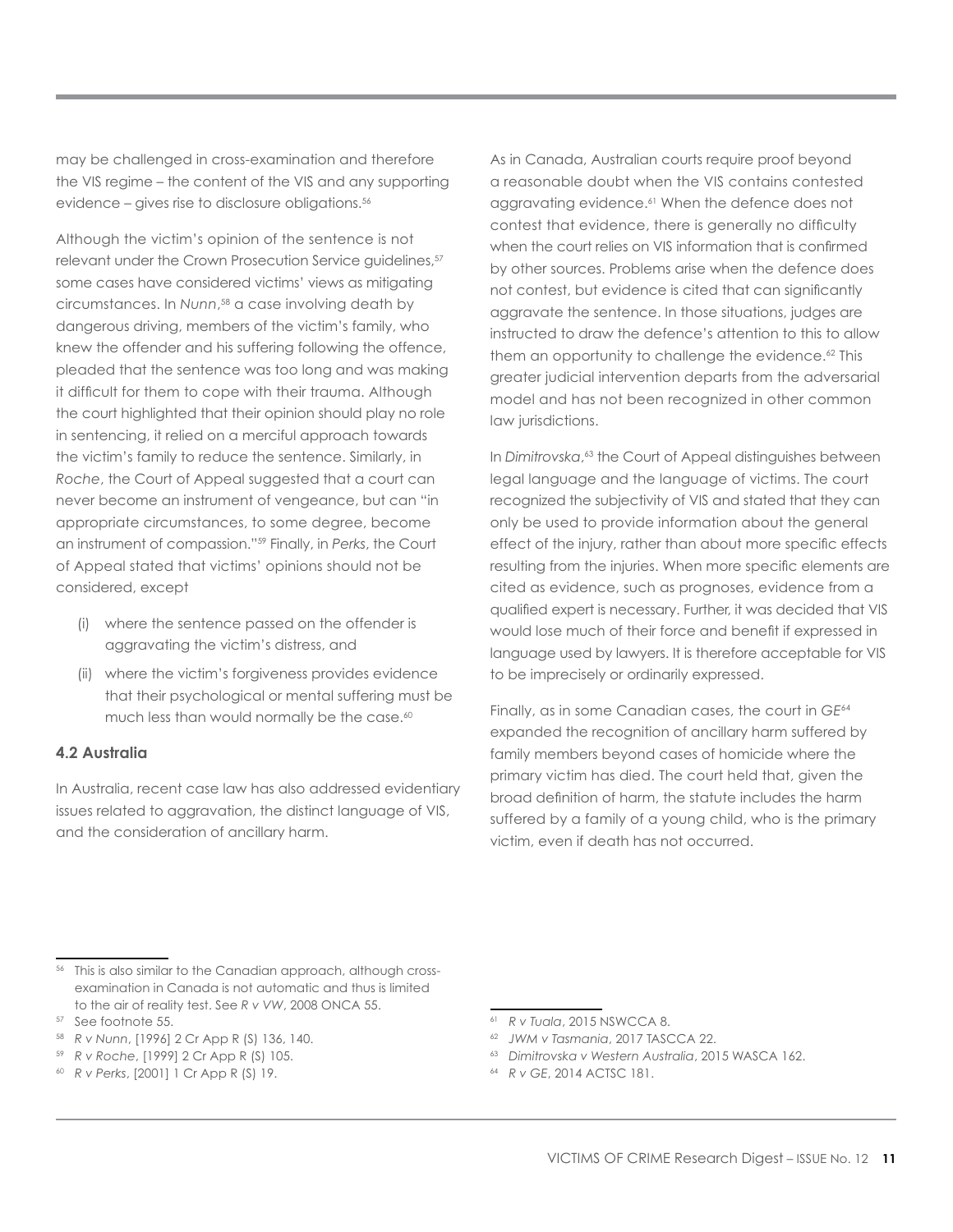#### **4.3 United States**

The American VIS regime differs notably from most common law jurisdictions. In *Bosse*, 65 the Supreme Court considered it an error to allow victim recommendations to the jury about the sentence in a death penalty case. However, this question is not settled, since a state supreme court<sup>66</sup> held that *Bosse* does not apply to non-capital proceedings. That court stated that a jury's dangerous uses of a victim's recommendation in a capital murder trial do not occur in non-capital sentence proceedings before a neutral and impartial judge. If this approach were to apply, it would differ from common law jurisdictions that do not usually allow for sentencing recommendations. Finally, another court recently held that a sentencing judge has broad discretion to admit and consider victim evidence in forms outside of the bounds of VIS and victim impact testimony.<sup>67</sup> Contrary to the ambiguity in Canada, the court made clear that videos are part of these accepted forms.

#### **CONCLUSION**

Domestic and international case law has evolved considerably since the CVBR was enacted. Although courts have offered some clarity throughout the years on questions about recognizing VIS and CIS as evidence, more guidance based on a principled analysis of sentencing would be helpful in this area. Further reflections and research on conceptions of harm, secondary victimization, and the impact of emotions in the criminal process would contribute to a better understanding of the value of victim and community participation in the criminal process.

#### **REFERENCES**

Manikis, Marie, and Julian Roberts. 2012. "Victim Impact Statements: Recent Guidance from the Courts of Appeal." *Victims of Crime Research Digest*, No. 5, 2–6.

**Marie Manikis has been an assistant professor at the Faculty of Law of McGill University since 2013 and is a member of the Centre for Human Rights and Legal Pluralism, McGill University, and the International Centre for Comparative Criminology, University of Montreal. She teaches criminal justice, criminal law, sentencing, and criminal procedure.**

<sup>65</sup> *Bosse v Oklahoma*, 580 U.S. (2016).

<sup>66</sup> *Commonwealth v McGonagle*, 478 Mass. 675 (2018).

<sup>67</sup> *Lopez v Maryland*, 468 Md. 164 (2018).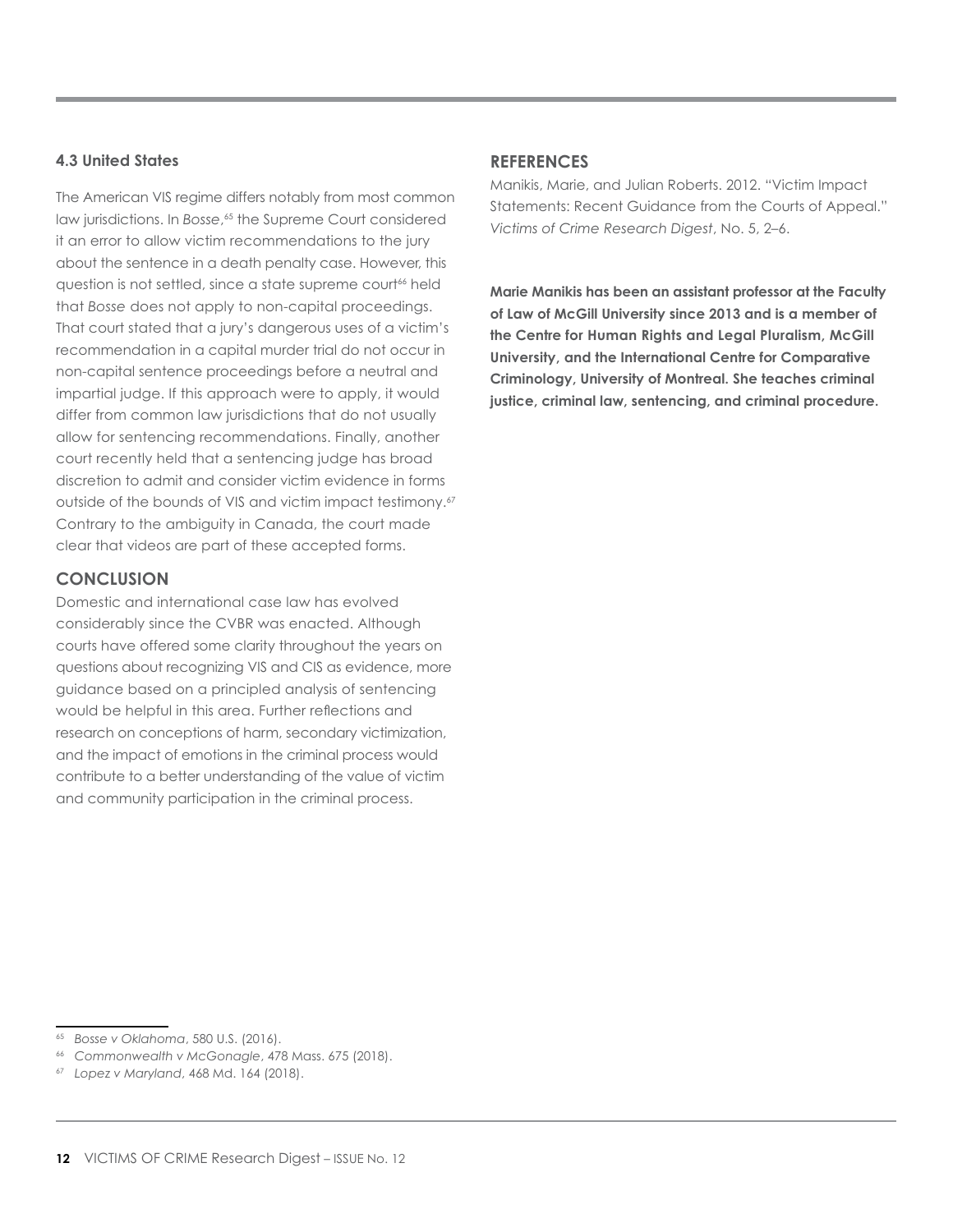# **2018 CRIMINAL JUSTICE PROFESSIONALS SURVEY: A SPOTLIGHT ON RESTORATIVE JUSTICE**

By Natacha Bourgon

# **1.0 BACKGROUND**

The Federal Victims Strategy (FVS), led by the Department of Justice Canada (Justice Canada), began in 2000 and was initially known as the Victims of Crime Initiative. It aims to give victims a more effective voice in the criminal justice system (CJS) and is based on the premise that although many significant advances have been made in legislation, policies, and programs for victims of crime, there are still many outstanding and emerging issues.

Although using a victim-focused approach is essential to give victims a more effective voice in the CJS, if no one in the system, or in the general public, knows about the resources available to them, they will not access them. As a result, the resources cannot be effective. Since the beginning of the FVS, as part of its regular five-year evaluations, Justice Canada has surveyed CJS professionals to measure their levels of awareness about victim-related *Criminal Code* provisions, and the CJS in general.

This article presents some of the results from the most recent survey, conducted in February 2018. The survey examined the attitudes, knowledge, and perceptions of police, victim services providers (VSPs), and Crown prosecutors on the role and participation of victims in the CJS. Crown prosecutors were later removed from the analysis due to a low response rate (n=8).

Restorative justice (RJ) processes for victims and survivors of crime have received increased attention and focus because RJ was mentioned in the Minister of Justice's

mandate letter.1 This article will focus on the survey findings on RJ to further understand police and VSPs' current awareness and experiences of RJ in Canada.

# **2.0 THE SURVEY RESPONDENTS**

The survey had 846 respondents – 63 percent (n= 531) were police respondents and 37 percent (n=315) were VSP respondents.2 Although there were respondents from each region, findings should be interpreted with caution as there was unequal representation across jurisdictions. The majority of police respondents were located in British Columbia (57 percent; n=301); the majority of VSP respondents were based in Alberta, British Columbia, and Ontario (40, 25, and 19 percent, respectively; n=125, 78 and 59, respectively).

# **2.1 Police Respondent Profile**

Of all police respondents, over one-third (37 percent; n=194) were from a municipal force, a little over one-third (34 percent; n=179) were from a provincial police force, and a quarter (26 percent; n=139) were from the Royal Canadian Mounted Police (RCMP). Police respondents reported working with victims of crime for a longer length of time compared with VSP respondents. More specifically, approximately two in five (41 percent; n=220) police respondents reported between 10 and 19 years of experience working with victims of crime and over a quarter

<sup>1</sup> Canada, Office of the Prime Minister, *Minister of Justice and Attorney General of Canada Mandate Letter*, by Rt. Hon. Justin Trudeau (Ottawa: Office of the Prime Minister, 12 November 2015).

<sup>2</sup> Victim services are a provincial and territorial responsibility. Each jurisdiction has a different service delivery model, which could include police-based, community-based, court-based, or system-based victim services.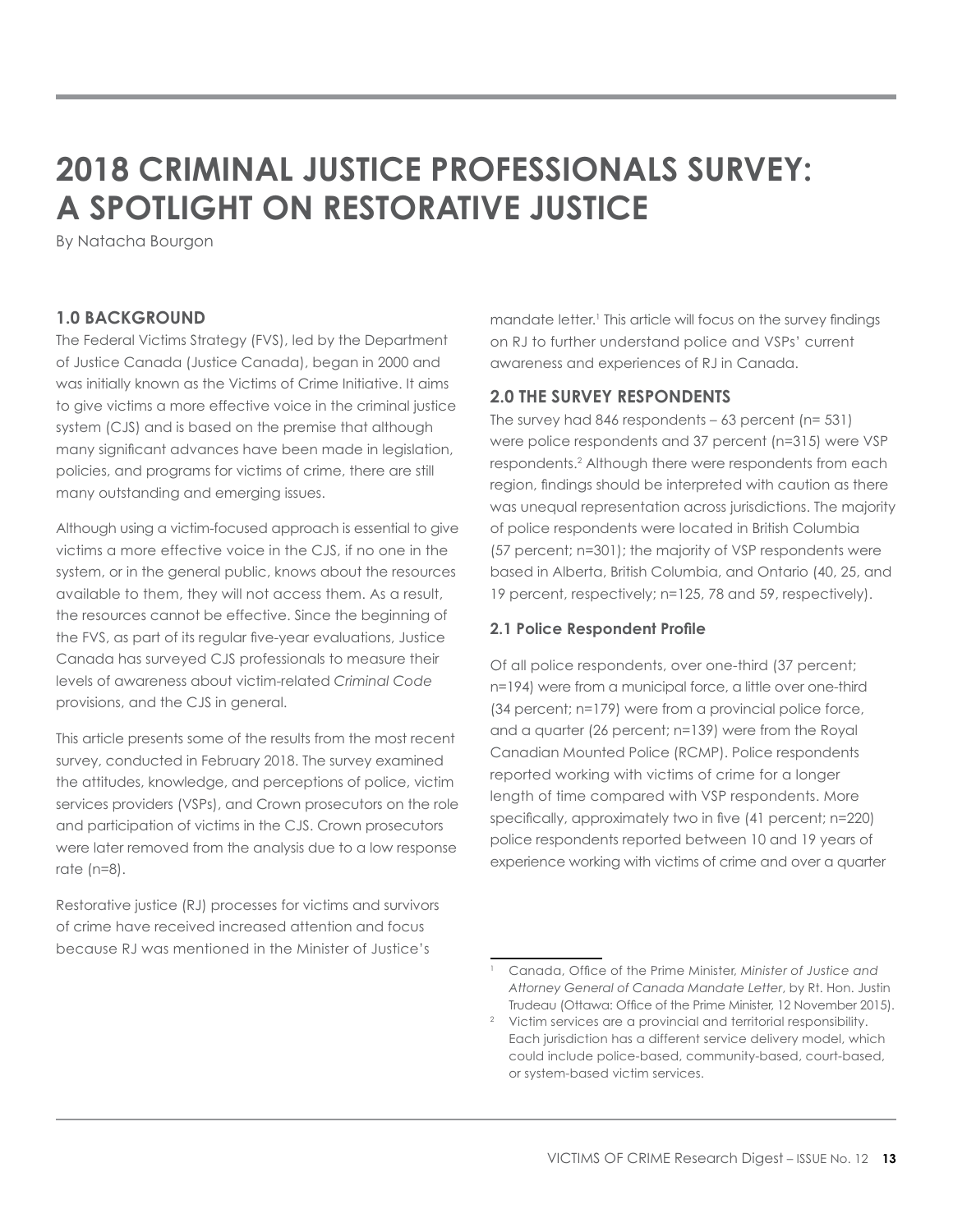(29 percent; n=153) reported 20 years or more. The majority of police respondents (59 percent; n=312) reported working regularly (i.e., at least once a week) with victims of crime.

Police respondents more commonly served an urban population (66 percent; n=348). At least half of police respondents noted serving a rural population (51 percent; n=270) and close to a quarter reported serving a remote community (23 percent; n=121).<sup>3</sup>

# **2.2 VSP Respondent Profile**

Of all VSP respondents to this survey, over half (56 percent; n=176) reported providing police-based services<sup>4</sup> and about a third (31 percent; n=97) reported providing community-based/specialized victim services<sup>5</sup> such as services specialized in cases of domestic violence and sexual assault. Very few VSP respondents reported providing court-based victim services<sup>6</sup> (2 percent; n=6), systembased services<sup>7</sup> such as assisting victims throughout the CJS process (2 percent; n=5) and other types of victim services

(8 percent; n=24). Over half (56 percent; n=175) of VSP respondents were relatively new with fewer than 10 years of experience working with victims of crime (compared with 28 percent for police respondents; n=151). Close to a quarter of VSP respondents reported having 10 to 19 (23 percent; n=72), or over 20 years of experience working with victims of crime (20 percent; n=62). The majority of VSP respondents (73 percent; n=231) reported working regularly (i.e., at least once a week) with victims of crime.

VSP respondents to this survey more commonly served an urban population (68 percent; n=213). At least half of VSP respondents noted that they served a rural population (58 percent; n=184) and close to a quarter reported serving a remote community (24 percent; n=76).8

# **3.0 FINDINGS 3.1 Restorative Justice**

Restorative justice (RJ) is "an approach to justice that focuses on addressing the harm caused by crime while holding the offender responsible for his or her actions, by providing an opportunity for the parties directly affected by crime – victim(s), offender, and community – to identify and address their needs in the aftermath of a crime."9 RJ is respectful, inclusive, and voluntary. The values of RJ are based on respect for the dignity of everyone affected, healing, reintegration, the prevention of future harm, and reparation, if possible.10, 11

Respondents were able to select multiple options. As a result, totals do not add up to 100 percent.

<sup>&</sup>lt;sup>4</sup> A police-based victim service often provides support, information, assistance, and/or referrals to victims of crime in the immediate aftermath of crime, through RCMP and/or municipal police detachments, community agencies, and non-governmental organizations.

<sup>5</sup> A community-based victim service provider often provides support, information, assistance and/or referrals to victims of crime in the immediate aftermath of crime and includes specialized services.

<sup>6</sup> A court-based victim service includes providing assistance to victims of crime during their participation in criminal justice proceedings. This may include providing information about: the criminal justice process, the victim's role in criminal proceedings, the scheduling and outcomes of proceedings and testimonial aids, as well as court preparation and assistance to victims in completing victim impact statements (VIS).

<sup>7</sup> A system-based victim service provides assistance to victims of crime from the time of the offence to the conclusion of court proceedings and their aftermath. Assistance provided includes: referrals for counselling, court preparation and support, and information about available compensation or financial benefits programs, the outcome of criminal proceedings, and how to register for information on offender release if the offender is incarcerated.

Respondents were able to select multiple options. As a result, totals do not add up to 100 percent.

Federal-Provincial-Territorial Working Group on Restorative Justice. (December 22, 2009). "Key Messages on Restorative Justice." Online: [http://www.csc-scc.gc.ca/restorative-justice/003005-](https://www.csc-scc.gc.ca/restorative-justice/003005-4005-eng.shtml) [4005-eng.shtml.](https://www.csc-scc.gc.ca/restorative-justice/003005-4005-eng.shtml) This definition has been adapted from Cormier, R. B. (2002). *Restorative Justice: Directions and Principles – Developments in Canada*. Solicitor General Canada, User Report 2002–02. Available online at: [http://publications.gc.ca/](http://publications.gc.ca/collections/Collection/JS42-107-2002E.pdf) [collections/Collection/JS42-107-2002E.pdf.](http://publications.gc.ca/collections/Collection/JS42-107-2002E.pdf)

<sup>10</sup> Federal-Provincial-Territorial Working Group. (2015). *Values and Principles of Restorative Justice in Criminal Matters*. Available online at: [http://www.iirp.edu/pdf/RJValues-DOJCan.pdf.](http://www.iirp.edu/pdf/RJValues-DOJCan.pdf) The principles were developped and approved by the Federal-Provincial-Territorial Working Group in 2003 and are currently under revision.

<sup>&</sup>lt;sup>11</sup> Note that recent research on the topic of restorative justice (RJ) in Canada is limited.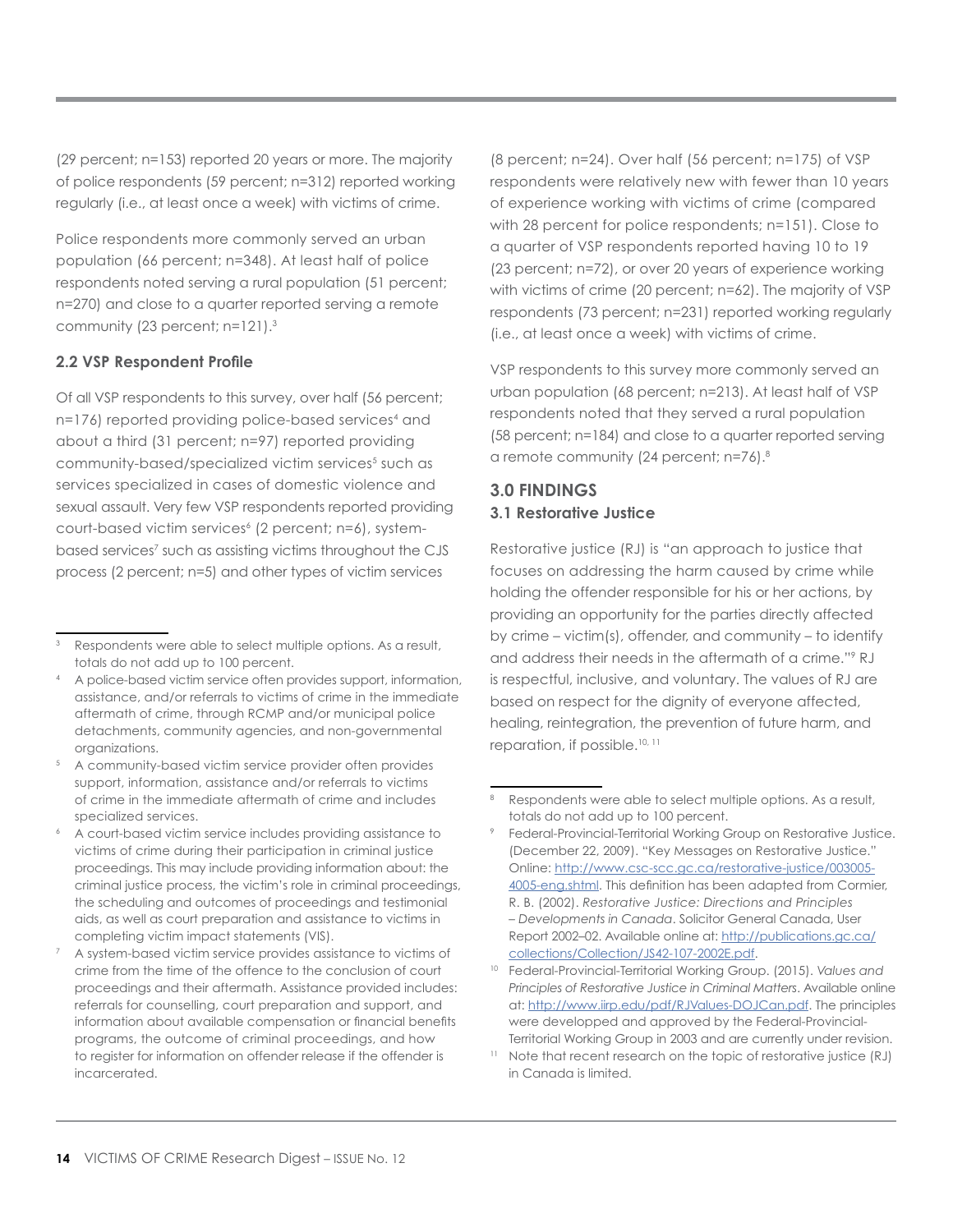#### **3.2 Awareness of RJ Processes**

Respondents were asked about their awareness of RJ processes based on a five-point scale, 1 being "not aware" to 5 being "very aware." Findings showed that most police and VSP respondents reported being aware of RJ processes; 90 percent of police respondents (n=454) and 91 percent of VSP respondents (n=276) reported being either aware (rating of 3) or very aware (rating of 4 or 5).

**AWARENESS OF RJ PROCESSES "In general, how aware are you of restorative justice processes?"**



#### **3.3 Referrals to RJ Programs**

Respondents were asked how often they refer victims to RJ programs based on a five-point scale, 1 being "never" to 5 being "all of the time." Findings showed that although respondents had a high awareness of RJ processes, they do not refer victims to RJ programs very often. Specifically, over half (51 percent; n=214) of police respondents said they rarely (rating of 1 or 2) refer victims to RJ programming. A little less than one-third (30 percent; n=126) said they referred victims to RJ programs some of the time (rating of 3), and only 9 percent (n=39) said they referred victims often (rating of 4 or 5). In comparison, close to two-thirds (62 percent;

n=165) of VSPs said they rarely refer victims to RJ programs, 14 percent (n=38) said they referred some of the time, and only 6 percent (n=16) said they referred often.

#### **3.4 Dissemination of Information on RJ to Victims**

Respondents were asked whether they believe victims usually receive adequate information on RJ and who should be responsible for providing that information. Overall, both police and VSP respondents believed that victims do not usually receive adequate information on RJ. Specifically, a little over one-third of police and VSP respondents (34 percent, for both; n=140 and 88, respectively) disagreed (rating of 1 or 2) that victims usually receive adequate information on RJ; 29 percent of police respondents (n=120) and 25 percent of VSP respondents said they neither agreed or disagreed (rating of 3); 21 percent (n=88) of police respondents and 19 percent (n=49) of VSP respondents said they agreed (rating of 4 or  $5$ ).<sup>12</sup>

Findings also showed that over half of both police and VSP respondents (53 and 52 percent, respectively; n=284 and 165, respectively) believed that VSP should have the responsibility to provide RJ information to victims. Approximately two-fifths of both police and VSP respondents (40 and 45 percent, respectively; n=213 and 143, respectively) believed that Crown should have the responsibility to provide RJ information to victims. Approximately one-third of both police and VSP respondents (37 and 31 percent, respectively; n=204 and 97, respectively) believed that police should have the responsibility to provide RJ information to victims.13

# **3.5 Perception of the Number and Accessibility of RJ Programs**

Respondents were asked if the number and accessibility of RJ programs has changed in the last five years, based on a five-point scale, 1 being "less than five years ago" and

<sup>&</sup>lt;sup>12</sup> A total of 16 percent (n=68) of police respondents and 23 percent (n=59) of VSP respondents said they did not know if victims usually receive adequate information on RJ.

<sup>&</sup>lt;sup>13</sup> Respondents were able to select multiple responses. As such, totals do not add to 100 percent.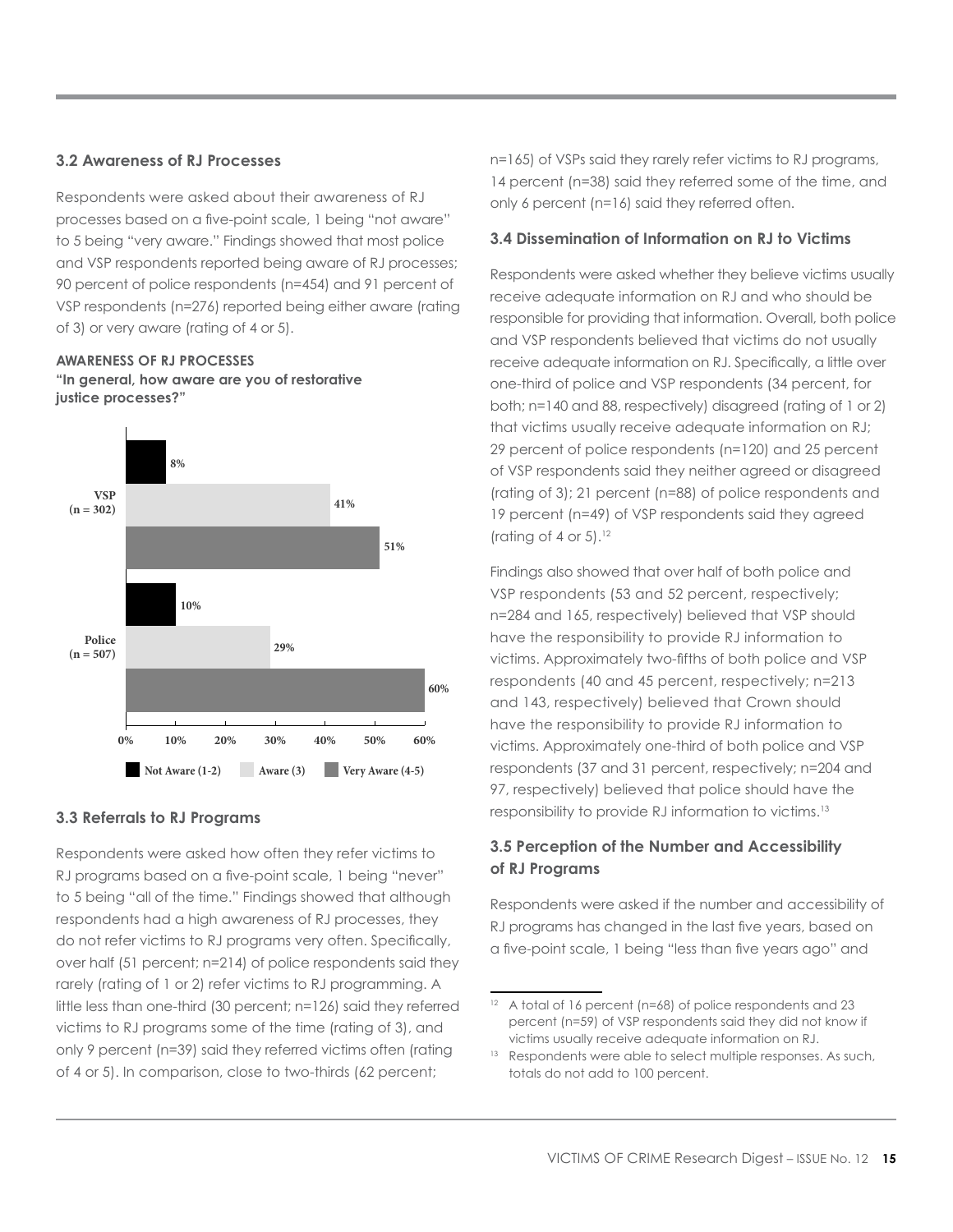5 being "more than five years ago." Findings showed that the majority of respondents perceived that the number and accessibility of RJ programs had stayed the same over the past five years. Approximately one-third (32 percent; n=122) of police respondents perceived that the number and the accessibility (33 percent; n=125) of RJ programs available to victims have remained unchanged in the last five years. This trend is similar among VSP respondents (32 and 31 percent, respectively; n=58 and 56, respectively). Less than one-fifth of respondents thought that the number (15 percent for police and 17 percent for VSP; n=57 and 31, respectively) and accessibility (14 and 15 percent; n=53 and 79) of RJ programs available to victims had increased in the past five years. A few thought the number (7 percent for both police and VSP; n=28 and 13) and the accessibility (8 and 10 percent; n=29 and 18) of services available to victims had decreased in the past five years.<sup>14, 15</sup>

# **3.6 Challenges in Accessing RJ**

Respondents were asked if victims of crime faced challenges in accessing RJ programs in their communities. One-third (33 percent; n=87) of VSP respondents and close to onequarter (22 percent; n=92) of police respondents said that, yes, they did.<sup>16</sup> Respondents who replied "yes" were prompted to provide a brief description of the challenge(s). Below is a summary of respondents' most commonly reported challenges.

**3.6.1 Absence or limited RJ programs:** Many respondents noted that there are very few or no RJ programs available in their community, or in a nearby community.17 This challenge also included programs with limited available funding and resources.

*Restorative Justice is essentially unfunded in our area. There are no standards and no paid positions. The only program we have access to is the Youth Criminal Justice Committee which is 100% volunteer run and lacks the capacity and training to manage dealing directly with victims. Police respondent*

**3.6.2 Limited knowledge of RJ:** Another challenge brought forward by the respondents was the limited knowledge or understanding of RJ, the programming, and the process as a whole. This also includes lack of awareness of RJ among the public as well as other CJS professionals.18 A number of respondents provided comments on this challenge:

*Awareness of the program in the community. Police respondent*

*Not enough information available, no training or info to victim services available. VSP respondent*

*Generally a lack of awareness on the part of both police, court system and the public. (Police respondent)*

<sup>&</sup>lt;sup>14</sup> Close to half of all respondents said they didn't know if the **number** of RJ programs available to victims had changed in the last five years (45 percent (n=171) of police respondents and 44 percent (n=79) of VPS respondents said they didn't know).

<sup>&</sup>lt;sup>15</sup> Close to half of all respondents said they didn't know if the **accessibility** of RJ programs to victims had changed in the last five years (45 percent (n=171) of police respondents and 44 percent (n=79) of VPS respondents said they didn't know).

<sup>&</sup>lt;sup>16</sup> At least half of all respondents said they did not know (50 percent (n=209) of police respondents and 56 percent (n=150) of VSP respondents said they did not know).

<sup>&</sup>lt;sup>17</sup> Some respondents mentioned that although there are no current RJ programs available in their community, some are being developed.

<sup>18</sup> This is an interesting finding considering results showed high awareness of RJ processes among both police and VSP respondents.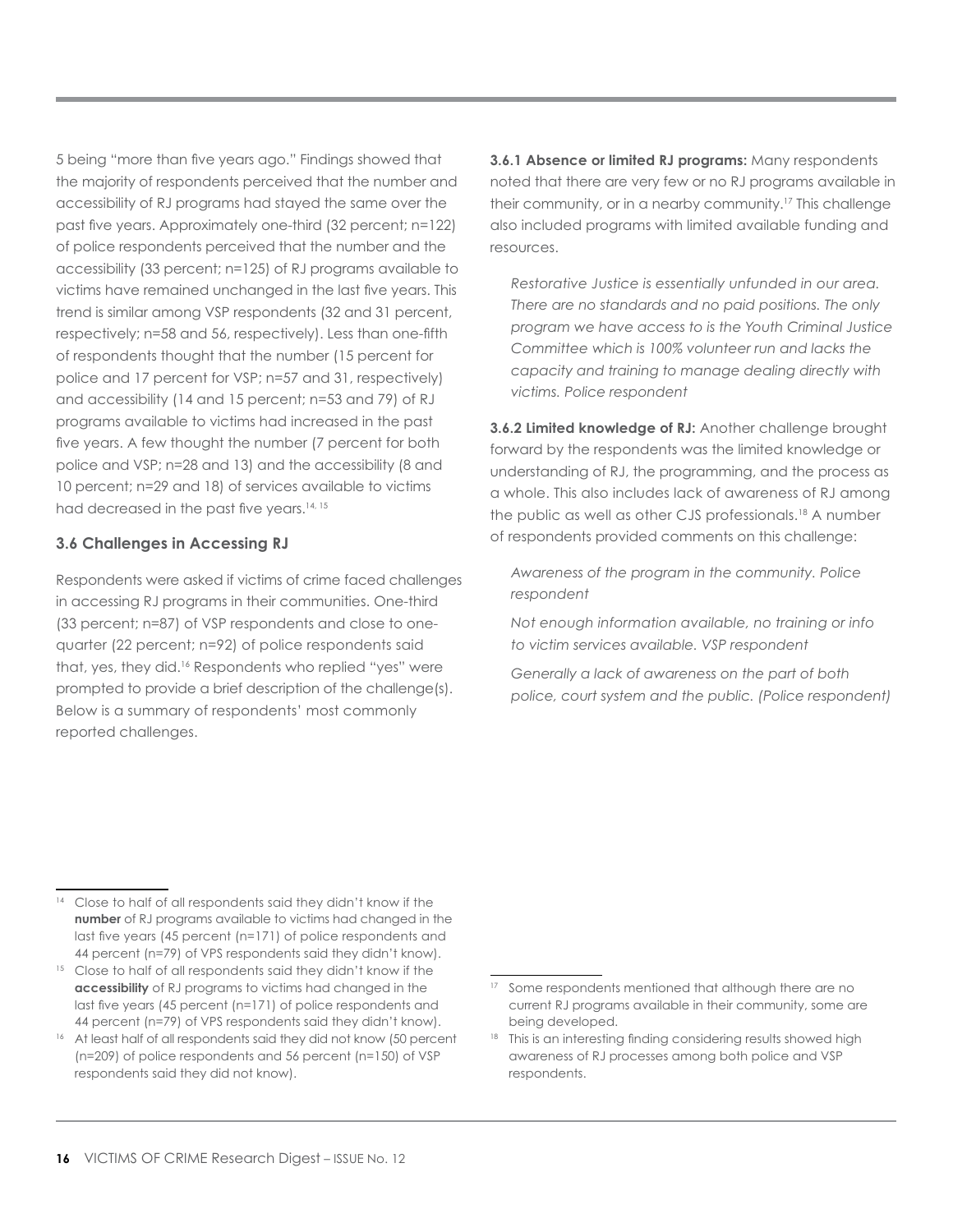**3.6.3 Lack of referrals:** Having limited knowledge or understanding of RJ can affect the number of referrals to RJ programs. Other possible explanations for low referrals to RJ programs include the lack of "buy-in"19 from other CJS professionals (which links back to the challenge on the limited knowledge of RJ).

**3.6.4 Serious-offence cases:** Another challenge identified by respondents was the appropriateness of RJ in serious-offence cases. Opinions differ widely on the use of RJ in sexual assault or domestic violence cases. Some respondents mentioned that in such cases RJ is inappropriate due to the power dynamics in the relationship, which can trigger secondary victimization. Others support RJ in cases of sexual violence, but highlighted the need to have specific tools and safety precautions in place to handle such cases. For example, a few mentioned that having a victim-centred approach and trauma-informed training are essential to support RJ in such cases to lower the risk of re-traumatization. Many respondents noted the lack of both components in their current programs:

*There is a moratorium on RJ being used with victims of IPV and sexualized violence because the current program is not victim-centered and doesn't take into consideration the safety of victims or what they need to heal. Current programs are focused on the benefits for the accused and don't reflect the needs of the victims. Not culturally safe.*

*There are not victim-focused, trauma-informed programs in most communities. RJ is focused on offender timelines and process, not victim healing. Victims do not get to direct the process, they are only asked to participate. (VSP respondent)*

**3.6.5 Interest in participating:** Some respondents noted that in some cases victims have little interest in participating in RJ programs. Respondents provided some explanations, for example stating that CJS professionals, the victim, and/or the accused have negative views of RJ or believe that RJ would not meet their expectations and needs. This is closely linked to the challenge of limited knowledge and understanding of RJ. Another possible explanation respondents highlighted is that victims could have emotional and psychological difficulties in proceeding with the RJ process. The previously noted challenges thus compound the emotional and psychological difficulties experienced by victims (e.g., the limited available supports, the lack of trauma-informed training, and the absence of a victim-focused approach).

**3.6.6 Slow process:** A few respondents noted that RJ processes may take a long time to set up and complete. This can be explained by the absence of, or the limited, RJ programs available, in communities, compounded by the limited funds and resources available. A slow process may also reduce victims' interest in participating in RJ.

*The program faces significant delays in processing/ actioning decisions. In essence the program is defunct. Police respondent*

*The process is too slow, takes too long to set up and put in place. Police respondent*

#### **LIMITATIONS**

As noted above, the results of the study are limited due to the absence of Crown prosecutors. In addition, the distribution of the sample is skewed, with over half (57 percent) of the police responses coming from British Columbia and two-fifths (40 percent) of the VSP sample coming from Alberta. Another important limitation is that the majority (56 percent) of the VSP sample consists of those providing police-based services. The survey's sample is thus not representative of all police and VSP in Canada.

The next survey of CJS professionals should re-examine and strengthen the sampling and participation strategy to mitigate the limitations noted in this current study.

<sup>&</sup>lt;sup>19</sup> Lack of "buy-in" refers to lack of support and/or negative views of RJ.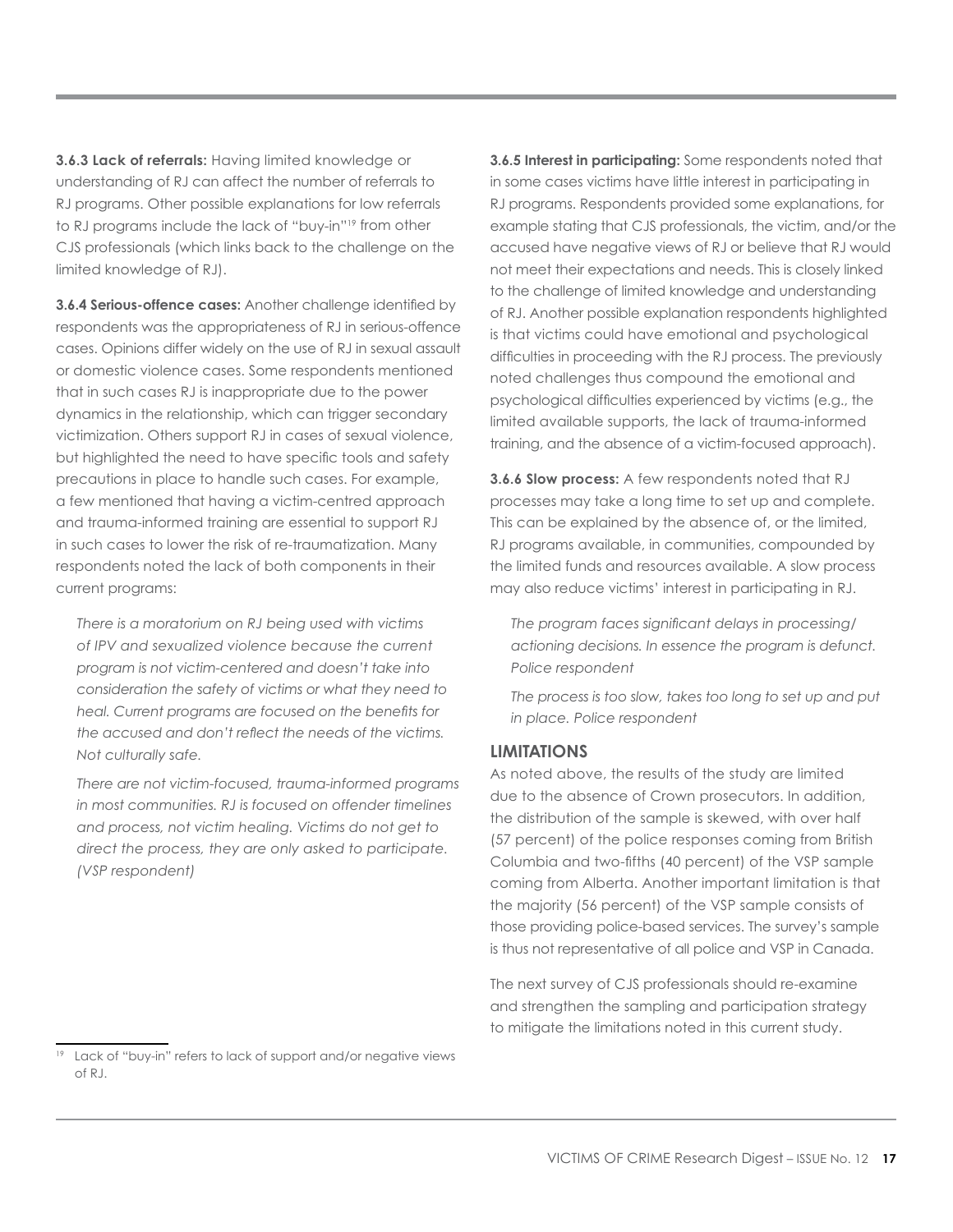#### **CONCLUSION**

Since 2015, one element of the federal Minister of Justice's mandate has been to "increase the use of restorative justice."<sup>20</sup> The survey results do provide some valuable insights into the attitudes, knowledge, and perceptions of police and VPS on the use and accessibility of RJ. Results show that most police and VSP respondents are aware of RJ processes and believe that the number and accessibility of RJ programs have stayed the same over the past five years. The findings also show that most respondents believe that victims do not usually receive adequate information on RJ and that they face many challenges in accessing RJ programs in their communities. Identifying these challenges is a first step towards increasing the use of these programs.

**Natacha Bourgon is a researcher with the Research and Statistics Division, Department of Justice Canada. Her areas of research include corrections, criminal justice, victims, mental health and access to justice.**

<sup>20</sup> *Supra* note 1.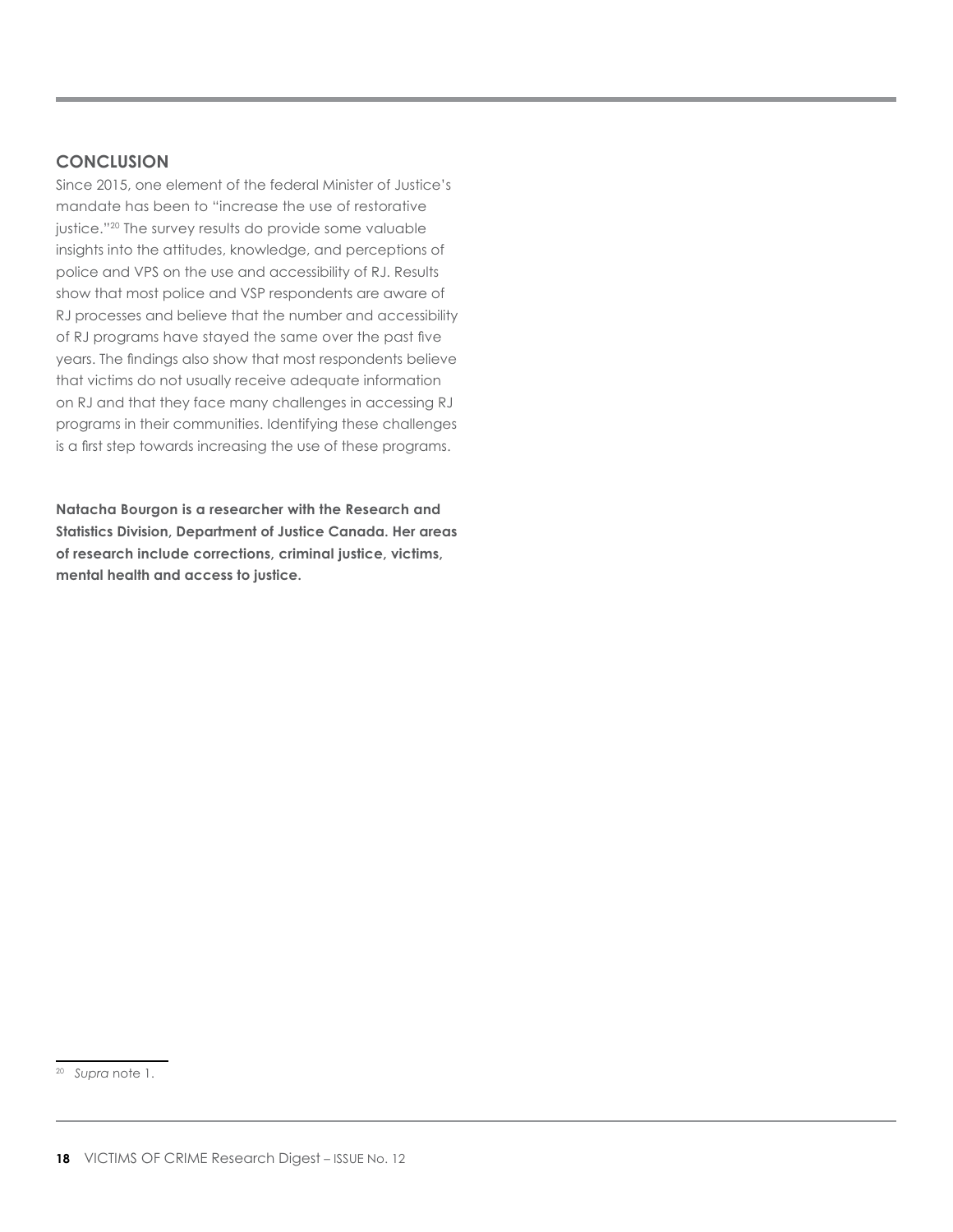# **ACCESS TO JUSTICE FOR VICTIMS OF CRIME**

By Susan McDonald

Former Chief Justice Beverley McLachlin once called access to justice "the central justice issue in Canada today."1 This article will explore the idea of access to justice for victims of crime, though in doing so will ask more questions than it answers.

# **WHAT DOES ACCESS TO JUSTICE MEAN?**

What does access to justice mean? Who gets to define it? And does it mean the same thing to everyone? Is access to justice different for the petitioner in a divorce case and the victim of an assault? To try to answer these questions, this article will review Canadian research on access to justice and links to international dimensions, such as the Goals of the United Nations 2030 Agenda for Sustainable Development (SDGs), to better understand what access to justice for victims means and how it is being measured.

Access to justice has traditionally been seen as access to lawyers (e.g., legal aid) and court-based processes (Macdonald 2005, 20).<sup>2</sup> In more recent years, the concept has taken on a much broader definition, one that recognizes that access to justice goes beyond the formal structures and needs of the justice system to incorporate a citizen- or people-focus.3 Many lawyers have championed this work. Indeed, the Canadian Bar Association and the National Action Committee on Access to Justice in Civil and Family Matters both released significant reports in 2013 on access to justice.

The Honourable Thomas Cromwell, former Justice of the Supreme Court of Canada, defines access to justice as having the knowledge, resources, and services to use the justice system in family, criminal, and civil law (Cromwell 2012, 39). Osgoode Hall Law School law professor Trevor Farrow and his research team interviewed 99 Canadians in the Greater Toronto Area, asking respondents to define "justice." The responses were then organized into themes, including the following:

- Justice is about fairness, equality, morality, and active participation in society.
- Procedural justice and substantive justice are both important.
- Not everyone has equal access to justice. (2014, 968)

Farrow further notes that "Good laws, rules, judges, educators, lawyers and courtrooms are all important. However, these are not ends in themselves, rather steps along the path to justice and access to it." (2014, 983)

# **ACCESS TO JUSTICE AT THE DEPARTMENT OF JUSTICE CANADA**

The Department of Justice Canada (JUS) considers access to justice a fundamental value of the Canadian justice system. It is part of the Minister of Justice's mandate to ensure "a fair, relevant and accessible justice system for all Canadians."4 Developed through an internal working group several years ago, JUS defines access to justice as:

Enabling Canadians to obtain the information and assistance they need to help prevent legal issues from arising and help them to resolve such issues efficiently,

[Chief Justice, Beverley McLachlin](http://www.documentationcapitale.ca/documents/ABCaout2011.pdf) ([August 2011\)](http://www.documentationcapitale.ca/documents/ABCaout2011.pdf).

<sup>2</sup> Access to lawyers and courts is Macdonald's first "wave" of access to justice.

<sup>&</sup>lt;sup>3</sup> Numerous reports reflect the expansion of the concept of access to justice. See for example, the work of the [Canadian Forum on](http://cfcj-fcjc.org/)  [Civil Justice,](http://cfcj-fcjc.org/) or the work of the Canadian Bar Association (see [https://www.cba.org/CBA-Equal-Justice/Home\)](https://www.cba.org/CBA-Equal-Justice/Home).

<sup>4</sup> See the Department of Justice website at [https://www.justice.](https://www.justice.gc.ca/eng/abt-apd/index.html) [gc.ca/eng/abt-apd/index.html.](https://www.justice.gc.ca/eng/abt-apd/index.html)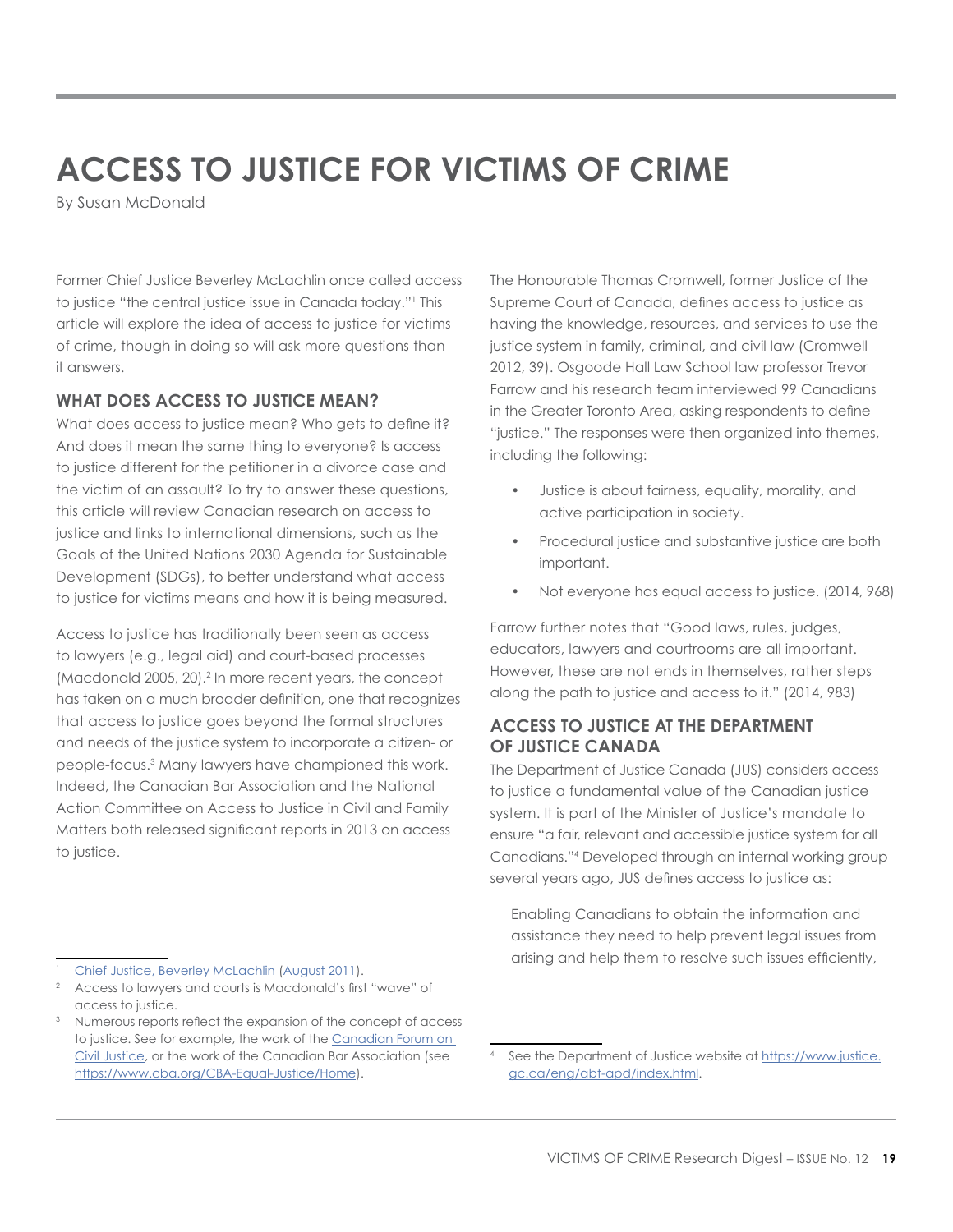affordably, and fairly, either through informal resolution mechanisms, where possible, or the formal justice system, when necessary.<sup>5</sup>

This definition acknowledges that:

- 1. The justice system extends beyond courts and tribunals to include an extensive informal system (e.g., information sources, self-help strategies, and other options for resolving disputes). Using formal or informal systems to increase access to justice is key to achieving fair<sup>6</sup> and just outcomes.<sup>7</sup> The government and the whole justice system thus save money by better allocating and distributing resources.
- 2. There is a need to develop Canadians' understanding and literacy of, and capability to navigate, the legal system. This can be done through a range of measures (e.g., providing all Canadians with basic legal training) that enable individuals to better manage their legal problems, i.e., those that can be decided by a court of law (see McCoubrey 2015).
- 3. Other conditions often make it harder for victims to access justice, i.e., to report crimes, seek assistance, and take part in criminal trials. These include:
	- socio-economic factors, such as poverty;
	- geographic factors;
	- cultural factors;
	- health factors; and/or

• policy decisions taken in other areas of responsibility.8

These principles illustrate that definitions of access to justice can be broader. They can also include resolution mechanisms outside the formal justice system, as well as information that goes beyond strictly legal issues. While access to justice may be defined differently depending on the context, the definition should ensure that victims are able to report crimes, seek assistance, and fully participate in criminal proceedings.

# **RESEARCH AND WRITING ON ACCESS TO JUSTICE FOR VICTIMS**

Over the past few years, JUS has searched for peerreviewed research articles on victims and access to justice. It found a significant body of literature in Canada and internationally on access to justice in general (see McDonald 2017) but little that focused on victims. Only a few pieces are reviewed here. The language used in articles about access to justice is not normally used in writing and research, hence the limited findings.

Legal scholars Mary Jane Mossman and Patricia Hughes completed a significant report for JUS (Mossman and Hughes 2004) entitled, *Re-Thinking Access to Criminal Justice in Canada: A Critical Review of Needs, Responses and Restorative Justice Initiatives* (Mossman and Hughes 2004). This report, while dated, reviews selected literature, including the shift from access to justice being about fairness and equality to being about balancing budgets and cutting deficits. The authors also examine the public and private dimensions of justice, cautioning about privatizing criminal justice, and calling for continued

<sup>5</sup> *Access to Justice Toolbox*, Internal document. Ottawa: Department of Justice Canada, 2012.

<sup>6</sup> Ibid. "fair" means "accessible, affordable, efficient, sustainable, and proportional."

<sup>7</sup> Ibid. "just outcomes" means "Demonstrates respect for the rule of law, supports Charter values, and enables greater social inclusion for Canadians."

These principles have been developed from the results of the National Legal Problems Survey (NLPS)<sup>8</sup> and the findings from the cycles of the survey done in 2004, 2006, and 2008 (Currie 2009). In those first three cycles, the NLPS focused on civil justice problems. In 2014, the Canadian Forum on Civil Justice took over the NLPS and for the first time included a question about being accused of, detained, or questioned about a crime. In the 2020 NLPS, which will be described in greater detail below, the section on criminal legal problems has been expanded to include asking respondents if they had been a victim of or a witness to a crime.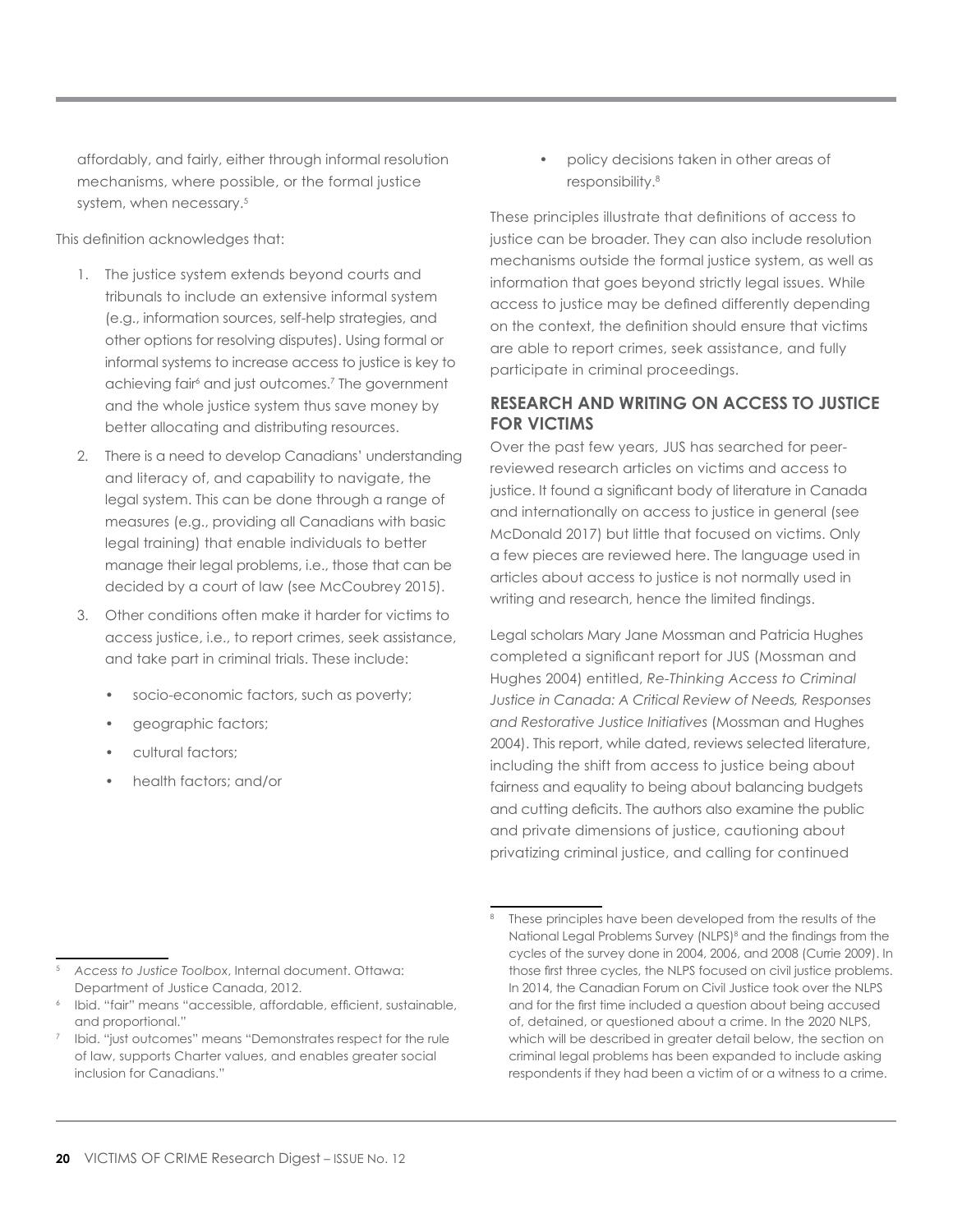community involvement. They argue that valuing the individual victim over the public interest, thus creating a call for stiffer sentences, fosters the law and order political agenda that can be so popular among citizens.

Ultimately, the authors conclude that it is not possible to resolve what may be the competing roles of the Crown prosecutor and the community, or the competing perspectives of an offender and a victim. It is equally important to ponder how restorative justice can meet the goals of substantive equality, as well as meet the needs of victims, accused Indigenous peoples, and other offenders. On the needs of Indigenous peoples in a criminal context, the issues of overrepresentation, as both accused and as victims, are as relevant today as they were when the report was first released 15 years ago.

Mossman and Hughes (2004) introduce the idea of restorative justice as a mechanism by which victims of crime can achieve access to justice. In her article in the tenth issue of the *Victims of Crime Research Digest* (Wemmers 2017), Professor Jo-Anne Wemmers examines the use of reparative justice in cases of sexual violence and the importance of victims being able to choose how they would like to proceed in the civil, criminal, or administrative justice systems.

During the past decade, there have also been legislative reforms in Canada, including the *Canadian Victims Bill of Rights* (CVBR). The CVBR enshrines in legislation some elements of access to justice, including the right to participation and the right to information. In the current issue (No. 12) of the *Victims of Crime Research Digest*, Professor Marie Manikis (2019) discusses victim and community impact statements, which exemplify victims' right to participate in their case. Victims and their right to information about their case, about the criminal justice system, and about restorative justice is the subject of another article in Issue No. 10 (see McDonald 2017).

Sexual assault and the criminal justice system's response to it in Canada and other countries have been under close scrutiny in the past few years. For example, a February 2017 *Globe and Mail* feature article by Robyn Doolittle highlighted

the problems caused by the use of the classification term "unfounded" and different investigation practices by police services around the country (Doolittle 2017). In another article at that time, in the *Toronto Star*, the author noted (del Gobbo 2017):

We need to fundamentally rethink the way that the law handles sexual violence. To do that, we should start by asking survivors what "justice" means to them.

For some survivors, justice means reporting their assaults to police. It means participating in a criminal trial process that protects them.

But for other survivors, justice means repairing the harm caused by the offender's actions through healing and reintegration. It means holding the offender accountable through voluntary measures that engage the community and prevent future crime. It means understanding sexual violence as the product of complex systemic forces that impact different groups differently. It means working together with offenders to promote gender equality in our society.

One response to these concerns was to establish the Coordinating Committee of Senior Officials (CCSO) Working Group on Access to Justice for Adult Victims of Sexual Assault, an ad hoc group comprising federal, provincial, and territorial victim services, Crown attorneys, and police. This working group released its report, *Reporting, Investigating and Prosecuting Sexual Assaults Committed Against Adults – Challenges and Promising Practices in Enhancing Access to Justice for Victims*, in the fall of 2018. In the preface, it defines access to justice:

Access to justice is a principle that flows from respect for the rule of law and, as such, is a fundamental value of the Canadian criminal justice system. For adult victims of sexual assault in particular, access to justice means that: victims feel comfortable reporting crimes to police; police investigations are conducted thoroughly in an objective and timely manner; charges are laid where they meet the legal criteria; and, prosecutions are conducted fairly, with supports provided to victims. While a sexual assault victim may face many challenges in the aftermath of a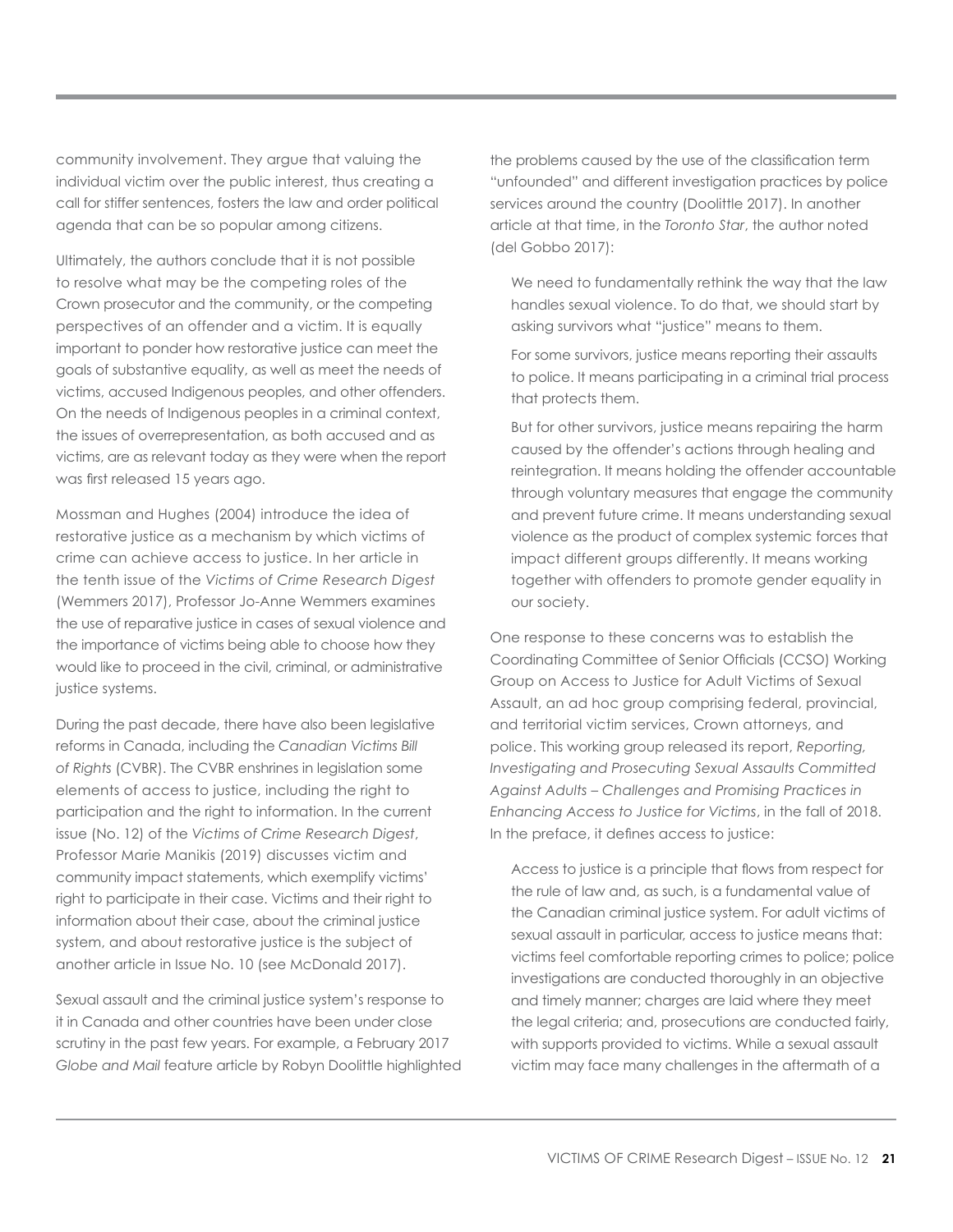sexual assault, this report focusses solely on *criminal justice system barriers* that a victim may face following a sexual assault, which impede access to justice. (2018, *Preface, emphasis added*)

The report focuses on practices in the jurisdictions that encourage victims of crime to report to police, support the victim, and improve the efficiency and effectiveness of investigations and prosecutions of sexual assaults.

The group contracted Indigenous experts Patricia Barkaskas and Sarah Hunt to prepare a paper on Indigenous perspectives. The paper, entitled *Access to Justice for Indigenous Adult Victims of Sexual Assault*, highlights that systemic violence has been, and continues to be, a key barrier to justice for Indigenous people and communities. They note:

Within the settler colonial context of Canada, the process of redefining justice for Indigenous survivors must be understood as always delimited by the structural factors which continue to deny Indigenous peoples' self-determination at individual and collective scales. (2017, 33)

Barkaskas and Hunt (2017) argue that while many criminal justice professionals recognize the systemic problems in the current system when responding to sexual violence towards Indigenous peoples, they continue to advocate for a blended model in which Indigenous communities would work with the traditional criminal justice system. Others are skeptical of Canadian justice systems and believe that they can only obtain justice outside the judicial system, particularly when sexual violence occurs within Indigenous families. The authors comment, in both the executive summary and in the main report, that:

Many efforts to define access to justice for Indigenous survivors have sought to contend with the impossibility of true justice for Indigenous people whose lives are always bound up in colonial systems and ideologies. Rather, access to justice has been defined through the lens of

avoiding the perpetuation of trauma through actively centering Indigenous knowledge, perspectives and voice. (2017, 34)

Another Canadian report that explored access to justice was released by the former Canadian Research Centre for Law and the Family in 2017, entitled *Access to Justice in Indigenous Communities: An Intercultural Strategy to Improve Access to Justice* (Wright 2017). The report focuses primarily on the relationships between Indigenous communities in Alberta, police, and others in the criminal justice system. Through a series of focus groups with key stakeholders, the report found that the most common legal issues were child welfare and criminal problems, including substance-related charges and traffic issues. It prioritized four key areas: 1) addressing the needs of youth in the court system; 2) formalizing partnerships between agencies; 3) improving legal rights literacy for all; and 4) making the court system accessible. (Wright 2017, 12)

An article by Clarke et al. (2016) describes the findings from an evaluation of the pilot project *Access to Justice for Victims/Survivors of Elder Abuse*. This project was launched in 2010 as part of the Welsh government's six-year integrated strategy for tackling domestic abuse. The pilot project was developed to address the needs of older people in domestic settings and make it easier for them to access criminal and civil justice. Although elder abuse very often involves criminal behaviour, criminal investigations and, ultimately, prosecutions, are rare. As the authors note,

Accessing justice is not only a human right but in some instances may be the only effective way of protecting the individual. The use of criminal or civil justice processes and the provision of welfare support are not incompatible or mutually exclusive interventions, but can complement each other as long as an appropriate balance is achieved which recognises the wishes of the individual. It is essential that service providers adopt a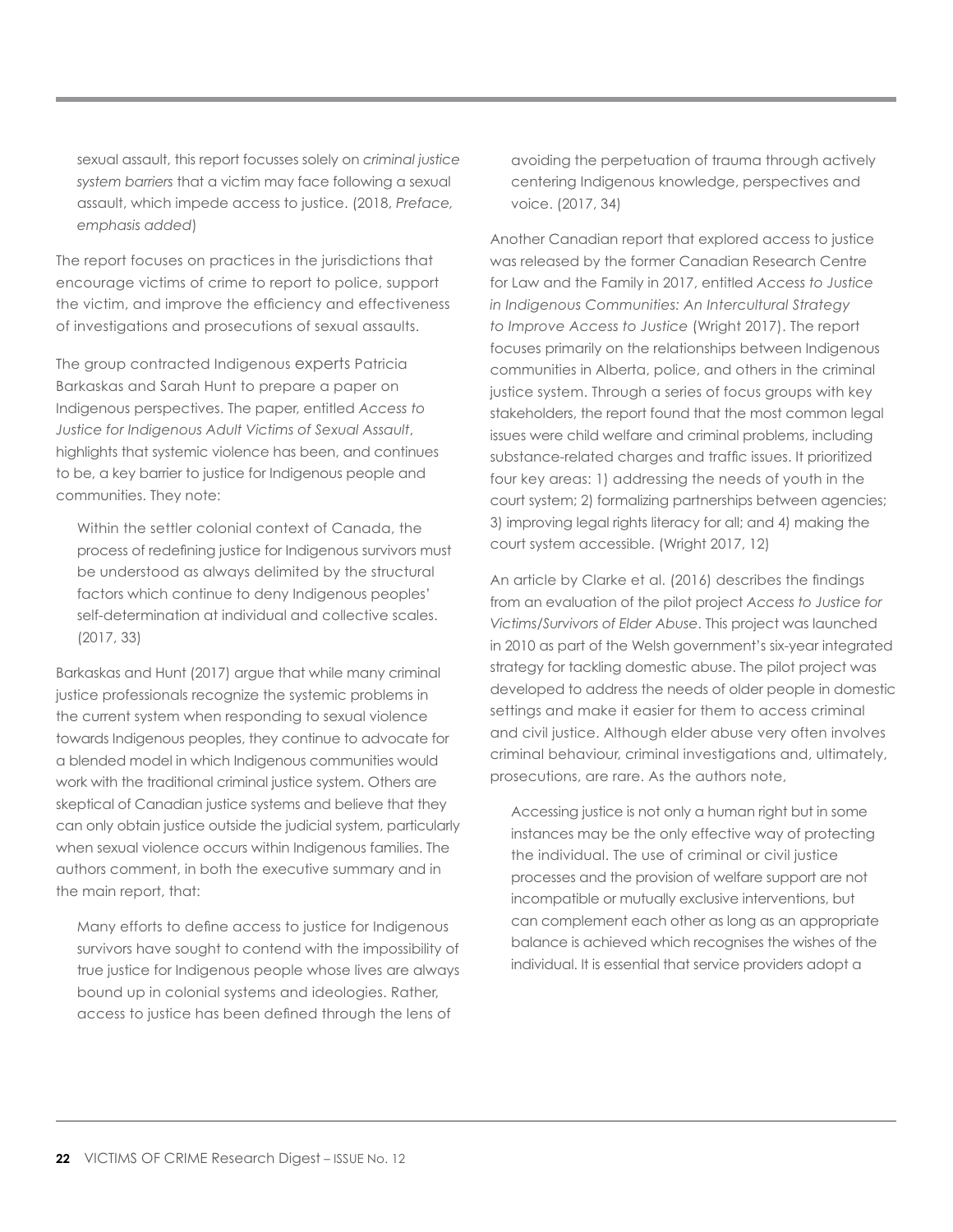person-centred approach when discussing the criminal, civil and welfare options available. (Clarke et al. 2016, 209)

A 2010 study JUS completed with the Ottawa Police Service Elder Abuse Section shows similar results. It showed that 17% of elder abuse files reviewed (77 out of 453 files) resulted in charges being laid (Ha 2013, 32). Officers interviewed as part of the study noted that those numbers did not reflect the challenges of each file, making it more complicated to assess what the appropriate response should be.

Interestingly, while very similar to the Clarke study, this 2010 JUS study does not mention "access to justice." It suggests that there is a great deal of research and writing on access to justice for victims of crime, both in peer-reviewed journals and in government and civil society reports, but it doesn't use the language of access to justice. If the language is not included, the article will not show up in any search.

#### **MEASURING ACCESS TO JUSTICE FOR VICTIMS**

Where access to justice for victims is clearly defined, what are the anticipated outcomes? Are these outcomes being achieved? How is access to justice for victims being measured? There are many different ways to measure access to justice. In the mid-2000s, researchers at the University of Tilburg, Institute for Interdisciplinary Studies of Civil Law and Conflict Resolution (TISCO), developed a framework to ensure that researchers view access to justice from the perspective of the person experiencing the problem (Gramitkov et al. 2008). Researchers at TISCO developed a tool that measured the cost, the quality of the process, and the quality of the outcome. Within each dimension, there are specific indicators, which are measured on a five-point scale. Consistently measuring the indicators makes it possible to consistently score and construct scales and indexes to represent the cost and quality measures.

A study by Laxminarayan (2010) illustrates how lawyers can use this framework and measurement tool to improve/ measure the experiences of victims going through the justice system: first, by exposing the costs of justice; second, by asking victims about important aspects of their particular procedure or trial, e.g., Was your right to submit a VIS explained to you?; and third, by specifying what characteristics are required for a satisfactory outcome. Lawyers can use this approach regardless of which pathway a victim follows, for example civil proceedings or restorative justice proceedings.

JUS has developed an access to justice index (the Index) for federal administrative bodies (McDonald 2017) based on this framework (Gramitkov et al. 2008). The Index is intended to be a self-assessment tool for tribunals and other administrative bodies to determine how well they are ensuring access to justice for their constituents. Most recently, the Index has been adapted to measure program outcomes for seven of JUS's funding programs that include "improving access to justice and well-being" as long-term outcomes. One of those funding programs, the Victims Fund, offers examples of projects that improve access to justice for victims of crime and their family members. One is the Child Advocacy Centre model for child victims of violence; another is the Family Information Liaison Units, which provide Indigenous families with information about their missing or murdered loved ones in a culturally appropriate way.<sup>9</sup> JUS has developed and supported these initiatives alongside a growing understanding that access to justice goes beyond access to legal representation.

<sup>9</sup> Another example from Ontario is Legal Aid Ontario's Domestic Violence Strategy (the Strategy), which was developed after consulting with stakeholders across the province in 2015. The Strategy focuses on three key areas: reducing barriers to access; improving legal capacity; and supporting collaborative change. See [https://ablawg.ca/2018/11/12/albertas-family-violence](https://ablawg.ca/2018/11/12/albertas-family-violence-laws-intersections-inconsistencies-and-access-to-justice/)[laws-intersections-inconsistencies-and-access-to-justice/.](https://ablawg.ca/2018/11/12/albertas-family-violence-laws-intersections-inconsistencies-and-access-to-justice/)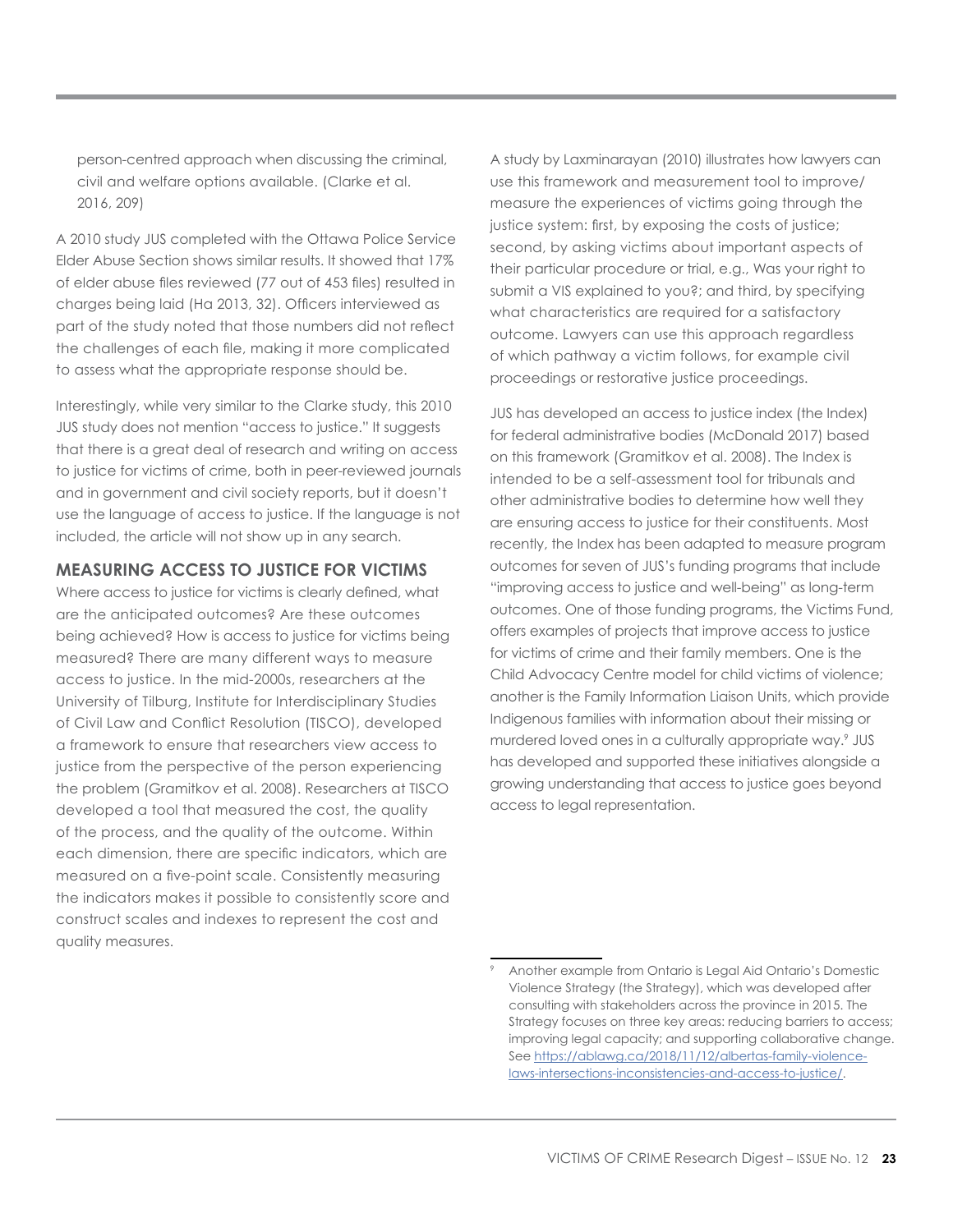#### **INTERNATIONAL DIMENSIONS**

There are also very clear international dimensions to access to justice. Most important, Canada supports the United Nations 2030 Agenda and the 17 sustainable development goals (SDGs).<sup>10</sup> The SDG framework includes a goal to ensure access to justice for all (SDG 16.3).<sup>11</sup> This is an exciting development for those in the justice field because access to justice has never before been included in development goals, and all countries have signed on to reach these goals by 2030.

The Innovation Working Group of the Task Force on Justice<sup>12</sup> released a report in February 2019 on how to achieve SDG16.3. The report concludes that the access to justice gap in the world is significant and that justice systems are not meeting people's needs. Recommendations to meet these challenges include reframing justice so that it responds to people's needs and considers the fairness of their relationships, with a focus on outcomes.

Within the Government of Canada, JUS is responsible for reporting on progress on SDG16. The international dimensions provide an opportunity to join a broader global conversation about access to justice for victims of crime. This global conversation includes "legal needs" or "legal problems" surveys.

# **CURRENT RESEARCH – THE NATIONAL LEGAL PROBLEMS SURVEY**

Countries around the world are conducting national legal needs or legal problems surveys, self-reported surveys that measure access to justice. In Canada, the National Legal Problems Survey (NLPS) was first championed by JUS, which conducted three separate cycles in 2004, 2006 and 2008. In 2014, the Canadian Forum on Civil Justice developed a fourth cycle, adding a section on criminal problems, but only for an accused. Most of the research on victims of crime falls within criminal justice, but the findings from these previous cycles show that civil legal problems are far more prevalent than criminal legal problems. (Currie 2016)

JUS has partnered with Statistics Canada to conduct the NLPS, with support from the Department of Women and Gender Equality. The NLPS is designed to identify how often middle- and low-income Canadians face primarily civil legal problems and how much help they need with these problems. The study measures not only the prevalence of legal problems, but how Canadians attempt to resolve them, and the effect on Canadians` health, well-being, and finances.

JUS worked with other federal departments and agencies to find out what policy priorities the survey could address and the final content for testing. In particular, JUS has added questions for respondents about being a victim of, or witness to, a crime, along with a question on the relationship between the perpetrator and victim to identify incidences of family violence. Of interest are the synergies between the criminal justice system and access to justice there and in the civil and family justice systems. For example, does spousal violence trigger other legal problems, or do legal problems trigger spousal violence? The likely answer is both, but there will be data to illustrate this assertion and to help the justice system respond better to the needs of these victims.

If it secures funding partners, the NLPS will collect data in the spring of 2020 and produce results the following year. The survey represents a great opportunity to address significant data gaps on the intersections of family, civil, and criminal justice, both domestically and internationally.

<sup>10</sup> For more information, see Statistics Canada's *Canada's Sustainable Development Goals Data Hub* [\(https://www144.](https://www144.statcan.gc.ca/sdg-odd/index-eng.htm) [statcan.gc.ca/sdg-odd/index-eng.htm\)](https://www144.statcan.gc.ca/sdg-odd/index-eng.htm). The agency is responsible for collecting and disseminating data to monitor Canadian progress against the global indicators; also see the *UN Sustainable Development Knowledge Platform* ([https://](https://sustainabledevelopment.un.org/sdg16) [sustainabledevelopment.un.org/sdg16](https://sustainabledevelopment.un.org/sdg16)). This website provides an overview of global progress on each SDG.

<sup>11</sup> Goal 16 is to: Promote peaceful and inclusive societies for sustainable development, provide access to justice for all and build effective, accountable and inclusive institutions at all levels.

<sup>&</sup>lt;sup>12</sup> The Task Force on Justice is an initiative of the Pathfinders for Peace, Justice and Inclusive Societies, SDG 16. For more information, see [https://www.justice.sdg16.plus/.](https://www.justice.sdg16.plus/)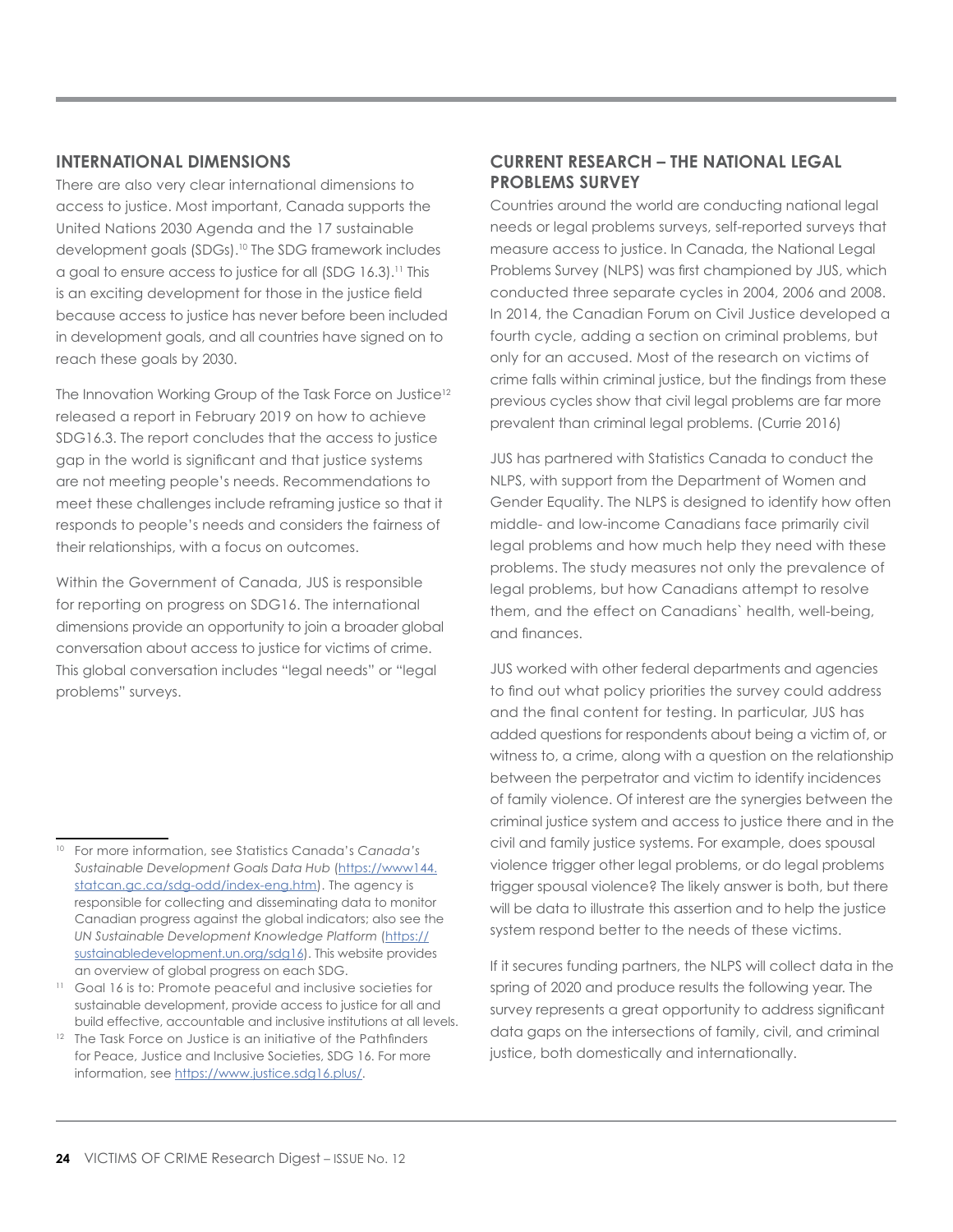# **CONCLUSION**

Based on this brief review, it is clear that access to justice is not just about accessing courts and lawyers, but has evolved in recent years to be more citizen-focused and to include responses beyond the traditional justice system. It is also clear that access to justice for victims of crime means something different for different people: being able to report a crime to police; being able to participate in a criminal justice process; being able to access information. It could also mean being able to participate in a restorative justice process to address the harm caused by the offender, or presenting a victim impact statement at a parole hearing.

This review also shows that research, especially in Canada, is not always characterized as "access to justice" research. This speaks further to the importance of adopting the language of the SDGs, which has been accepted by the 193 countries of the UN General Assembly. SDG16 gives us a common language to frame an issue and to respond to challenges. For example, is the issue a lack of services for victims of crime in northern and remote communities in Canada? Or is the issue a lack of access to justice for victims of crime in northern and remote communities? Finally, this review confirms that access to justice flows from the rule of law and is part of JUS's mandate to ensure "A fair, relevant and accessible justice system for all Canadians." Much more research needs to be done to understand what access to justice means for victims of crime. This short article is but a glimpse at the literature on the topic and leaves much more to be explored.

#### **REFERENCES**

Action Committee on Access to Justice in Civil and Family Matters. 2013. *Access to Civil and Family Justice: A Roadmap to Change*. Toronto: Action Committee on Access to Justice in Civil and Family Matters. Accessed February 17, 2019 at [http://www.cfcj-fcjc.org/sites/default/files/docs/2013/AC\\_](http://www.cfcj-fcjc.org/sites/default/files/docs/2013/AC_Report_English_Final.pdf) [Report\\_English\\_Final.pdf](http://www.cfcj-fcjc.org/sites/default/files/docs/2013/AC_Report_English_Final.pdf).

Barkaskas, Patricia, and Sarah Hunt. 2017. *Access to Justice for Indigenous Adult Victims of Sexual Assault*. Ottawa: Department of Justice Canada. Available upon request from [rsd-drs@justice.gc.ca](mailto:rsd-drs%40justice.gc.ca?subject=).

Canadian Bar Association. 2013. *Reaching Equal Justice Report: An Invitation to Envision and Act. Equal Justice: Balancing the Scales*. Ottawa, Canadian Bar Association. Accessed February 17, 2019 at [http://www.cba.org/](http://www.cba.org/CBAMediaLibrary/cba_na/images/Equal%20Justice%20-%20Microsite/PDFs/EqualJusticeFinalReport-eng.pdf) [CBAMediaLibrary/cba\\_na/images/Equal%20Justice%20](http://www.cba.org/CBAMediaLibrary/cba_na/images/Equal%20Justice%20-%20Microsite/PDFs/EqualJusticeFinalReport-eng.pdf) [-%20Microsite/PDFs/EqualJusticeFinalReport-eng.pdf](http://www.cba.org/CBAMediaLibrary/cba_na/images/Equal%20Justice%20-%20Microsite/PDFs/EqualJusticeFinalReport-eng.pdf).

Clarke, Alan, John Williams, and Sarah Wydall. 2016. Access to Justice for Victims/Survivors of Elder Abuse: A Qualitative Study. *Social Policy & Society*. 15:2, 207–220.

Cromwell, Honourable Thomas A. 2012. "Access to Justice: Towards a Collaborative and Strategic Approach." *University of New Brunswick Law Journal* 63:1, 38.

Coordinating Committee of Senior Officials Working Group on Access to Justice for Adult Victims of Sexual Assault. 2018. *Reporting, Investigating and Prosecuting Sexual Assaults Committed Against Adults – Challenges and Promising Practices in Enhancing Access to Justice for Victims*. The report can be accessed on the website of the Canadian Intergovernmental Conference Secretariat at: [http://www.scics.ca/en/product-produit/reporting](http://www.scics.ca/en/product-produit/reporting-investigating-and-prosecuting-sexual-assaults-committed-against-adults-challenges-and-promising-practices-in-enhancing-access-to-justice-for-victims/)[investigating-and-prosecuting-sexual-assaults-committed](http://www.scics.ca/en/product-produit/reporting-investigating-and-prosecuting-sexual-assaults-committed-against-adults-challenges-and-promising-practices-in-enhancing-access-to-justice-for-victims/)[against-adults-challenges-and-promising-practices-in](http://www.scics.ca/en/product-produit/reporting-investigating-and-prosecuting-sexual-assaults-committed-against-adults-challenges-and-promising-practices-in-enhancing-access-to-justice-for-victims/)[enhancing-access-to-justice-for-victims/](http://www.scics.ca/en/product-produit/reporting-investigating-and-prosecuting-sexual-assaults-committed-against-adults-challenges-and-promising-practices-in-enhancing-access-to-justice-for-victims/).

Currie, Ab. 2016. *Nudging the Paradigm Shift: Everyday Legal Problems in Canada*. Toronto: Canadian Forum on Civil Justice. Accessed February 9, 2019 at: [http://cfcj-fcjc.](http://cfcj-fcjc.org/sites/default/files/publications/reports/Nudging%20the%20Paradigm%20Shift%2C%20Everyday%20Legal%20Problems%20in%20Canada%20-%20Ab%20Currie.pdf) [org/sites/default/files/publications/reports/Nudging%20](http://cfcj-fcjc.org/sites/default/files/publications/reports/Nudging%20the%20Paradigm%20Shift%2C%20Everyday%20Legal%20Problems%20in%20Canada%20-%20Ab%20Currie.pdf) [the%20Paradigm%20Shift%2C%20Everyday%20Legal%20](http://cfcj-fcjc.org/sites/default/files/publications/reports/Nudging%20the%20Paradigm%20Shift%2C%20Everyday%20Legal%20Problems%20in%20Canada%20-%20Ab%20Currie.pdf) [Problems%20in%20Canada%20-%20Ab%20Currie.pdf](http://cfcj-fcjc.org/sites/default/files/publications/reports/Nudging%20the%20Paradigm%20Shift%2C%20Everyday%20Legal%20Problems%20in%20Canada%20-%20Ab%20Currie.pdf).

Currie, Ab. 2009. *The Legal Problems of Everyday Life – The Nature, Extent and Consequences of Justiciable Problems Experienced by Canadians*. Ottawa: Department of Justice Canada. [https://www.justice.gc.ca/eng/rp-pr/csj-sjc/jsp](https://www.justice.gc.ca/eng/rp-pr/csj-sjc/jsp-sjp/rr07_la1-rr07_aj1/rr07_la1.pdf)[sjp/rr07\\_la1-rr07\\_aj1/rr07\\_la1.pdf](https://www.justice.gc.ca/eng/rp-pr/csj-sjc/jsp-sjp/rr07_la1-rr07_aj1/rr07_la1.pdf)

Del Gobbo, Daniel. February 5, 2017. In cases of sexual violence, justice can come from outside the courts. *Toronto Star*. Accessed February 17, 2019 at [https://www.thestar.](https://www.thestar.com/opinion/commentary/2017/07/25/in-cases-of-sexual-violence-justice-can-come-from-outside-the-courts.html) [com/opinion/commentary/2017/07/25/in-cases-of-sexual](https://www.thestar.com/opinion/commentary/2017/07/25/in-cases-of-sexual-violence-justice-can-come-from-outside-the-courts.html)[violence-justice-can-come-from-outside-the-courts.html.](https://www.thestar.com/opinion/commentary/2017/07/25/in-cases-of-sexual-violence-justice-can-come-from-outside-the-courts.html)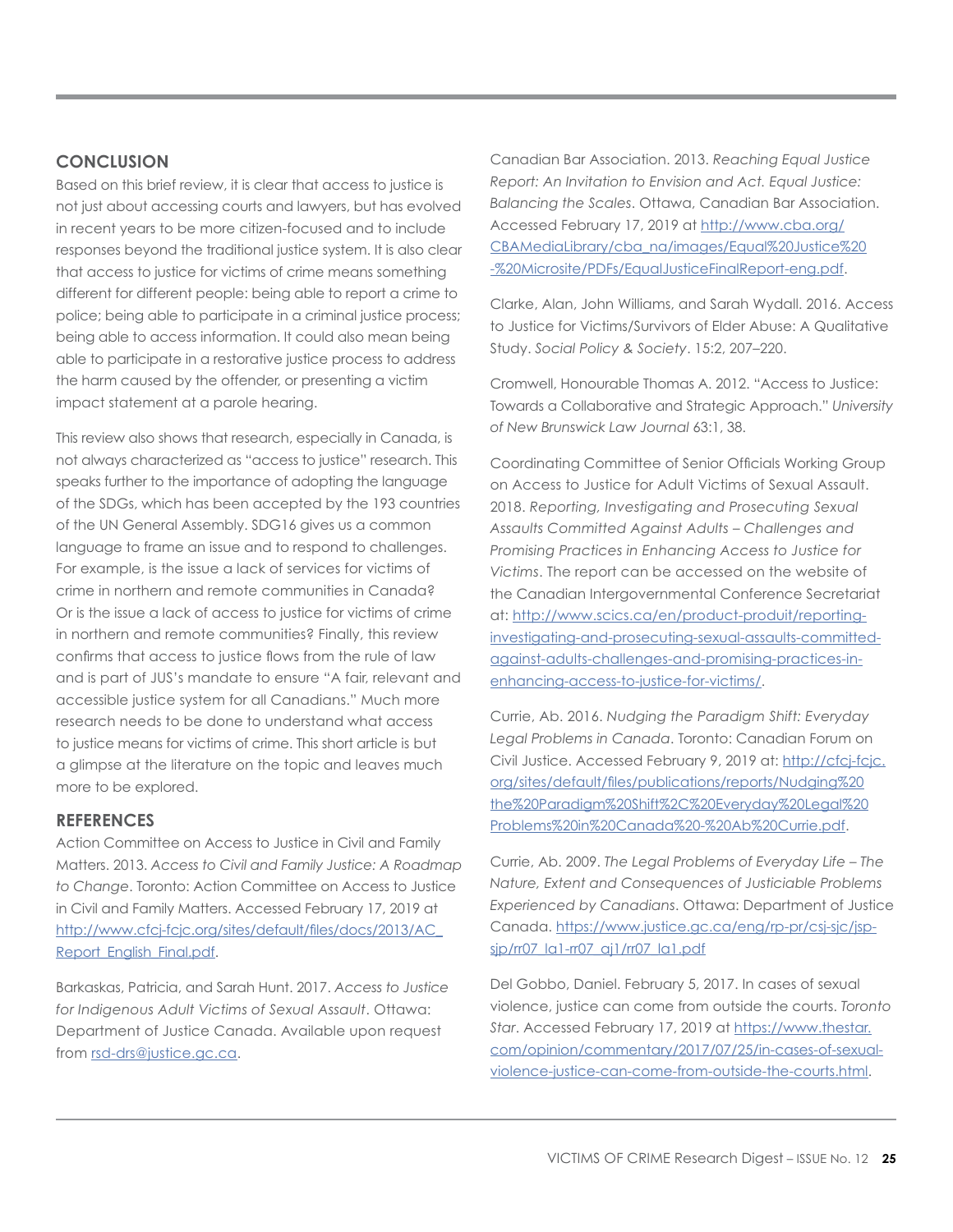Farrow, Trevor C.W. 2014. What is Access to Justice? *Osgoode Hall Law Journal* 51:3, 957–983.

Gramatikov, Martin, Maurits Barendrecht, Malini Laxminarian, Jin Ho Verdonschot, Laura Klaming and Cory van Zealand. 2008. *A Handbook for Measuring the Costs and Quality of Access to Justice*. Tilburg University, Tilburg Institute for Interdisciplinary Studies of Civil Law and Conflict Resolution Systems (TISCO).

Ha, Lisa. 2013. Police Responses to Elder Abuse: The Ottawa Police Service Elder Abuse Section. *Victims of Crime Research Digest*, 6:29–35.

Laxminarayan, Malini. 2010. Measuring Crime Victims' Pathways to Justice: Developing Indicators for Costs and Quality of Access to Justice. *Acta Criminologica* 23:1, 61–83.

Legal Aid Ontario. The Domestic Violence Strategy. Legal Aid Ontario: Toronto. Accessed January 28, 2019 at: [http://](http://legalaid.on.ca/en/publications/paper-Domestic-violence-strategy-2017.asp#footnote-3) [legalaid.on.ca/en/publications/paper-Domestic-violence](http://legalaid.on.ca/en/publications/paper-Domestic-violence-strategy-2017.asp#footnote-3)[strategy-2017.asp#footnote-3.](http://legalaid.on.ca/en/publications/paper-Domestic-violence-strategy-2017.asp#footnote-3)

Macdonald, Roderick A. 2005. Access to Justice in 2003: Scope, Scale and Ambitions. In J. Bass, W.A. Bogart and F.H. Zemans, eds., *Access to Justice for a New Century – The Way Forward*. Toronto: Irwin.

McCoubrey, Sarah. 2015. *Building Legal Literacy, Preventing Crisis*. Ottawa: Department of Justice Canada. Available upon request from [rsd-drs@justice.gc.ca.](mailto:rsd-drs%40justice.gc.ca?subject=)

McDonald, Susan. 2017. *The Development of a Canadian Access to Justice Index for Federal Administrative Bodies*. Ottawa: Department of Justice Canada. Available upon request from [rsd-drs@justice.gc.ca](mailto:rsd-drs%40justice.gc.ca?subject=).

McDonald, Susan. 2016. The Right to Information. *Victims of Crime Research Digest*. 9: 16–21.

Mossman, Mary Jane, and Patricia Hughes. 2004. *Re-Thinking Access to Criminal Justice in Canada: A Critical Review of Needs, Responses and Restorative Justice Initiatives*. Ottawa: Department of Justice. [https://www.justice.gc.ca/eng/rp](https://www.justice.gc.ca/eng/rp-pr/csj-sjc/jsp-sjp/rr03_2/index.html)[pr/csj-sjc/jsp-sjp/rr03\\_2/index.html.](https://www.justice.gc.ca/eng/rp-pr/csj-sjc/jsp-sjp/rr03_2/index.html)

Report of the Innovation Working Group of the Task Force on Justice. 2019. *Innovating Justice: Needed and Possible*. Pathfinders Task Force on Justice. Accessed February 11, 2019 at [https://www.hiil.org/wp-content/uploads/2019/02/](https://www.hiil.org/wp-content/uploads/2019/02/Task-Force-on-Justice-Innovating-Working-Group-Report.pdf) [Task-Force-on-Justice-Innovating-Working-Group-Report.pdf.](https://www.hiil.org/wp-content/uploads/2019/02/Task-Force-on-Justice-Innovating-Working-Group-Report.pdf)

Research and Statistics Division. 2000. *Expanding Horizons: Rethinking Access to Justice in Canada*. Ottawa: Department of Justice. [https://www.justice.gc.ca/eng/rp-pr/csj-sjc/jsp](https://www.justice.gc.ca/eng/rp-pr/csj-sjc/jsp-sjp/op00_2-po00_2/index.html)[sjp/op00\\_2-po00\\_2/index.html](https://www.justice.gc.ca/eng/rp-pr/csj-sjc/jsp-sjp/op00_2-po00_2/index.html).

Wemmers, Jo-Anne. 2017. Judging Victims: Restorative Choices for Victims of Sexual Violence. *Victims of Crime Research Digest*, 10: 12–17.

Wright, Alysia C. 2017. *Access to Justice in Indigenous Communities: An Intercultural Strategy to Improve Access to Justice*. Canadian Research institute for Law and the Family: Calgary.

**Susan McDonald, LLB, PhD, is Principal Researcher with the Research and Statistics Division, Department of Justice Canada. She is responsible for victims of crime research in the Department and has extensive research experience on a range of victim issues.**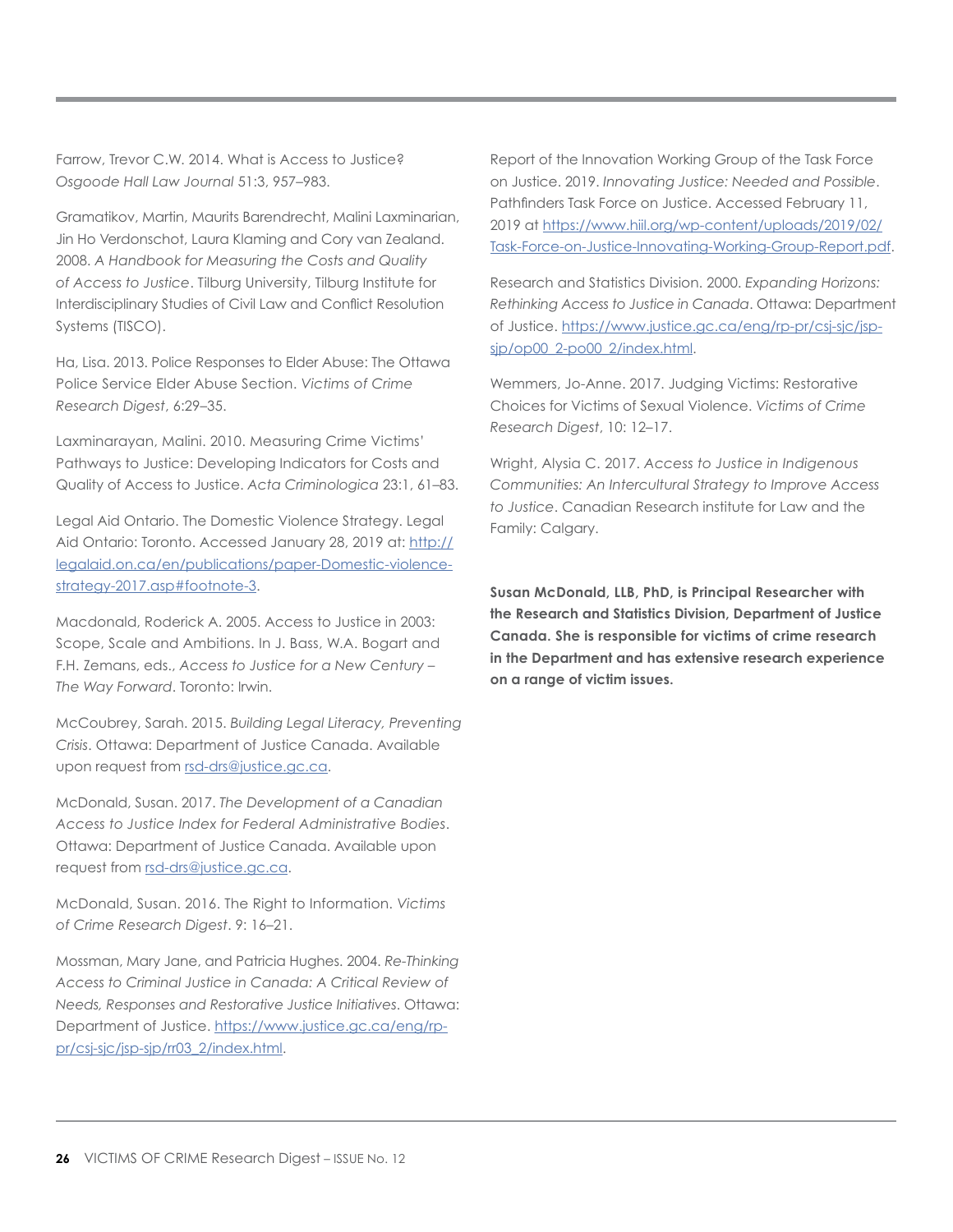# **TESTIMONIAL AIDS KNOWLEDGE EXCHANGE: SUCCESSES, CHALLENGES AND RECOMMENDATIONS**

By Shanna Hickey and Susan McDonald

In March 2018, the Department of Justice Canada (Justice Canada) hosted a Knowledge Exchange<sup>1</sup> in Ottawa on testimonial aids, with about 80 participants from across the country and from across the criminal justice system. Justice Canada sought high-level input from the participants of the event on their successes, challenges, and recommendations on the use of testimonial aids for vulnerable witnesses. This article provides the results of that input.

Canada has included provisions in the *Criminal Code* (CC) allowing witnesses to use testimonial aids since 1988, when former Bill C-15 (*An Act to amend the Criminal Code of Canada and the Canada Evidence Act*) came into force. Further amendments came into force in 1999, 2006, and, most recently, in 2015, with the *Victims Bill of Rights Act* (VBR). This article complements the review of social science research in the *Victims of Crime Research Digest*, No. 11 (McDonald 2018) to provide a more comprehensive understanding of how testimonial aids are being used in Canada.

As noted in McDonald (2018, 5):

There are three types of testimonial aids: a witness may testify from behind a screen, from outside the courtroom via closed-circuit television (CCTV), or alongside an accompanying support person. In addition to these traditional aids, the *Criminal Code* and the *Canada Evidence Act* also authorize publication bans and videotaped testimony, along with appointment of counsel

to cross-examine a witness and orders to exclude the public from the courtroom.

#### **SEEKING INPUT**

Using an online survey, Justice Canada sent four qualitative questions to the participants of the Knowledge Exchange before the event. It then analyzed the answers for themes, that were presented during the one-day event. No participants were identified in the results.

#### **WHAT PARTICIPANTS SAID**

Thirty-two respondents contributed to the survey: 50% (n=16) worked in victim services; 28% (n=9) were legal counsel (including Crown prosecutors, defence, etc.); 13% (n=4) worked in governmental policy or programs; and 1 respondent each reported being a police officer (n=1), a judicial educator (n=1), and a worker at a Child Advocacy Centre/Child and Youth Advocacy Centre (n=1).

#### **SUCCESSES**

The first question asked respondents to share a testimonial aids success story. Out of thirty (30) responses provided, almost all of them told a story about a case in court where CCTV or video-conferencing was successfully used. A success included the victim/witness being able to testify and provide a full and candid account. A few of these success stories are shared below:

*… at a recent sex assault trial one of the victims was literally hyperventilating, having a panic attack outside the court room. She had a panic attack on the drive to court and had to pull over to the side of the road and get a friend to drive her the rest of the way. Once she got to court she realized she knew some of the accused's friends who were in the court room...this led to the hyperventilation. I made an application for the witness to testify via CCTV. The application was granted.* 

<sup>1</sup> A Knowledge Exchange is a gathering of researchers and policy and program analysts to share information on a specific issue across these sectors. The Policy Centre for Victim Issues, Department of Justice Canada, has been hosting at least one Knowledge Exchange each year to foster dialogue, information sharing, and problem solving on victim-specific topics.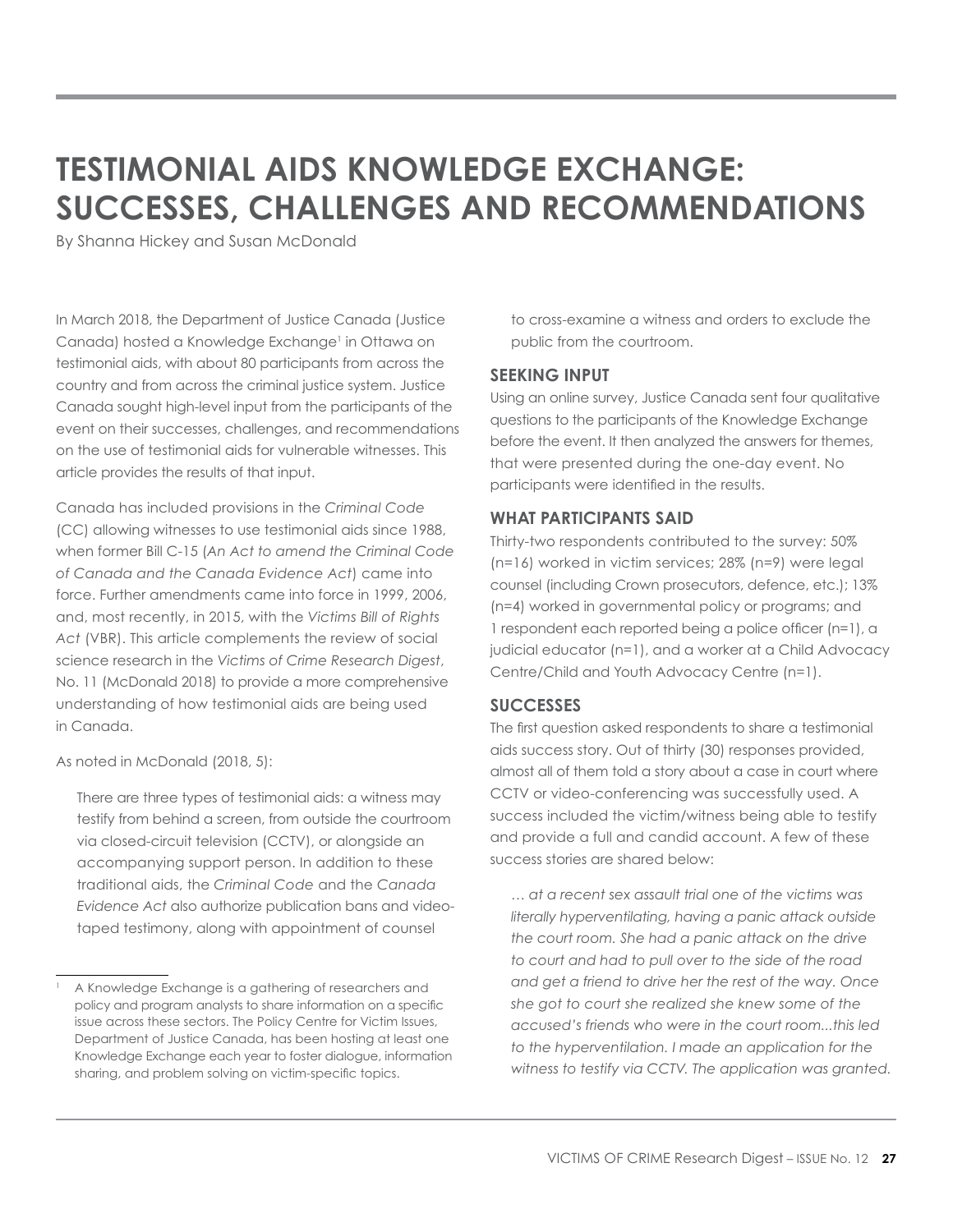*The witness, while extremely nervous, anxious and breathing heavily, managed to complete her testimony and the court convicted the assailant.*

*Young victim of physical abuse by father. Initially wanted to testify in the courtroom. During her testimony it became clear that she was being less than forthcoming with her evidence. During a break she disclosed to a victim witness worker that her father (accused) was glaring at her and making her uncomfortable. Crown made mid-trial application for CCTV which was granted. Victim testified outside of the courtroom, was full and frank in her testimony and accused was convicted.*

*In a sexual interference trial, (we were) successful in having a 14 year old victim testify via CCTV with a support person, both of which were required as she was extremely nervous about having to testify. The accused was her uncle and this made the need for testimonial aids even more important as the victim felt her aunt, the accused's wife, would be very upset by her testimony and seeing her aunt in the courtroom would make it even harder to have to testify from inside the courtroom. A finding of guilt was made based primarily on her testimony.*

*In a case of human trafficking, the victim was prepared to testify only if she would not have to do so in front of the accused. During a witness prep meeting, the victim provided some information about the accused contacting her, threatening her and pressuring her into providing a recant statement. The victim was fearful. In preparation for the trial, I brought an application for the use of the CCTV room. Defence counsel was contesting the application as it was not a mandatory order. The judge ultimately granted the application. The victim, who will be testifying later this year, was extremely relieved and she is now fully cooperative.* 

Each of the success stories participants shared met the goal of providing a full and candid account. Other common threads ran through these stories:

- the violent and often sexual nature of the crimes;
- the young ages of the victims/witnesses; and

• victim services working with Crown prosecutors to identify the needs of the victim/witness and to respond to these needs, regardless of whether the specific testimonial aid was available or not.

Although there were many of these success stories, there were also challenges with the use of testimonial aids.

#### **CHALLENGES**

Participants were also asked to describe a challenge that they have experienced while using testimonial aids with vulnerable witnesses in the criminal justice system. These challenges included:

- i. Resistance to the use of testimonial aids;
- ii. Lack of availability/resources;
- iii. Technology issues;
- iv. Process issues; and
- v. Problems with screens.

#### **i. Resistance to the use of testimonial aids**

Forty-five percent of respondents (n=14) reported that Crown attorneys, judiciary as well as defence counsel, resisted using testimonial aids and that this was extremely frustrating. The challenges respondents faced included:

- getting Crowns to request the application, especially for adults or other vulnerable witnesses;
- judges often denying the application for testimonial aids, and
- defence counsel often opposing the application for testimonial aids.

Victims will often be granted a screen in lieu of testifying via CCTV, by secure video link, or videoconferencing. A screen presents its own set of challenges (discussed below). Victim services are concerned they are providing victims with false hope when they tell victims they have a right to request to testify with testimonial aids under the CVBR, because the applications can be denied.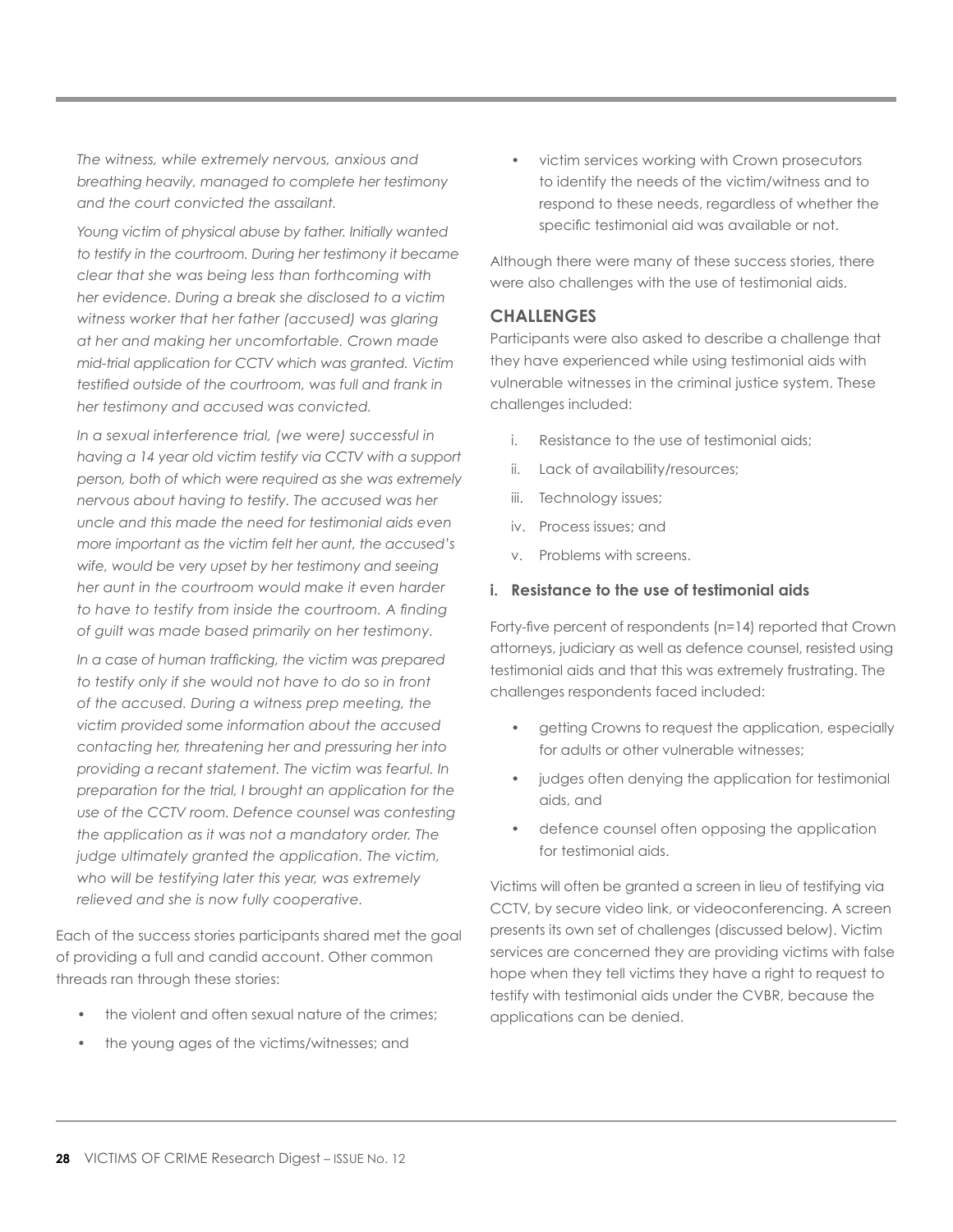*Judiciary feel they receive a more candid account of a testimony if they can see the fear, tears and anxiety. Very disappointing.*

*The challenge I am facing is the continuous objection by defence counsel of the use of the CCTV room when the order is a discretionary one. Despite the Supreme Court decision in R. v. Levogiannis, some defence counsel continue to raise arguments regarding effective crossexamination, fair trial, etc.*

#### **ii. Lack of availability/resources**

Thirty-five percent of respondents said (n=11) that testimonial aids are simply not available or are only available on occasion and that there is no consistency across regions. Respondents discussed having to create their own makeshift screen from curtains or room dividers. They also said that fly-in Indigenous communities do not have access to any kind of testimonial aid or victim supports.

#### **iii. Technology issues**

Twenty-nine percent of respondents (n=9) said that they experienced technological challenges, primarily challenges with CCTV equipment. Respondents said that either the equipment was not working; the image and sound were not coordinated; the equipment/technology was not available; there were technical difficulties; or that when using CCTV, the camera was left focused on the accused the entire time the victim testified. Others said that court registrars/court staff lacked training and refresher courses, or were not familiar enough with the equipment to be able to operate it properly.

#### **iv. Process issues**

Twenty-six percent of respondents (n=8) said that challenges with process issues included the following:

- having to request CCTV equipment 30 days in advance;
- when the identity of the accused is at issue, using testimonial aids does not remove the need for the victim to identify the accused in court;
- using videoconferencing with very young children is sometimes difficult because they are easily distracted;
- some witnesses find testimonial accommodation kits intimidating; and
- having the Crown and defence counsel in a very small CCTV room can be intimidating for victims.

*One of our vulnerable (homeless/addicted/indigenous) victims of a serious sexual/aggravated assault was incarcerated under S. 545 of the criminal code ... and transported to and from court ... with the accused person (high risk offender)... The [preliminary] inquiry was well underway (2 days) by the time a "screen" even came up in conversation.*

#### **v. Problems with screens**

Sixteen percent of respondents (n=5) said that there are challenges when using screens. These include the following:

- their application for screens has been denied;
- testifying with a screen does not reduce anxiety or stress because victims are aware the accused is present;
- screens are ineffective at actually blocking the accused from view; and
- for young children the screen can become a distraction and should be placed in front of the accused instead.

# **RECOMMENDATIONS**

The final survey question asked respondents to provide three recommendations to improve the use of testimonial aids with vulnerable witnesses in the criminal justice system. Five themes emerged. These include: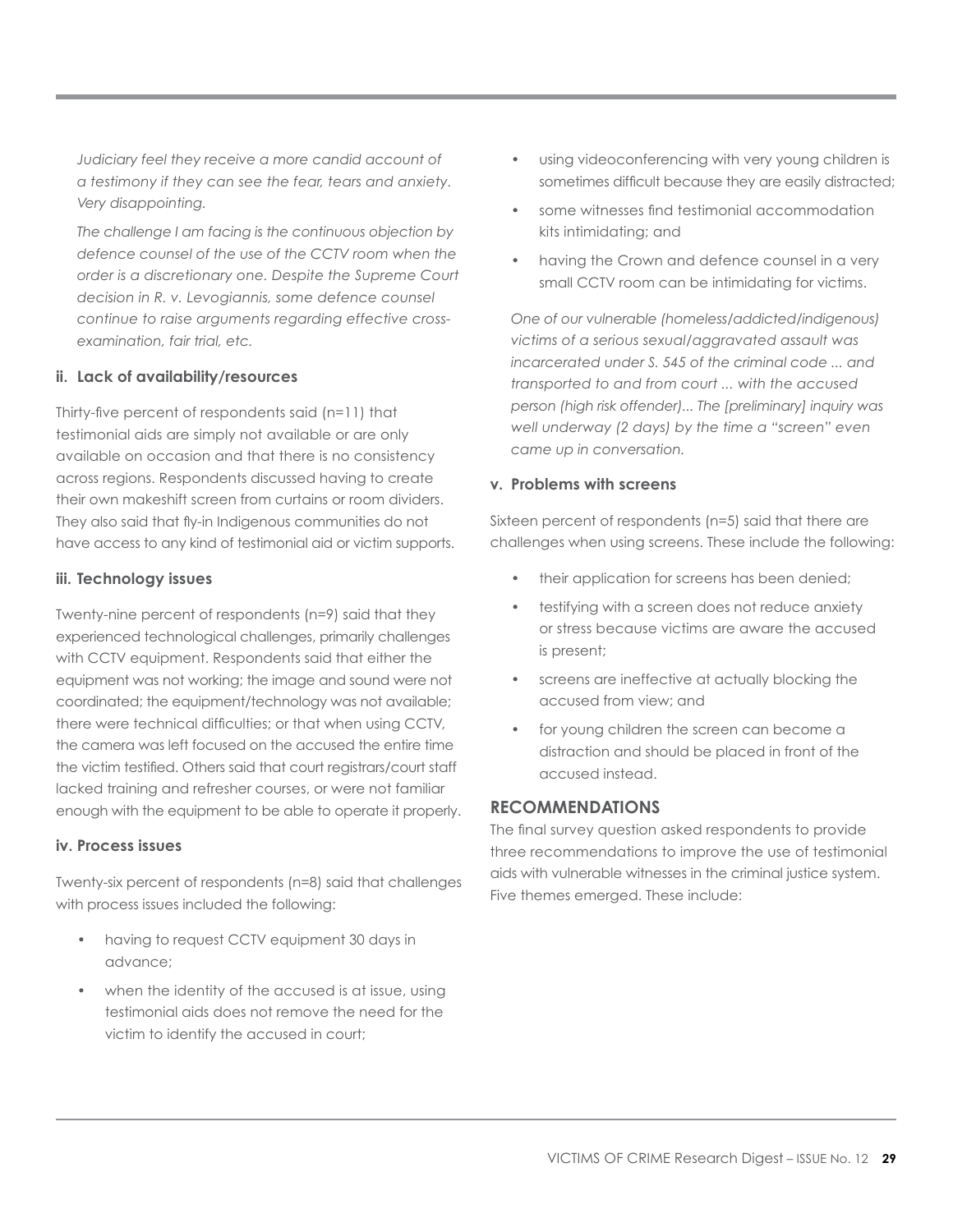- i. Consider amending legislation to:
	- a. provide clarity on the use of support dogs;
	- b. standardize the application process;
	- c. remove discretionary language in the *Criminal Code*;
	- d. remove preliminary hearings for children;
- ii. Ensure a broader and more equitable use of testimonial aids, especially in rural and remote communities;
- iii. Address challenges with the logistics of using testimonial aids;
- iv. Increase resources for the latest technology; and,
- v. Provide ongoing education/training for professionals as well as public education.

#### **i. Consider amending legislation**

Seventeen respondents (57%) recommended changes to the process of applying for testimonial aids, for example, creating a standard process to request a testimonial aid to ensure a decision is made quickly and well before the trial. Other recommendations included:

- writing applications for testimonial aids that can be ordered as desk orders by the court, i.e., no motion would be argued; and
- entering reasons for allowing/denying an application into the record for proceedings.

Respondents had strong, though at times conflicting, recommendations about the role of Crown, judge, and defence counsel. Some suggested that Crown prosecutors should be more open-minded and more willing to make testimonial aid applications. Others recommended that:

• when Crowns do make applications for testimonial aids they need to make them earlier in the process, well in advance of the hearing, to avoid delays and to better prepare victims;

- Crowns sometimes don't provide enough warning to Court staff that they require the equipment; staff are then unable to provide the testimonial aid;
- Crowns do not have the time or resources to address all the needs of many victims;
- testimonial aids should not depend on the opinion of a Crown or judge; and
- Crowns or judges should have less discretion in the matter.

Some were of the opinion that defence counsel should have less input as to whether the victim should use a testimonial aid, whereas others believed it should be up to defence to demonstrate how using a testimonial aid would interfere with the proper administration of justice.

*The use of testimonial aids is wholly dependent upon whether the Crown/judge see value in the victim having such testimonial aid made available. The use of testimonial aids should be on election of a vulnerable victim, not on players within the court room process.*

Other respondents recommended that using a testimonial aid should be the decision of the victims and witnesses who have to testify. Many of these recommendations were advocating for the removal of restrictions to testimonial aids, including age, vulnerability, and the legislative language of "may." Respondents want to be able to use testimonial aids with all victims and witnesses, regardless of age or type of crime, and would like to use testimonial aids at pre-trial and in the early resolution process.

The removal of preliminary hearings – which are not testimonial aids – for children was also recommended, along with removing the need for victims to testify at the application for testimonial aids. Last, it was recommended that the screen and the use of CCTV be made into two separate applications and that a photo of the victim at the age they were victimized be shown in court, especially in cases of historical abuse.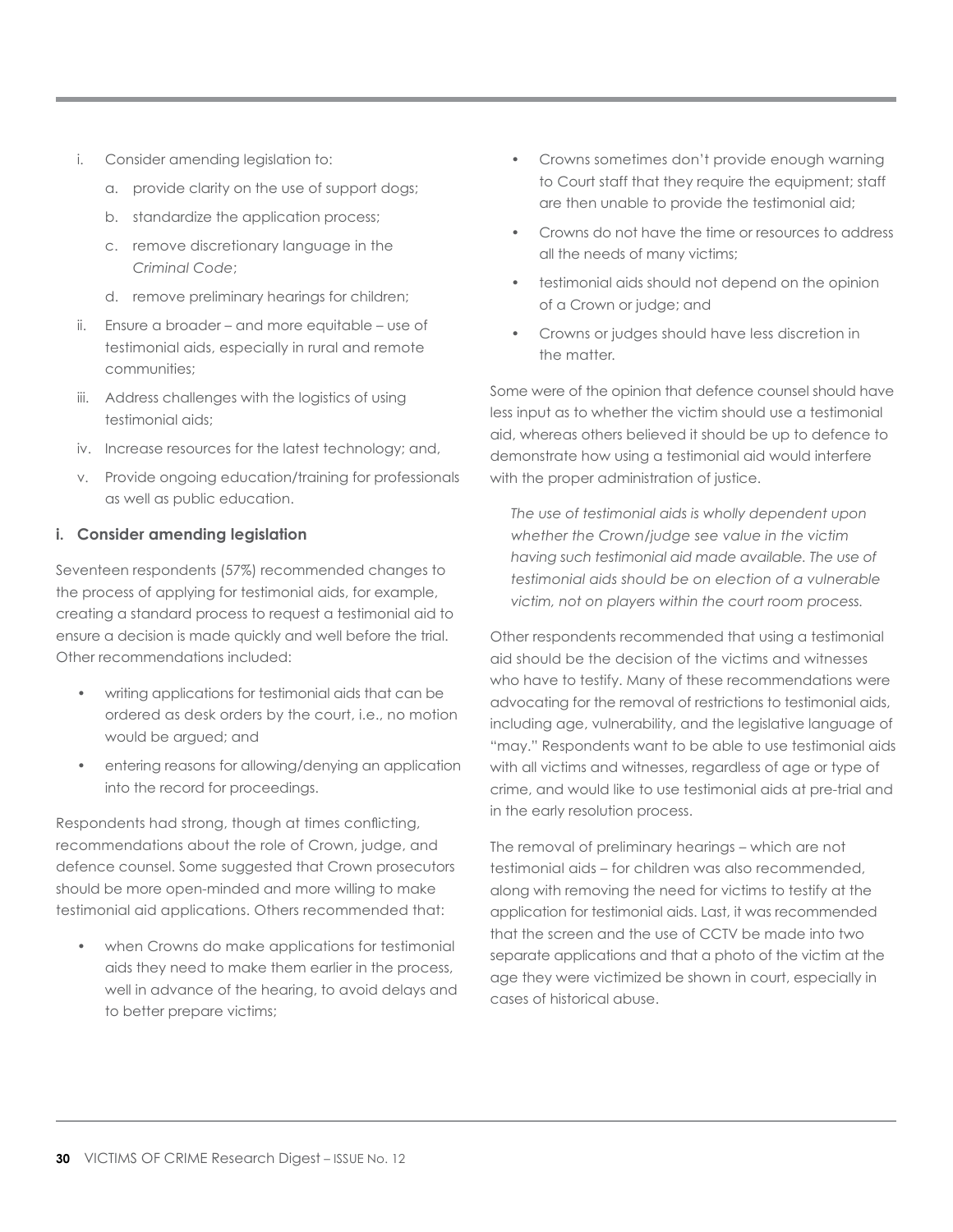*I am of the opinion that mandatory testimonial aid orders should not be limited to witnesses under the age of 18 years old or to witnesses that have a disability. There are offences in the Criminal Code for which there should be mandatory testimonial aid orders for the victims (i.e., sexual assault, human trafficking).*

Nine respondents (30%) recommended clarifying the use of support animals and support persons. The suggested recommendations included:

- making support dogs available in all jurisdictions;
- amending the *Criminal Code* to include using a dog for support;
- including a provision that supports accredited facility dogs;
- creating consistent guidelines for the use of support persons; and
- having greater flexibility about what is considered a support person.

# **ii. Ensure a broader – and more equitable – use of testimonial aids, especially in rural and remote communities**

Sixty percent of survey respondents (n=18) wrote that the use of testimonial aids needed to be more inclusive, more broadly used, and more available among remote, Indigenous communities. Respondents felt that CCTV needed to be available for all victims of crime and that it should be available in all courtrooms. Some recommended that the technology should be set up in every courtroom, ready to go, regardless of how it would be applied. Respondents also felt it was important to broaden the types of available testimonial aids.

# **iii. Address challenges with the logistics of using testimonial aids**

Thirty-seven percent of respondents (n=11) recommended changes to the logistics of using testimonial aids. These included the logistics of screens, CCTV, and seeing the accused in court. The majority of comments about screens were that they need to be improved. For example, some of the recommendations stated that screens be bigger, darker, not placed in front of the victim (as this causes anxiety/claustrophobia/fearfulness), and that they allow the accused to first leave the courtroom so that the victim can enter the courtroom behind the screen, privately.

*While screens may be utilized with the best of intentions to shield victims from the gaze of the offender – and that objective is often met – they also serve as degrading props that nonetheless do not minimize trauma / re-victimization or inconvenience. The current times call for a better solution.*

For concerns about CCTV, respondents recommended that testimony be given from a separate CCTV room or with a protective screen; that the CCTV be set up in a different building altogether so that the victim and offender would not see each other; that the Crown should have the option to question in either the courtroom or the CCTV room; and that for any victim under the age of 12, the Crown and defence should remain in the courtroom.

Finally, it was recommended that victims should be allowed to enter the courtroom from side entrances where possible, to avoid walking by the accused; and that those who are waiting in a vulnerable-witness waiting room should remain there until the matter is before the court; they should never be brought to the courtroom early.

# **iv. Increase resources for the latest technology**

Twenty-three percent of respondents recommended increasing resources (n=7). Respondents said that not only were more resources needed, more equality in resources was needed as well. Respondents also recommended new and more advanced technology, including secure video links and microphones to be able to hear witnesses.

# **v. Provide both ongoing education/training for professionals and public education**

Forty percent of respondents (n=12) recommended education and training as well as public education about testimonial aids. Training/education was recommended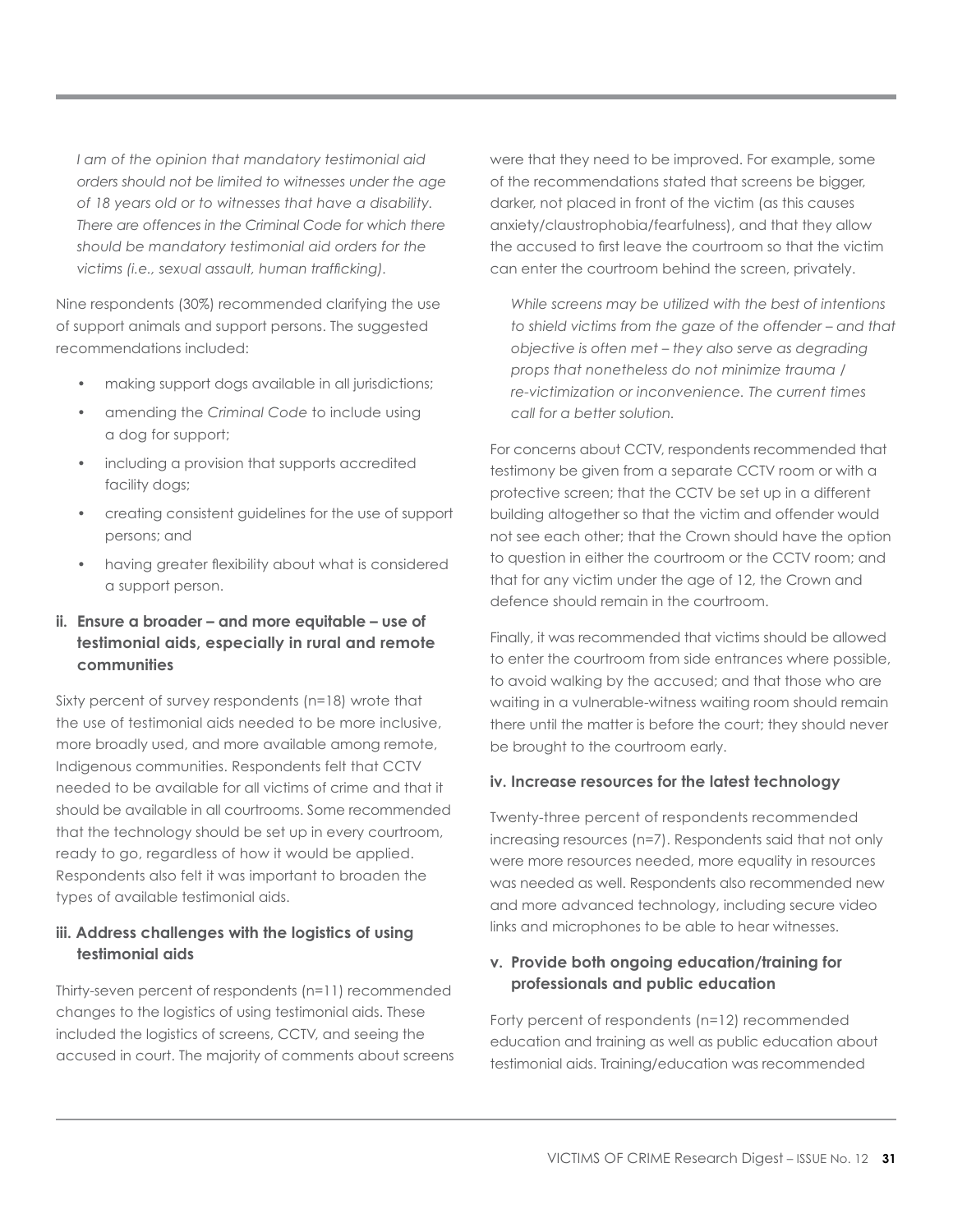primarily for judges, Crown prosecutors, and court staff. Respondents said that there needs to be sufficient and proper education not only on testimonial aids themselves, but also on CCTV technology, the needs of victims and witnesses, and the stereotypes surrounding the use of testimonial aids. Another recommendation mentioned was for jurisdictions to share information about case law, best practices, and equipment. Respondents' recommendations for public education included encouraging a culture that supports the use of testimonial aids; ensuring that victims are aware of testimonial aids; and also soliciting feedback to find out how the equipment is working when they use testimonial aids.

Table 1, below, provides a summary of the five recommendations discussed above. It shows how many respondents identified each recommendation and the corresponding percentage. The table breaks down legislative amendments into two sub-themes, discussed above; when combined it proves to be the recommendation of the five that respondents most supported.

#### **Table 1: Recommendations to Improve the Use of Testimonial Aids (n=30)2**

| <b>Theme</b>                                            | Count $(n)$ | Percent $(\%)$ |
|---------------------------------------------------------|-------------|----------------|
| <b>Amend legislation</b>                                | 26          | 87%            |
| Process<br>Clarity regarding support<br>animals/persons | 17<br>9     | 57%<br>30%     |
| Make broader use of testimonial aids                    | 18          | 60%            |
| Provide ongoing education/training                      | 12          | 40%            |
| <b>Address challenges with logistics</b>                | 11          | 37%            |
| Increase resources                                      | 7           | 23%            |

#### Two responses were excluded from the analysis; one participant chose not to answer the survey questions and another respondent's response did not answer the question.

# **CONCLUSION**

It is clear that those who participated in the Knowledge Exchange on testimonial aids see their value and would like to see them used more often and more consistently across the country. Participants recommended amending legislation, providing more training, addressing logistics, and adding more resources to improve the quality of testimonial aid and to reduce the challenges that criminal justice professionals, as well as victims and vulnerable witnesses, are currently experiencing.

#### **REFERENCES**

McDonald, Susan. 2018. "Helping Victims Find their Voice: Testimonial Aids in Criminal Proceedings." *Victims of Crime Research Digest*, No. 11, 5–13.

**Shanna Hickey is a researcher with the Research and Statistics Division, Department of Justice Canada. Her areas of research include victims and restorative justice.** 

**Susan McDonald, LLB, PhD, is Principal Researcher with the Research and Statistics Division, Department of Justice Canada. She is responsible for victims of crime research in the Department and has extensive research experience on a range of victim issues.**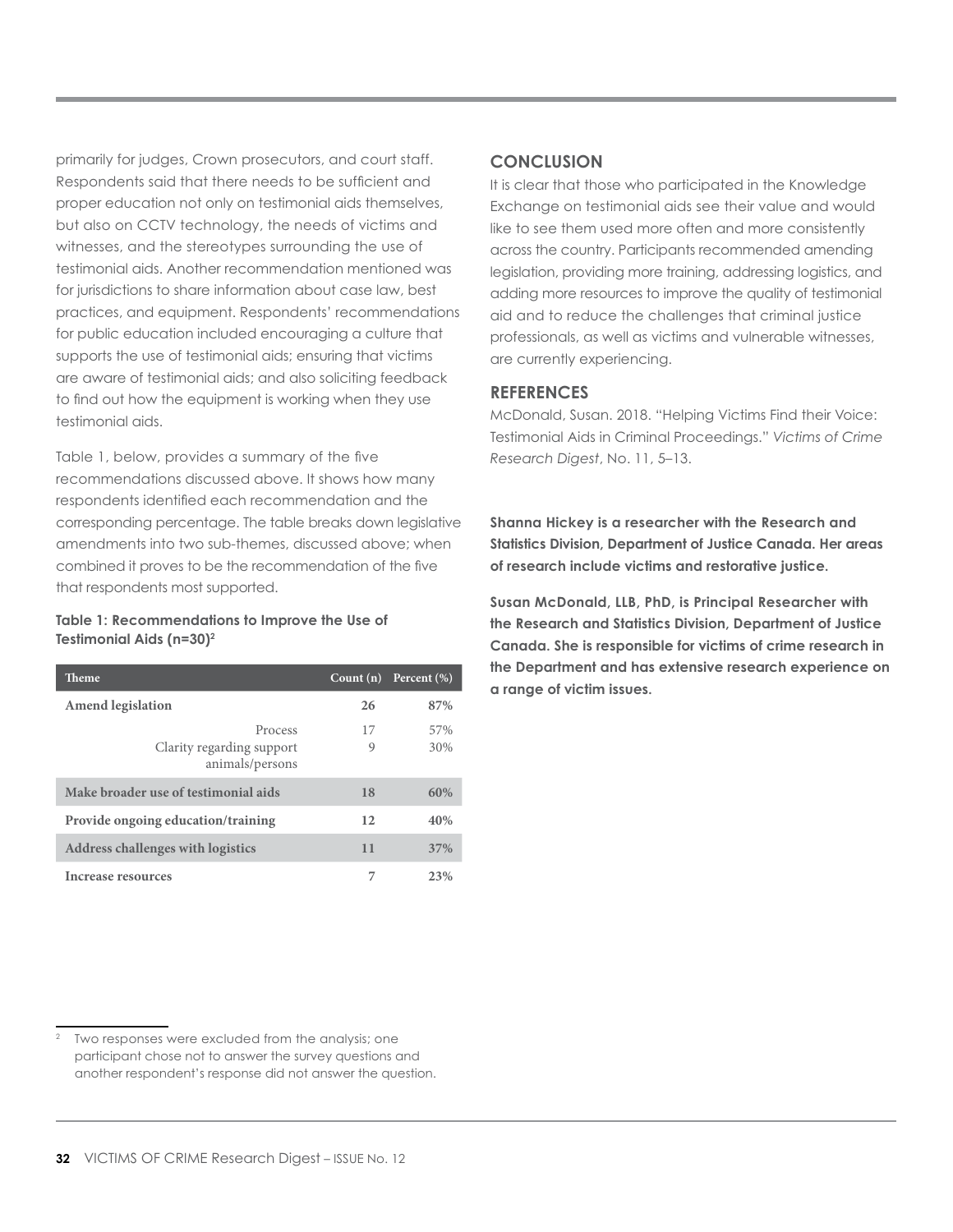# **ARTICLES FROM THE**  *VICTIMS OF CRIME RESEARCH DIGEST*

| <b>JUSTRESEARCH</b><br>#14<br>2007                                                                                                             |                                    |                                                                    |  |
|------------------------------------------------------------------------------------------------------------------------------------------------|------------------------------------|--------------------------------------------------------------------|--|
| <b>Articles</b>                                                                                                                                | Author(s)                          | Link                                                               |  |
| Investigating the Victim Impact Statement in the Cases of Sexual Assault<br>in Nova Scotia: Notes on Methods and some Preliminary Observations | Karen-Lee Miller                   | http://www.justice.gc.ca/eng/rp-pr/<br>$jr$ <sup>14</sup> /p5.html |  |
| Victim Impact Statement at Sentencing: Judicial Experience and Perceptions -<br>A Survey of Three Jurisdictions                                | Julian Roberts and<br>Allen Edgar  | http://www.justice.gc.ca/eng/rp-pr/<br>ir/ir14/p6.html             |  |
| An Exploration of the Needs of Victims of Hate Crimes                                                                                          | Susan McDonald and<br>Andrea Hogue | http://www.justice.gc.ca/eng/rp-pr/<br>$jr$ / $r$ 14/ $p$ 7.html   |  |
| The Professionalization of Victim Services in Canada                                                                                           | Susan McDonald                     | http://www.justice.gc.ca/eng/rp-pr/<br>ir/ir14/p8.html             |  |
| Highlights from a Preliminary Study of Police Classification of Sexual<br>Assault Cases as Unfounded                                           | Tina Hattem                        | http://www.justice.gc.ca/eng/rp-pr/<br>ir/ir14/p9.html             |  |
| Criminal Victimization in Canada's Territories: Results from the 2004<br>General Social Survey                                                 | Jodi-Anne Brzozowski               | http://www.justice.gc.ca/eng/rp-pr/<br>ir/ir14/p10.html            |  |

| VICTIMS OF CRIME RESEARCH DIGEST<br>2008<br>#1                                                            |                                     |                                                                          |  |
|-----------------------------------------------------------------------------------------------------------|-------------------------------------|--------------------------------------------------------------------------|--|
| <b>Articles</b>                                                                                           | Author(s)                           | Link                                                                     |  |
| Victim Impact Statements: Lessons Learned and Future Priorities                                           | Julian Roberts                      | http://www.justice.gc.ca/eng/rp-pr/<br>cj-jp/victim/rr07_vic4/p1.html    |  |
| Codes of Ethics for Victim Services: An Annotated Bibliography                                            | Aubrie McGibbon                     | http://www.justice.gc.ca/eng/rp-pr/<br>cj-jp/victim/rr07_vic4/p2.html    |  |
| A Summary of Research into the Federal Victim Surcharge in New<br>Brunswick and the Northwest Territories | Lisa Warrilow and<br>Susan McDonald | http://www.justice.gc.ca/eng/rp-pr/<br>cj-jp/victim/rr07_vic4/p3.html    |  |
| Victims and Fetal Alcohol Spectrum Disorder (FASD): A Review of the Issues                                | Charlotte Fraser                    | http://www.justice.gc.ca/eng/rp-pr/<br>$ci$ -jp/victim/rr07 vic4/p4.html |  |
| The Court Observation Study: Collaborations Beyond Expectations                                           | Pearl Rimer and<br>Barb McIntyre    | http://www.justice.gc.ca/eng/rp-pr/<br>cj-jp/victim/rr07_vic4/p5.html    |  |
| Serving Canada's Crime Victims: Results from the 2005/2006 Victim<br>Services Survey                      | Jodi-Anne Brzozowski                | http://www.justice.gc.ca/eng/rp-pr/<br>cj-jp/victim/rr07_vic4/p6.html    |  |
| Victim-Related Conferences in 2008                                                                        |                                     | http://www.justice.gc.ca/eng/rp-pr/<br>cj-jp/victim/rr07_vic4/p7.html    |  |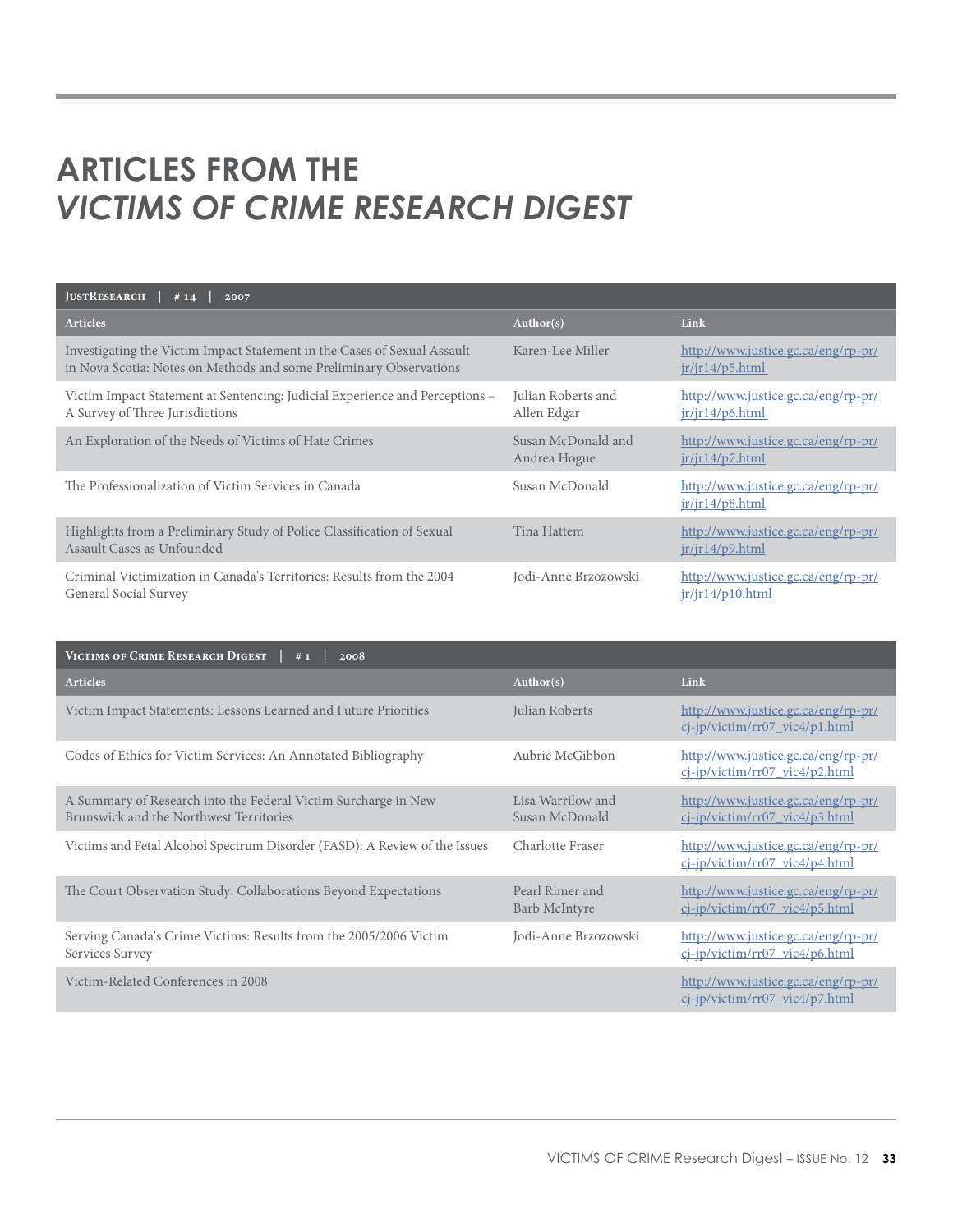| VICTIMS OF CRIME RESEARCH DIGEST<br>#2<br>2009                                                              |                   |                                                                              |  |
|-------------------------------------------------------------------------------------------------------------|-------------------|------------------------------------------------------------------------------|--|
| <b>Articles</b>                                                                                             | Author(s)         | Link                                                                         |  |
| Victimization, Resilience and Meaning-Making: Moving Forward in Strength                                    | James K. Hill     | http://www.justice.gc.ca/eng/rp-pr/<br>$ci-ip/victim/rd09$ 2-rr09 2/p1.html  |  |
| <b>Understanding Restitution</b>                                                                            | Susan McDonald    | http://www.justice.gc.ca/eng/rp-pr/<br>cj-jp/victim/rd09_2-rr09_2/p2.html    |  |
| Facilitating Testimony for Child Victims and Witnesses                                                      | Melissa Northcott | http://www.justice.gc.ca/eng/rp-pr/<br>$ci$ -jp/victim/rd09 2-rr09 2/p3.html |  |
| Memorializing the Victims of Terrorism: An Overview of the Literature                                       | Rina Egbo         | http://www.justice.gc.ca/eng/rp-pr/<br>$ci$ -jp/victim/rd09_2-rr09_2/p4.html |  |
| Bail and Breach of Conditions in Spousal Abuse Cases: Overview of Methods<br>Used and Methodological Issues | Nathalie Quann    | http://www.justice.gc.ca/eng/rp-pr/<br>$ci-ip/victim/rd09$ 2-rr09 2/p5.html  |  |
| Victim-Related Conferences in 2009                                                                          |                   | http://www.justice.gc.ca/eng/rp-pr/<br>ci-jp/victim/rd09_2-rr09_2/p6.html    |  |

| VICTIMS OF CRIME RESEARCH DIGEST<br>2010<br>#3                                   |                 |                                                                        |  |
|----------------------------------------------------------------------------------|-----------------|------------------------------------------------------------------------|--|
| <b>Articles</b>                                                                  | Author(s)       | Link                                                                   |  |
| Documenting the Growth of Resources for Victims/Survivors                        | Myrna Dawson    | http://www.justice.gc.ca/eng/rp-pr/<br>$ci$ -jp/victim/rd3-rr3/p1.html |  |
| "Explain Please!" Working with Victims and Restitution                           | Susan McDonald  | http://www.justice.gc.ca/eng/rp-pr/<br>cj-jp/victim/rd3-rr3/p2.html    |  |
| Aboriginal Victimization in Canada: A Summary of the Literature                  | Katie Scrim     | http://www.justice.gc.ca/eng/rp-pr/<br>$ci$ -jp/victim/rd3-rr3/p3.html |  |
| Accessing Hard-to-Reach Populations: Respondent-Driven Sampling                  | Sidikat Fashola | http://www.justice.gc.ca/eng/rp-pr/<br>cj-jp/victim/rd3-rr3/p4.html    |  |
| Victims Services in Canada: Results from the Victim Services Survey<br>2007/2008 | Julie Sauvé     | http://www.justice.gc.ca/eng/rp-pr/<br>cj-jp/victim/rd3-rr3/p5.html    |  |
| Victim-Related Conferences in 2010                                               |                 | http://www.justice.gc.ca/eng/rp-pr/<br>cj-jp/victim/rd3-rr3/p6.html    |  |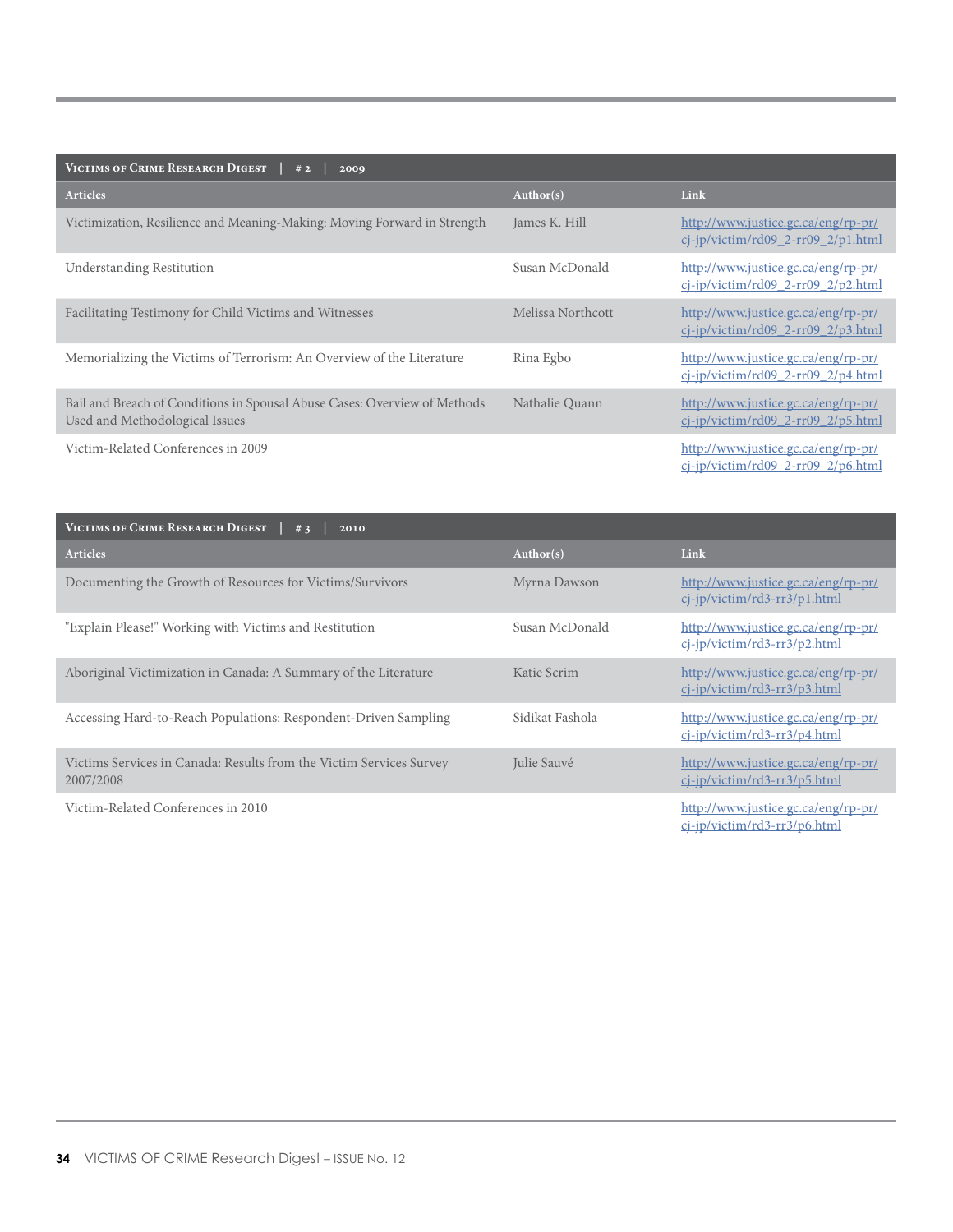| VICTIMS OF CRIME RESEARCH DIGEST<br>#4<br>2011                                         |                                                                               |                                                                     |  |
|----------------------------------------------------------------------------------------|-------------------------------------------------------------------------------|---------------------------------------------------------------------|--|
| <b>Articles</b>                                                                        | Author(s)                                                                     | Link                                                                |  |
| Canadians' Awareness of Victim Issues: A Benchmarking Study                            | Susan McDonald and<br>Katie Scrim                                             | http://www.justice.gc.ca/eng/rp-pr/<br>cj-jp/victim/rd4-rr4/p1.html |  |
| Domestic Violence in Rural Canada                                                      | Melissa Northcott                                                             | http://www.justice.gc.ca/eng/rp-pr/<br>cj-jp/victim/rd4-rr4/p2.html |  |
| Practice Based Perspectives: Victimization and Substance Use                           | Bill Morrison,<br>Cynthia Doucet,<br>Brenda Thomas and<br>Patricia Peterson   | http://www.justice.gc.ca/eng/rp-pr/<br>cj-jp/victim/rd4-rr4/p3.html |  |
| Understanding the Community Impact of Hate Crimes: A Case Study                        | Sidikat Fashola                                                               | http://www.justice.gc.ca/eng/rp-pr/<br>cj-jp/victim/rd4-rr4/p4.html |  |
| The 2009 General Social Survey on Victimization in the Territories:<br>Lessons Learned | Luke Pelot,<br>Catherine Allan,<br>Jodi-Anne Brzozowski<br>and Patrick St-Cyr | http://www.justice.gc.ca/eng/rp-pr/<br>cj-jp/victim/rd4-rr4/p5.html |  |
| Victim-Related Conferences in 2011                                                     |                                                                               | http://www.justice.gc.ca/eng/rp-pr/<br>cj-jp/victim/rd4-rr4/p6.html |  |

| VICTIMS OF CRIME RESEARCH DIGEST<br>#5<br>2012                                               |                                        |                                                                        |  |
|----------------------------------------------------------------------------------------------|----------------------------------------|------------------------------------------------------------------------|--|
| <b>Articles</b>                                                                              | Author(s)                              | Link                                                                   |  |
| Victim Impact Statements: Recent Guidance from the Courts of Appeal                          | Marie Manikis and<br>Julian V. Roberts | http://www.justice.gc.ca/eng/rp-pr/<br>ci-jp/victim/rd5-rr5/p2.html    |  |
| Identity-Related Crime: What it is and How it Impacts Victims                                | Melissa Northcott                      | http://www.justice.gc.ca/eng/rp-pr/<br>cj-jp/victim/rd5-rr5/p3.html    |  |
| The Darker Side of Technology: Reflections from the Field on Responding<br>to Victims' Needs | Susan McDonald                         | http://www.justice.gc.ca/eng/rp-pr/<br>cj-jp/victim/rd5-rr5/p4.html    |  |
| Understanding the Experiences of Youth Victimization                                         | Melissa Northcott                      | http://www.justice.gc.ca/eng/rp-pr/<br>cj-jp/victim/rd5-rr5/p5.html    |  |
| Victims before the International Criminal Court: A New Model of<br>Criminal Justice?         | Frédéric Mégret                        | http://www.justice.gc.ca/eng/rp-pr/<br>cj-jp/victim/rd5-rr5/p6.html    |  |
| Victim-Related Conferences in 2012                                                           |                                        | http://www.justice.gc.ca/eng/rp-pr/<br>$ci$ -ip/victim/rd5-rr5/p7.html |  |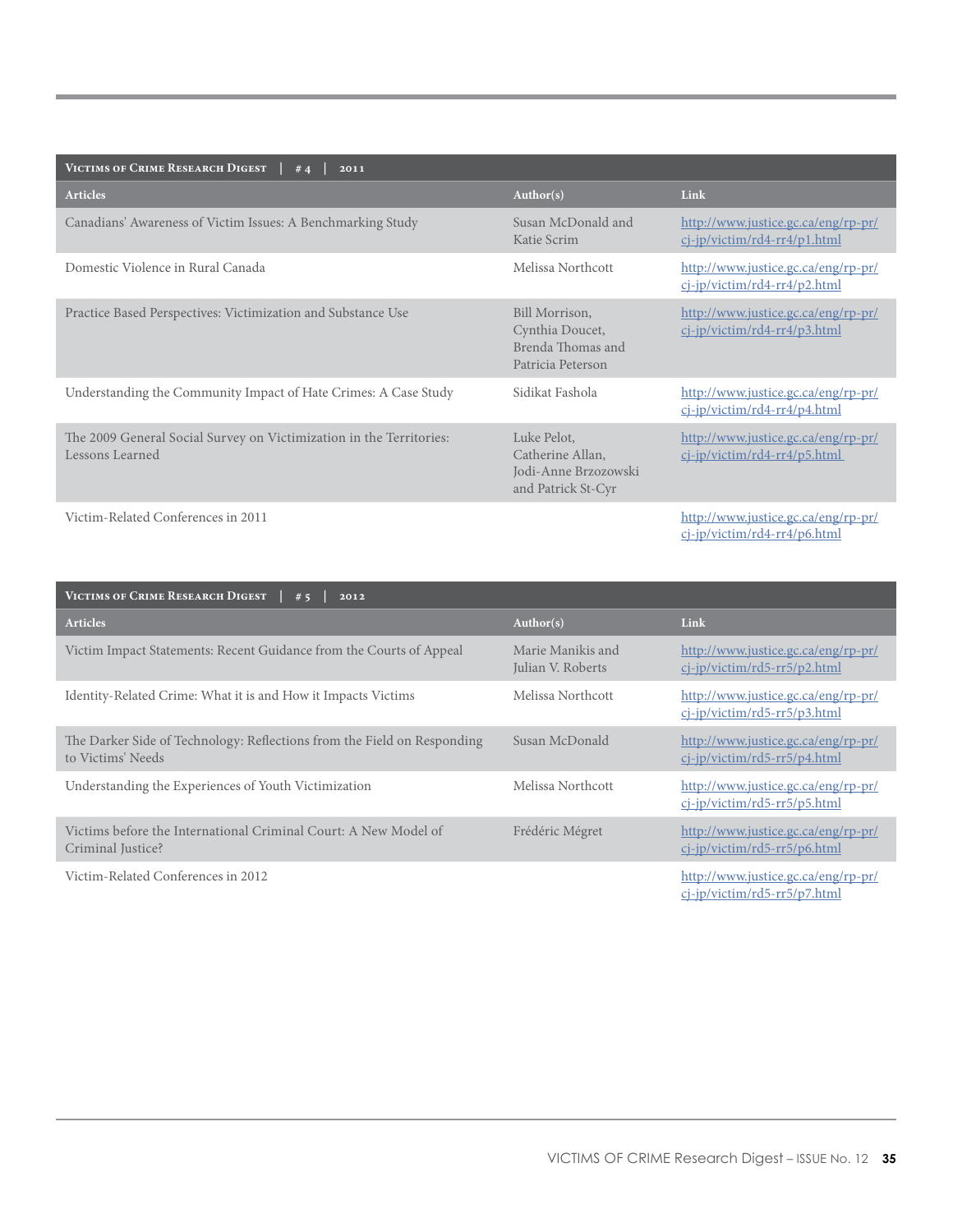| VICTIMS OF CRIME RESEARCH DIGEST<br>#6<br>2013                                                                                              |                                                   |                                                                        |  |
|---------------------------------------------------------------------------------------------------------------------------------------------|---------------------------------------------------|------------------------------------------------------------------------|--|
| Articles                                                                                                                                    | Author(s)                                         | Link                                                                   |  |
| Building Our Capacity: Children's Advocacy Centres in Canada                                                                                | Susan McDonald,<br>Katie Scrim and<br>Lara Rooney | http://www.justice.gc.ca/eng/rp-pr/<br>$ci$ -ip/victim/rd6-rr6/p2.html |  |
| A Survey of Survivors of Sexual Violence                                                                                                    | Melissa Northcott                                 | http://www.justice.gc.ca/eng/rp-pr/<br>cj-jp/victim/rd6-rr6/p3.html    |  |
| Is a Picture Worth a Thousand Words? The Opportunities and Challenges<br>of Using GIS-Based Mapping with a Victim's Lens                    | Katie Scrim and<br>Clarinda Spijkerman            | http://www.justice.gc.ca/eng/rp-pr/<br>cj-jp/victim/rd6-rr6/p4.html    |  |
| Police Responses to Elder Abuse: The Ottawa Police Service Elder<br>Abuse Section                                                           | Lisa Ha                                           | http://www.justice.gc.ca/eng/rp-pr/<br>cj-jp/victim/rd6-rr6/p5.html    |  |
| A Comparative Overview of Victims' Rights, Enforcement Mechanisms,<br>and Redress in England and Wale and the American Federal Jurisdiction | Marie Manikis                                     | http://www.justice.gc.ca/eng/rp-pr/<br>cj-jp/victim/rd6-rr6/p6.html    |  |
| Victim-Related Conferences in 2013                                                                                                          |                                                   | http://www.justice.gc.ca/eng/rp-pr/<br>cj-jp/victim/rd6-rr6/p7.html    |  |

| VICTIMS OF CRIME RESEARCH DIGEST<br>#7<br>2014                                        |                                                       |                                                                     |  |
|---------------------------------------------------------------------------------------|-------------------------------------------------------|---------------------------------------------------------------------|--|
| <b>Articles</b>                                                                       | Author(s)                                             | Link                                                                |  |
| A Snapshot of Cyberbullying                                                           | Lisa Ha                                               | http://www.justice.gc.ca/eng/rp-pr/<br>cj-jp/victim/rd7-rr7/p2.html |  |
| Assisting Victims Through Technology                                                  | Melissa Lindsay                                       | http://www.justice.gc.ca/eng/rp-pr/<br>cj-jp/victim/rd7-rr7/p3.html |  |
| Let's "Paws" to Consider the Possibility: Using Support Dogs with Victims<br>of Crime | Susan McDonald and<br>Lara Rooney                     | http://www.justice.gc.ca/eng/rp-pr/<br>cj-jp/victim/rd7-rr7/p4.html |  |
| Third Party Records: The Case Law from 2003-2010                                      | Susan McDonald,<br>Siavosh Pashang and<br>Anna Ndegwa | http://www.justice.gc.ca/eng/rp-pr/<br>cj-jp/victim/rd7-rr7/p5.html |  |
| The Human Cost of Impaired Driving in Canada                                          | André Solecki and<br>Katie Scrim                      | http://www.justice.gc.ca/eng/rp-pr/<br>cj-jp/victim/rd7-rr7/p6.html |  |
| Victim-Related Conferences in 2014                                                    |                                                       | http://www.justice.gc.ca/eng/rp-pr/<br>ci-jp/victim/rd7-rr7/p7.html |  |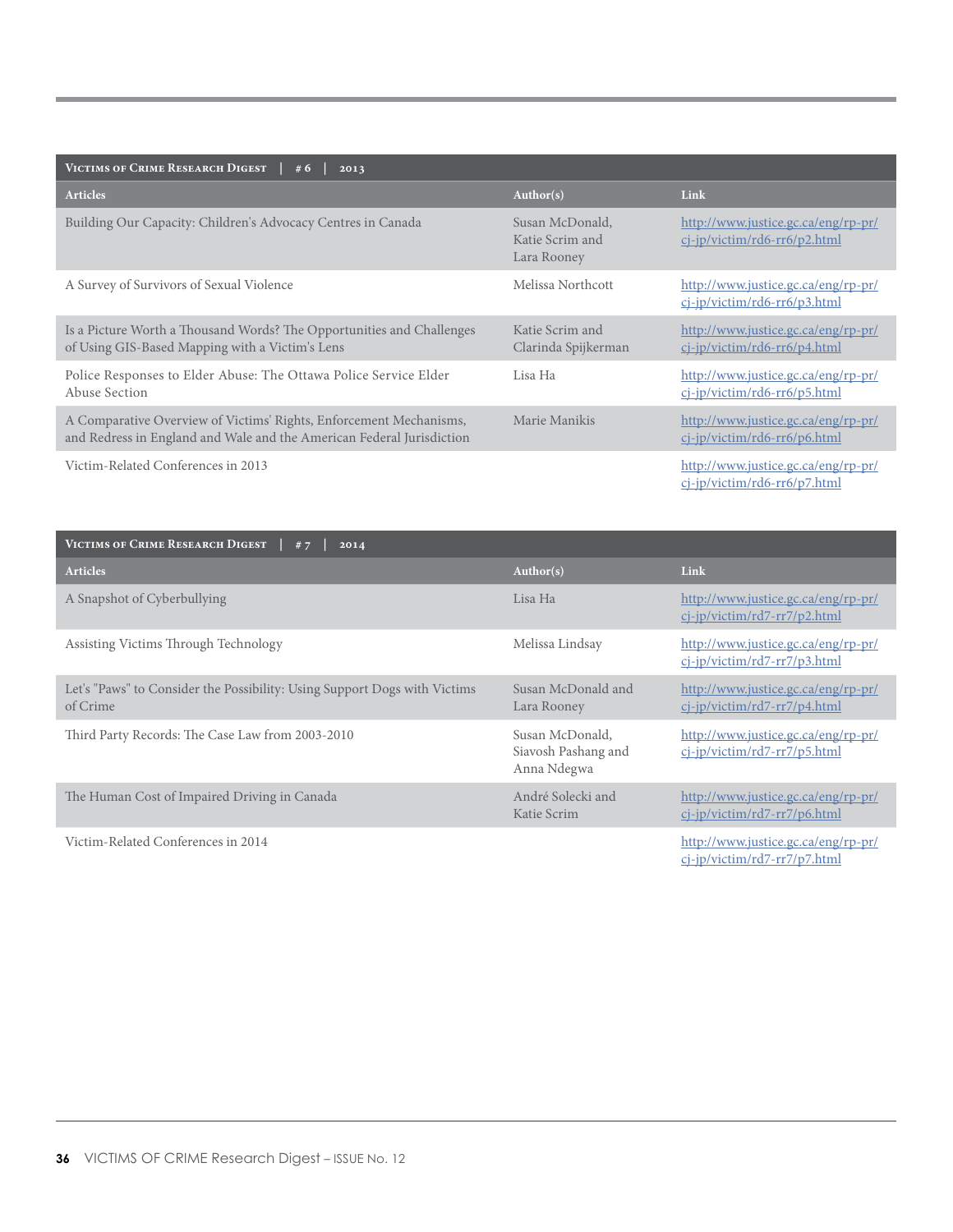| VICTIMS OF CRIME RESEARCH DIGEST<br># $8$<br>2015                                                                                |                                         |                                                                        |  |
|----------------------------------------------------------------------------------------------------------------------------------|-----------------------------------------|------------------------------------------------------------------------|--|
| <b>Articles</b>                                                                                                                  | Author(s)                               | Link                                                                   |  |
| The Use of Close-Circuit Television: The Experienced of Child and Youth<br>Witnesses in Ontario's West Region                    | Pamela Hurley                           | http://www.justice.gc.ca/eng/rp-pr/<br>$ci$ -ip/victim/rd8-rr8/p1.html |  |
| Identifying Young Victims in the Media in Canada: A Media Scan                                                                   | Lisa Ha and<br>Anna Ndegwa              | http://www.justice.gc.ca/eng/rp-pr/<br>cj-jp/victim/rd8-rr8/p2.html    |  |
| Exclusion of the Public and Appointment of Counsel: Tools to Help Victim<br>Witnesses in Canada's North                          | Susan McDonald<br>and Lisa Ha           | http://www.justice.gc.ca/eng/rp-pr/<br>cj-jp/victim/rd8-rr8/p3.html    |  |
| Victim Impact Statements in a Multi-Site Criminal Court Processing Survey                                                        | Melissa Lindsay                         | http://www.justice.gc.ca/eng/rp-pr/<br>ci-jp/victim/rd8-rr8/p4.html    |  |
| Specialized Victim Services for the Families of Missing and Murdered<br>Aboriginal Women: An Overview of Scope, Reach and Impact | Katie Scrim and<br>Naomi Giff-MacKinnon | http://www.justice.gc.ca/eng/rp-pr/<br>cj-jp/victim/rd8-rr8/p5.html    |  |
| Victim-Related Conferences in 2015                                                                                               |                                         | http://www.justice.gc.ca/eng/rp-pr/<br>cj-jp/victim/rd8-rr8/p6.html    |  |

| VICTIMS OF CRIME RESEARCH DIGEST<br>#9<br>2016                                                                                       |                                                      |                                                                     |  |
|--------------------------------------------------------------------------------------------------------------------------------------|------------------------------------------------------|---------------------------------------------------------------------|--|
| <b>Articles</b>                                                                                                                      | Author(s)                                            | Link                                                                |  |
| Trauma- (and Violence-) Informed Approaches to Supporting Victims<br>of Violence: Policy and Practice Considerations                 | Pamela Ponic,<br>Colleen Varcoe and<br>Tania Smutylo | http://www.justice.gc.ca/eng/rp-pr/<br>cj-jp/victim/rd9-rr9/p2.html |  |
| The Right to Information                                                                                                             | Susan McDonald                                       | http://www.justice.gc.ca/eng/rp-pr/<br>cj-jp/victim/rd9-rr9/p3.html |  |
| The Use of Closed Circuit Television: The Experiences of Crown Prosecutors<br>and Victim-Services Workers in the Ontario West Region | Shanna Hickey                                        | http://www.justice.gc.ca/eng/rp-pr/<br>cj-jp/victim/rd9-rr9/p4.html |  |
| Vulnerable Clients and the Importance of Collaborative Treatment Planning                                                            | James K. Hill                                        | http://www.justice.gc.ca/eng/rp-pr/<br>cj-jp/victim/rd9-rr9/p5.html |  |
| Victim-Related Conferences in 2016                                                                                                   |                                                      | http://www.justice.gc.ca/eng/rp-pr/<br>cj-jp/victim/rd9-rr9/p6.html |  |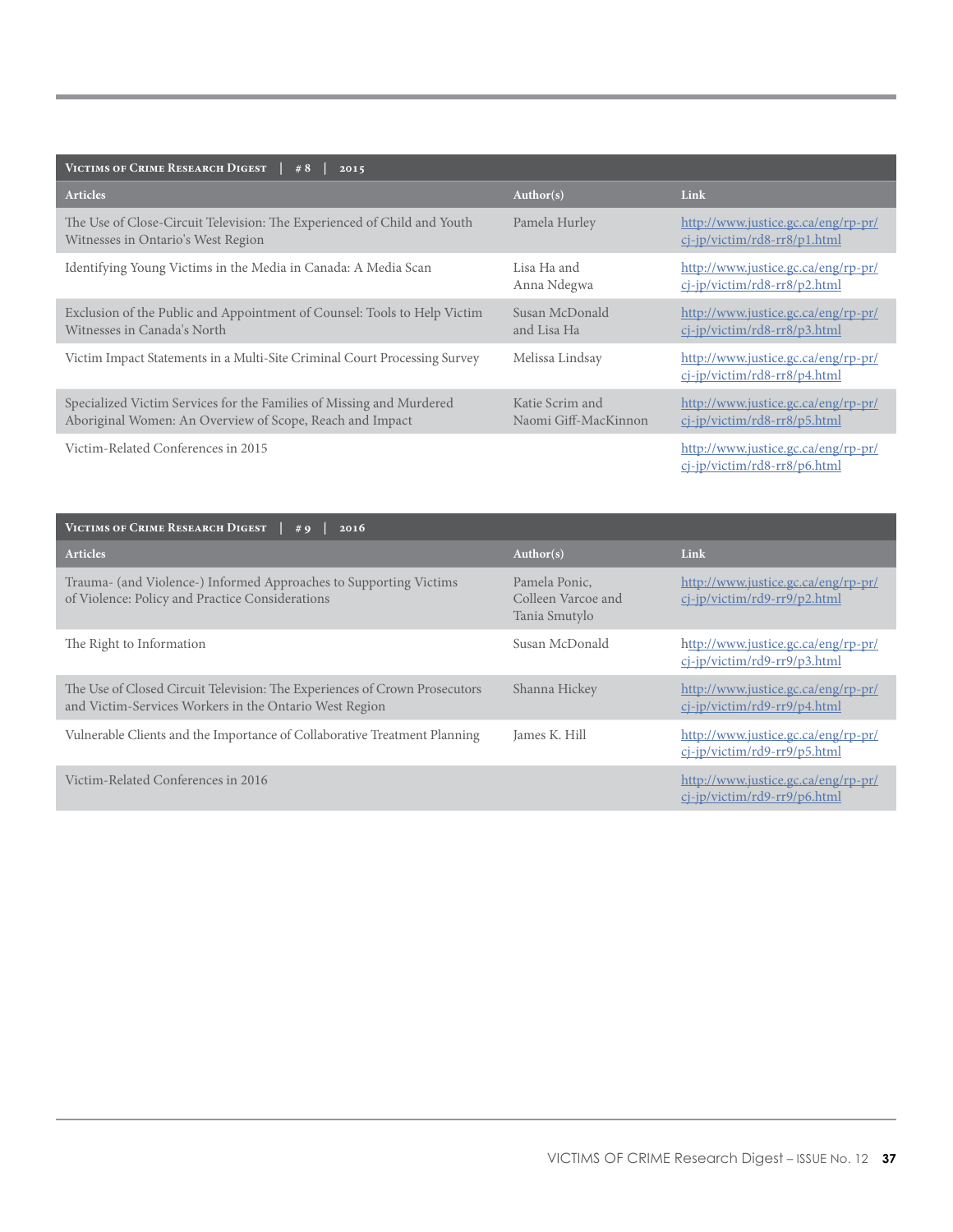| VICTIMS OF CRIME RESEARCH DIGEST<br>2017<br>#10                                                                                           |                  |                                                                          |  |
|-------------------------------------------------------------------------------------------------------------------------------------------|------------------|--------------------------------------------------------------------------|--|
| <b>Articles</b>                                                                                                                           | Author(s)        | Link                                                                     |  |
| Sentencing for Intimate Partner Violence in Canada: Has s. 718.2(a)(ii)<br>made a difference?                                             | Isabel Grant     | http://www.justice.gc.ca/eng/rp-pr/<br>$ci$ -ip/victim/rd10-rr10/p2.html |  |
| Judging Victims: Restorative Choices for Victims of Sexual Violence                                                                       | Jo-Anne Wemmers  | http://www.justice.gc.ca/eng/rp-pr/<br>$ci$ -jp/victim/rd10-rr10/p3.html |  |
| A Strategy for Assessing the Impact of the Canadian Victims Bill of Rights –<br>Opportunities to Make Better use of Current Data Holdings | Melanie Kowalski | http://www.justice.gc.ca/eng/rp-pr/<br>$ci$ -ip/victim/rd10-rr10/p4.html |  |
| Missing and Murdered Indigenous Women and Girls: The Importance<br>of Collaborative Research in Addressing a Complex National Crisis      | Marsha Axford    | http://www.justice.gc.ca/eng/rp-pr/<br>$ci$ -jp/victim/rd10-rr10/p5.html |  |
| Victim-Related Conferences in 2017                                                                                                        |                  | http://www.justice.gc.ca/eng/rp-pr/<br>$ci$ -jp/victim/rd10-rr10/p6.html |  |

| VICTIMS OF CRIME RESEARCH DIGEST<br>2018<br>#11                                                                             |                                                    |                                                                       |  |
|-----------------------------------------------------------------------------------------------------------------------------|----------------------------------------------------|-----------------------------------------------------------------------|--|
| <b>Articles</b>                                                                                                             | Author(s)                                          | Link                                                                  |  |
| Helping Victims Find Their Voice: Testimonial Aids in Criminal Proceedings                                                  | Susan McDonald                                     | http://www.justice.gc.ca/eng/rp-pr/<br>cj-jp/victim/rd11-rr11/p2.html |  |
| From Traumatized to Energized: Helping Victim Support Volunteers<br>Cultivate Compassion Satisfaction in the Face of Crisis | Alisha M. Shivji and<br>Dawn L. McBride            | http://www.justice.gc.ca/eng/rp-pr/<br>cj-jp/victim/rd11-rr11/p3.html |  |
| Understanding the Development and Impact of Child Advocacy Centres<br>(CACs) in Canada                                      | Cynthia Louden and<br>Kari Glynes Elliott          | http://www.justice.gc.ca/eng/rp-pr/<br>cj-jp/victim/rd11-rr11/p4.html |  |
| Restorative Justice: The Experiences of Victims and Survivors                                                               | Jane Evans,<br>Susan MacDonald and<br>Richard Gill | http://www.justice.gc.ca/eng/rp-pr/<br>cj-jp/victim/rd11-rr11/p5.html |  |
| Third Party Records: The Case Law from 2011-2017                                                                            | Carly Jacuk and<br>Hassan Rasmi Hassan             | http://www.justice.gc.ca/eng/rp-pr/<br>cj-jp/victim/rd11-rr11/p6.html |  |
| Victim-Related Conferences in 2018                                                                                          |                                                    | http://www.justice.gc.ca/eng/rp-pr/<br>cj-jp/victim/rd11-rr11/p7.html |  |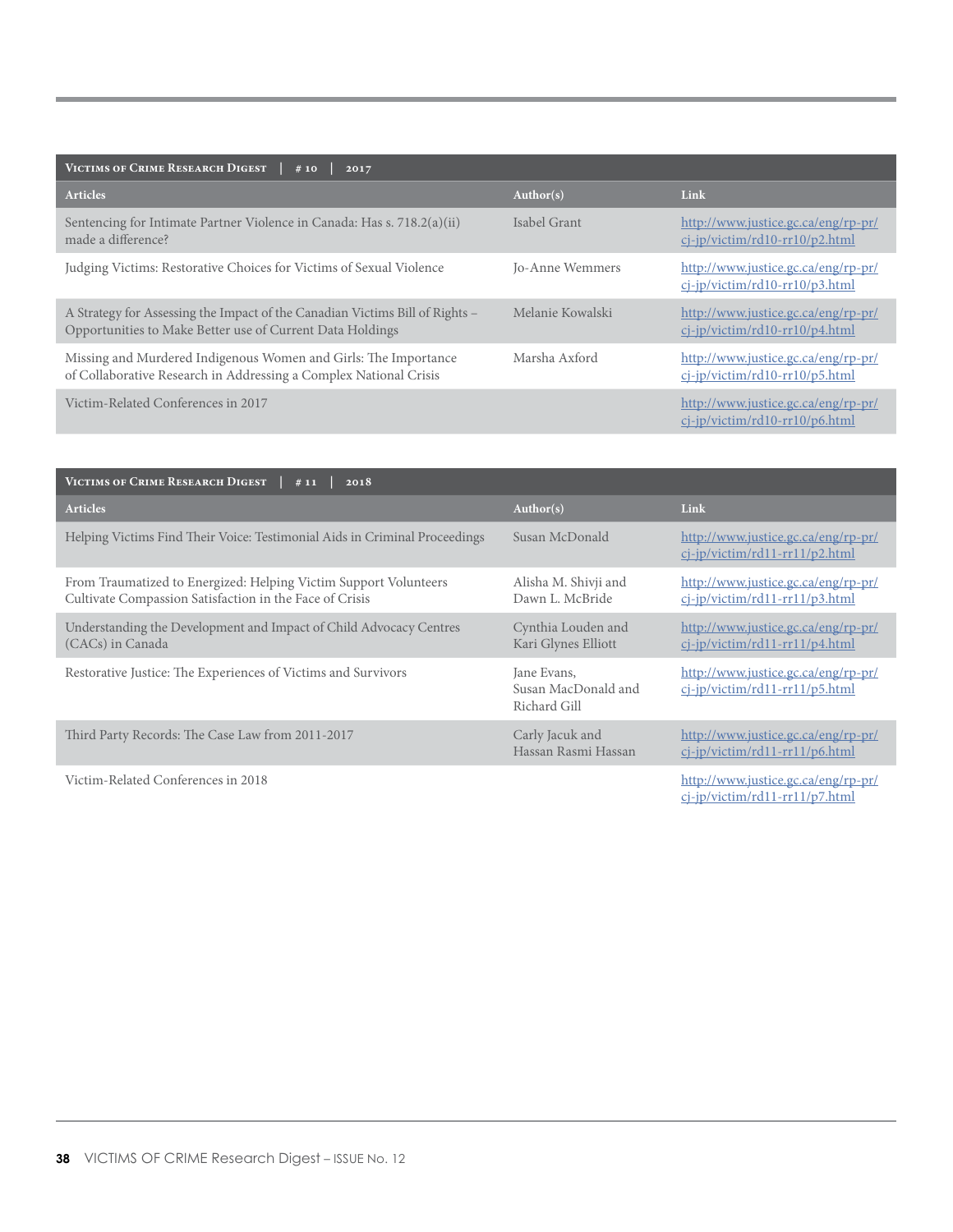# **VICTIM-RELATED CONFERENCES IN 2019**

#### **1st Annual Expand the Response Conference**

January 15 – January 17 Shelton, WA, USA [http://victimsupportservices.org/events/expand-the](http://victimsupportservices.org/events/expand-the-response/)[response/](http://victimsupportservices.org/events/expand-the-response/)

#### **Society for Social Work and Research Annual Conference** January 16 – January 20 San Francisco, CA, USA <http://secure.sswr.org/2019-conference-home/>

# **Houston Human Trafficking Conference** January 25 – January 25 Houston, TX, USA [http://www.freethecaptiveshouston.com/houston-human](http://www.freethecaptiveshouston.com/houston-human-trafficking-conference/)[trafficking-conference/](http://www.freethecaptiveshouston.com/houston-human-trafficking-conference/)

# **The 33rd Annual International Conference on Child and Family Maltreatment**

January 26 – January 31 San Diego, CA, USA [http://www.cvent.com/events/the-34th-annual-san-diego](http://www.cvent.com/events/the-34th-annual-san-diego-international-conference-on-child-and-family-maltreatment/event-summary-8e0025d291164805bc9f004399fbfef2.aspx)[international-conference-on-child-and-family-maltreatment/](http://www.cvent.com/events/the-34th-annual-san-diego-international-conference-on-child-and-family-maltreatment/event-summary-8e0025d291164805bc9f004399fbfef2.aspx) [event-summary-8e0025d291164805bc9f004399fbfef2.aspx](http://www.cvent.com/events/the-34th-annual-san-diego-international-conference-on-child-and-family-maltreatment/event-summary-8e0025d291164805bc9f004399fbfef2.aspx)

#### **Native American Human Resources Conference**

January 27 – January 29 Rancho Mirage, CA, USA [https://www.nativenationevents.org/events-conferences/](https://www.nativenationevents.org/events-conferences/ninth-annual-native-american-human-resources-conference/) [ninth-annual-native-american-human-resources-conference/](https://www.nativenationevents.org/events-conferences/ninth-annual-native-american-human-resources-conference/)

**2019 Violence Intervention and Prevention Summit** February 6 – February 8 Orlando, FL, USA [http://www.gundersenhealth.org/ncptc/trainings](http://www.gundersenhealth.org/ncptc/trainings-education/violence-intervention-prevention-summit/#About)[education/violence-intervention-prevention-summit/#About](http://www.gundersenhealth.org/ncptc/trainings-education/violence-intervention-prevention-summit/#About)

# **2019 National Conference on Bullying** February 27 – March 1 Jacksonville, FL, USA <https://www.nccpsafety.org/calendar/>

**Embracing Change and Growth Conference: Strengthening Services for Survivors of Sexual Assault**  March 12 – March 14 Chicago, IL, USA [https://www.nsvrc.org/embracing-change-growth](https://www.nsvrc.org/embracing-change-growth-conference)[conference](https://www.nsvrc.org/embracing-change-growth-conference)

**35th International Symposium on Child Abuse** March 18 – March 21 Huntsville, AL, USA <http://www.nationalcac.org/symposium-about/>

**19th Annual International Family Justice Conference** March 19 – March 21 San Diego, CA, USA [https://www.familyjusticecenter.org/training/conferences](https://www.familyjusticecenter.org/training/conferences-and-events/)[and-events/](https://www.familyjusticecenter.org/training/conferences-and-events/)

# 17<sup>th</sup> Annual Freedom Network USA Human Trafficking **Conference** March 20 – March 21 Alexandria, VA, USA <https://freedomnetworkusa.org/conference/>

13<sup>th</sup> Annual Girl Bullying and Empowerment National **Conference**  March 21 – March 24 Orlando, FL, USA July 9 – July 12 Las Vegas, NV, USA <http://stopgirlbullying.com/register.html>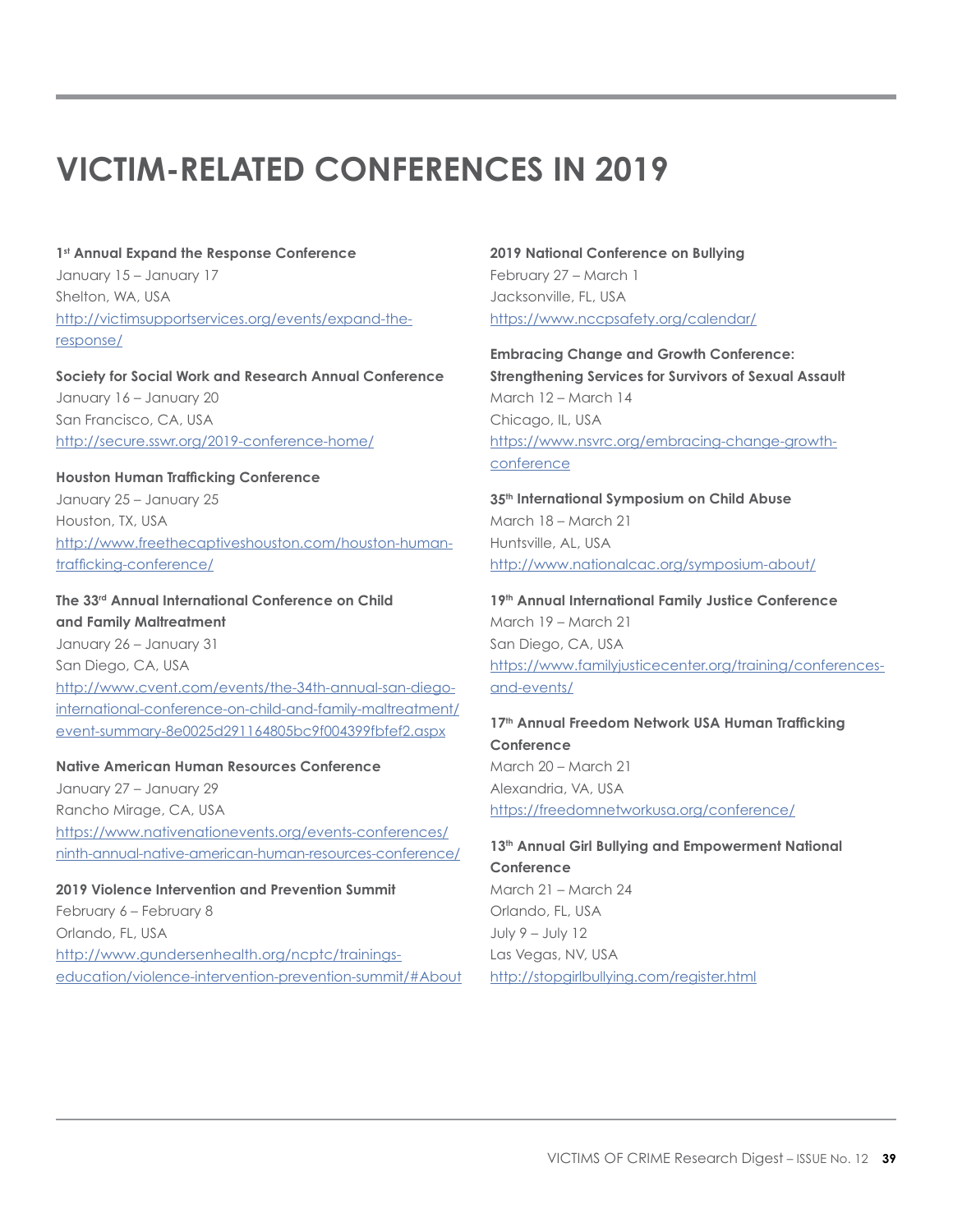**No More Harm National Conference**  March 25 – March 26 QT Gold Coast, Australia <https://nomoreharm.com.au/registration/>

# **National Sexual Violence Law Conference**  March 27 – March 28 New Orleans, LA, USA [https://www.victimrights.org/events/national-sexual](https://www.victimrights.org/events/national-sexual-violence-law-conference)[violence-law-conference](https://www.victimrights.org/events/national-sexual-violence-law-conference)

# **37th Annual Protecting our Children National American Indian Conference on Child Abuse and Neglect** March 31 – April 3 Albuquerque, NM, USA <https://www.nicwa.org/conference/>

# **14th Annual Conference on Crimes Against Women** April 8 – April 11 Dallas, TX, USA

<http://www.conferencecaw.org/> **2019 WVCAN Conference Sponsorship**

[https://www.eventbrite.com/e/2019-wvcan-statewide](https://www.eventbrite.com/e/2019-wvcan-statewide-conference-tickets-55663862110#)[conference-tickets-55663862110#](https://www.eventbrite.com/e/2019-wvcan-statewide-conference-tickets-55663862110#)

# **16th Hawai'i International Trauma Summit: Preventing, Assessing and Treating Trauma Across The Lifespan**  April 23 – April 26

Honolulu, HI, USA <http://www.ivatcenters.org/hawaii-summit/>

**Every Victim Every Time – Crime Victim Conference** April 23 – April 24 Bryan, TX, USA <http://www.evetbv.org/>

# **International Conference on Sexual Assault, Intimate Partner Violence and Increasing Access** April 22 – April 25 San Diego, CA, USA

[http://www.cvent.com/events/international-conference](http://www.cvent.com/events/international-conference-on-sexual-assault-intimate-partner-violence-and-increasing-access/event-summary-3014a410ca1c4646ab3f6ca0ac31a3bb.aspx)[on-sexual-assault-intimate-partner-violence-and-increasing](http://www.cvent.com/events/international-conference-on-sexual-assault-intimate-partner-violence-and-increasing-access/event-summary-3014a410ca1c4646ab3f6ca0ac31a3bb.aspx)[access/event-summary-3014a410ca1c4646ab3f6ca0ac31a](http://www.cvent.com/events/international-conference-on-sexual-assault-intimate-partner-violence-and-increasing-access/event-summary-3014a410ca1c4646ab3f6ca0ac31a3bb.aspx) [3bb.aspx](http://www.cvent.com/events/international-conference-on-sexual-assault-intimate-partner-violence-and-increasing-access/event-summary-3014a410ca1c4646ab3f6ca0ac31a3bb.aspx)

# **2019 International Conference on Sexual Assault, Intimate Partner Violence, and Increasing Access** April 22 – April 25 San Diego, CA, USA [http://www.cvent.com/events/international-conference](http://www.cvent.com/events/international-conference-on-sexual-assault-intimate-partner-violence-and-increasing-access/event-summary-3014a410ca1c4646ab3f6ca0ac31a3bb.aspx)[on-sexual-assault-intimate-partner-violence-and-increasing](http://www.cvent.com/events/international-conference-on-sexual-assault-intimate-partner-violence-and-increasing-access/event-summary-3014a410ca1c4646ab3f6ca0ac31a3bb.aspx)[access/event-summary-3014a410ca1c4646ab3f6ca0ac31a](http://www.cvent.com/events/international-conference-on-sexual-assault-intimate-partner-violence-and-increasing-access/event-summary-3014a410ca1c4646ab3f6ca0ac31a3bb.aspx) [3bb.aspx](http://www.cvent.com/events/international-conference-on-sexual-assault-intimate-partner-violence-and-increasing-access/event-summary-3014a410ca1c4646ab3f6ca0ac31a3bb.aspx)

**2019 Washington Coalition of Sexual Assault Programs Annual Conference**  April 30 – May 2 Wenatchee, WA, USA <http://www.wcsap.org/2019-annual-conference>

#### **ICCLVC 2019: 21st International Conference on Criminal Law, Victims, and Compensation** May 2 – May 3 Rome, Italy

<https://waset.org/conference/2019/05/rome/ICCLVC>

#### **5th Biennial Alberta Criminal Justice Symposium** May 7 – May 8 Edmonton, AB, Canada [https://www.ccja-acjp.ca/pub/en/event/5th-biennial](https://www.ccja-acjp.ca/pub/en/event/5th-biennial-alberta-criminal-justice-symposium/)[alberta-criminal-justice-symposium/](https://www.ccja-acjp.ca/pub/en/event/5th-biennial-alberta-criminal-justice-symposium/)

# **International Institute for Restorative Justice Practices Europe Conference** May 15 – May 17 Kortrijk, Belgium <https://canada.iirp.edu/2018/03/08/upcoming-events/>

**11th Annual International EFRJ Conference** [http://www.euforumrj.org/euforum\\_event/11th](http://www.euforumrj.org/euforum_event/11th-international-efrj-conference-sassari-2020/)[international-efrj-conference-sassari-2020/](http://www.euforumrj.org/euforum_event/11th-international-efrj-conference-sassari-2020/)

# **2019 Crime Victim Law Conference** June 7 – June 9 Portland, OR, USA [https://law.lclark.edu/centers/national\\_crime\\_victim\\_](https://law.lclark.edu/centers/national_crime_victim_law_institute/projects/education_and_training/annual_conference/archive/2019/overview.php) [law\\_institute/projects/education\\_and\\_training/annual\\_](https://law.lclark.edu/centers/national_crime_victim_law_institute/projects/education_and_training/annual_conference/archive/2019/overview.php) [conference/archive/2019/overview.php](https://law.lclark.edu/centers/national_crime_victim_law_institute/projects/education_and_training/annual_conference/archive/2019/overview.php)